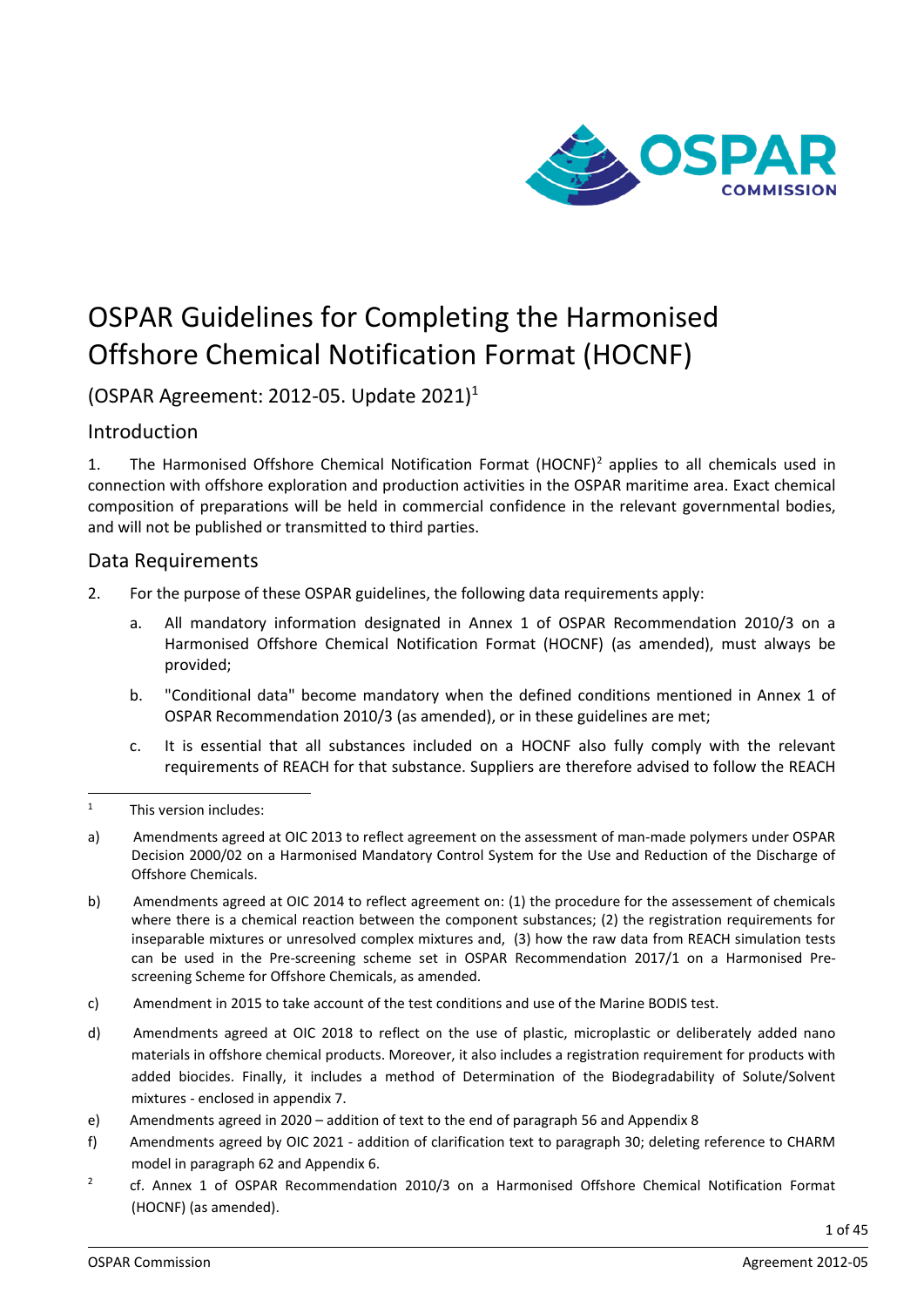compliance flowchart shown in Figure 1 (overleaf) before they commission relevant tests or complete the HOCNF with existing data.

3. The amended OSPAR guidelines relate to the provisions and requirements stipulated in Annex 1 of OSPAR Recommendation 2010/3 on a Harmonised Offshore Chemical Notification Format (HOCNF) (as amended), and the reference numbers mentioned in the headings and subheadings refer to that Annex.

4. When compiling data for the HOCNF, the 'REACH Guidance on information requirements and chemical safety assessment'[3](#page-1-0) provide a good source of information on how to characterise the hazard and risk profile of a substance. In particular the REACH Guidance on information requirements and chemical safety assessment documents under Part B: hazard assessment (R2 – 7), Part B: hazard assessment (R.7.1 -10), Part C: PBT and vPvB assessment (R11) and Part D: Exposure assessment (R14 – 18) may be particularly useful sources of information.

<span id="page-1-0"></span><sup>3</sup> http://guidance.echa.europa.eu/docs/guidance\_document/information\_requirements\_en.htm#B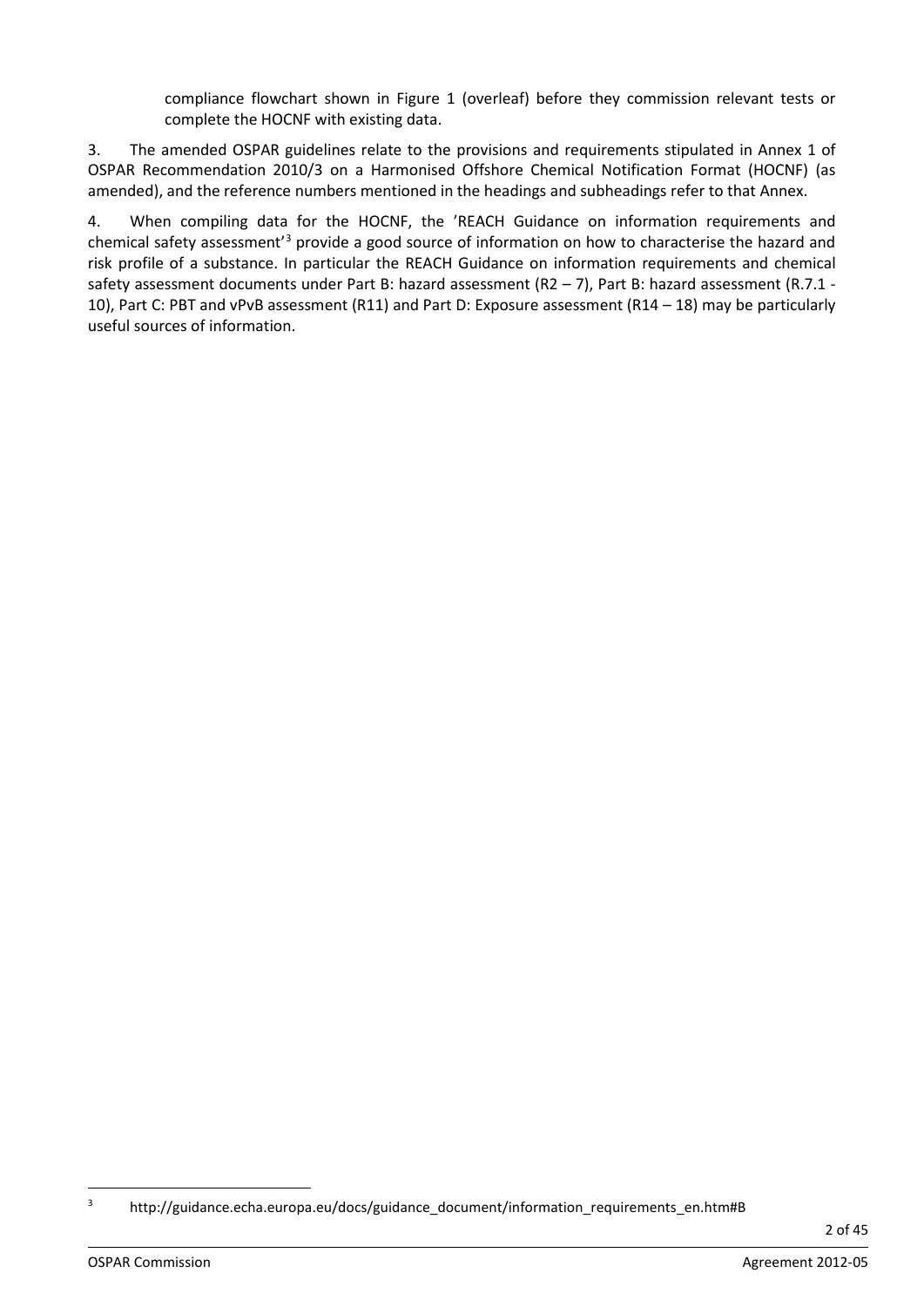# **Figure 1: REACH Harmonisation Flowchart**



# Letters of Access

5. Where any information is not fully known by the Company completing the HOCNF, because the information is proprietary to the supplier, the Company may request that the proprietary information is provided directly to the Competent Authority by the supplier. This would involve the supplier sending the Competent Authority a Letter of Access (LoA), permitting the Competent Authority to use the information as part of the required data set.

6. The LoA from the supplier should contain, or reference, all the information that the Company registering the product has indicated will be submitted by the supplier.

7. The LoA and any supplementary supporting information, should be forwarded to the Competent Authority and cross-referenced using a common identifier, so that the Competent Authority can link the LoA to the relevant HOCNF.

8. The Competent Authority will confirm to the Company whether the composite LoA and HOCNF is complete and correct.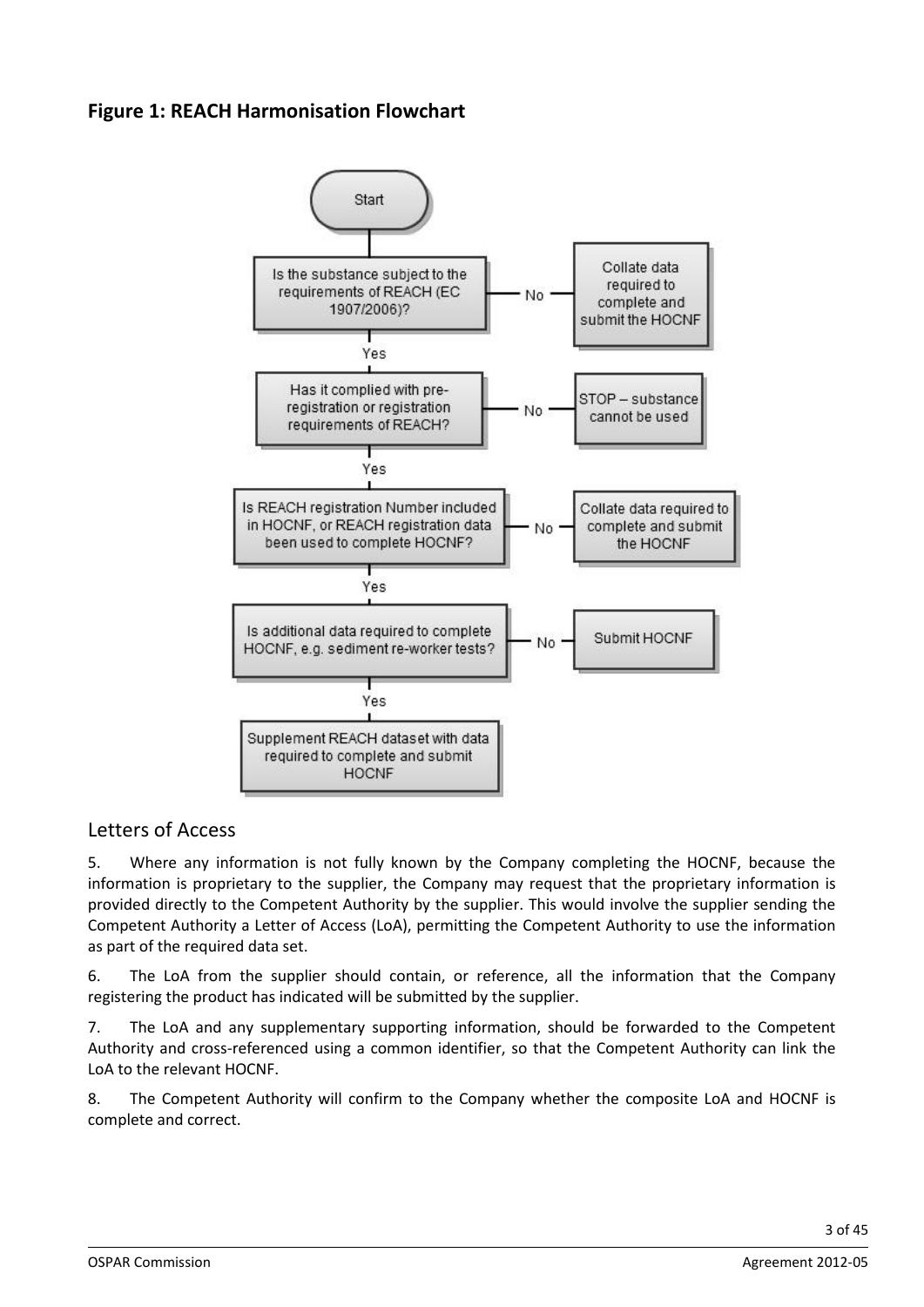# Harmonisation of REACH and HMCS data

9. Where HMCS data have not been used to derive the REACH data, and the endpoints derived from the two datasets do not agree, the competent national authority will have to be satisfied of the 'sameness' of the substances, and of the equivalence, adequacy, reliability and relevance of the data for the HMCS, taking account of the ECHA Guidance on Information Requirements and Chemical Safety Assessment, Chapter R4: Evaluation of available information, May 2008 (as amended). The decision on which data takes precedence in pre-screening will be made as follows:

10. Biodegradation: For screening tests a positive result will take precedence over a negative result. Simulation tests will be assessed in line with paragraph 55 of this guidance

11. Bioaccumulation: A BCF value will take precedence over any other data and will be compared to HMCS criteria. Where more than one BCF value occurs the highest value will take precedence. Where only  $LogP_{ow}$  data are available the highest value will take precedence. The relevance of WOE approaches conducted under REACH or HMCS will be evaluated on a case by case basis.

12. Toxicity: Where there are less than 3 values for the same endpoint and they are within 1 order of magnitude the lowest value will take precedence. Where there are greater than 3 values for the same endpoint and they are within 1 order of magnitude the geometric mean will be calculated and used in the assessment

13. PNEC values and deterministic risk quotients: These will not be calculated in a directly comparable way by HMCS and REACH. The use of these values for ranking and risk management will be at the discretion of the competent national authority.

# PART 1: General information on substances and preparations

**§ 1.1** State the trade name or trade names of the substance or preparation

**§ 1.2** State the supplier and provide background information as regards the substance or preparation

**§ 1.3** The Safety Data Sheet (SDS) must be attached to the HOCNF format. Confirm this by ticking the box "Yes"

#### **§ 1.4 Use and discharge**

14. If the chemical is suitable for assessment by CHARM, choose an application from one of the CHARM algorithms (utility and stimulation chemicals are assessed using the "Completion/Workover" algorithm). Complete column 1 of the table in § 1.4 of the HOCNF.

15. If the submitted chemical is not suitable for assessment by CHARM, advice should be sought from the competent national authority on information that may be required in addition to that requested in the HOCNF, to allow assessment by models other than CHARM.

16. Information on the quantities used and discharged and on application categories is required, based on either standardised reference installations or, where appropriate; on site specific use and discharge.

17. The entries "function" and "state the process system to which the substance/preparation will be applied" should confirm the function of the chemical and its mode of use. The function is defined as the process for which the substance/preparation is normally or primarily used, e.g. drilling fluid, biocide, scaleinhibitor, demulsifier, and should be one of those listed Appendix 2. If none of the listed functions are appropriate, enter the function as 'other' and provide a description confirming the mode of use, fate and effect. The application process stream should define the process stream into which production chemicals will be dosed; or list the sections of a well in which the drilling chemicals will be used; or should reflect one of the four CHARM sub-algorithms for cementing or completion chemicals. Complete columns 2 and 3 of the table in § 1.4 of the HOCNF.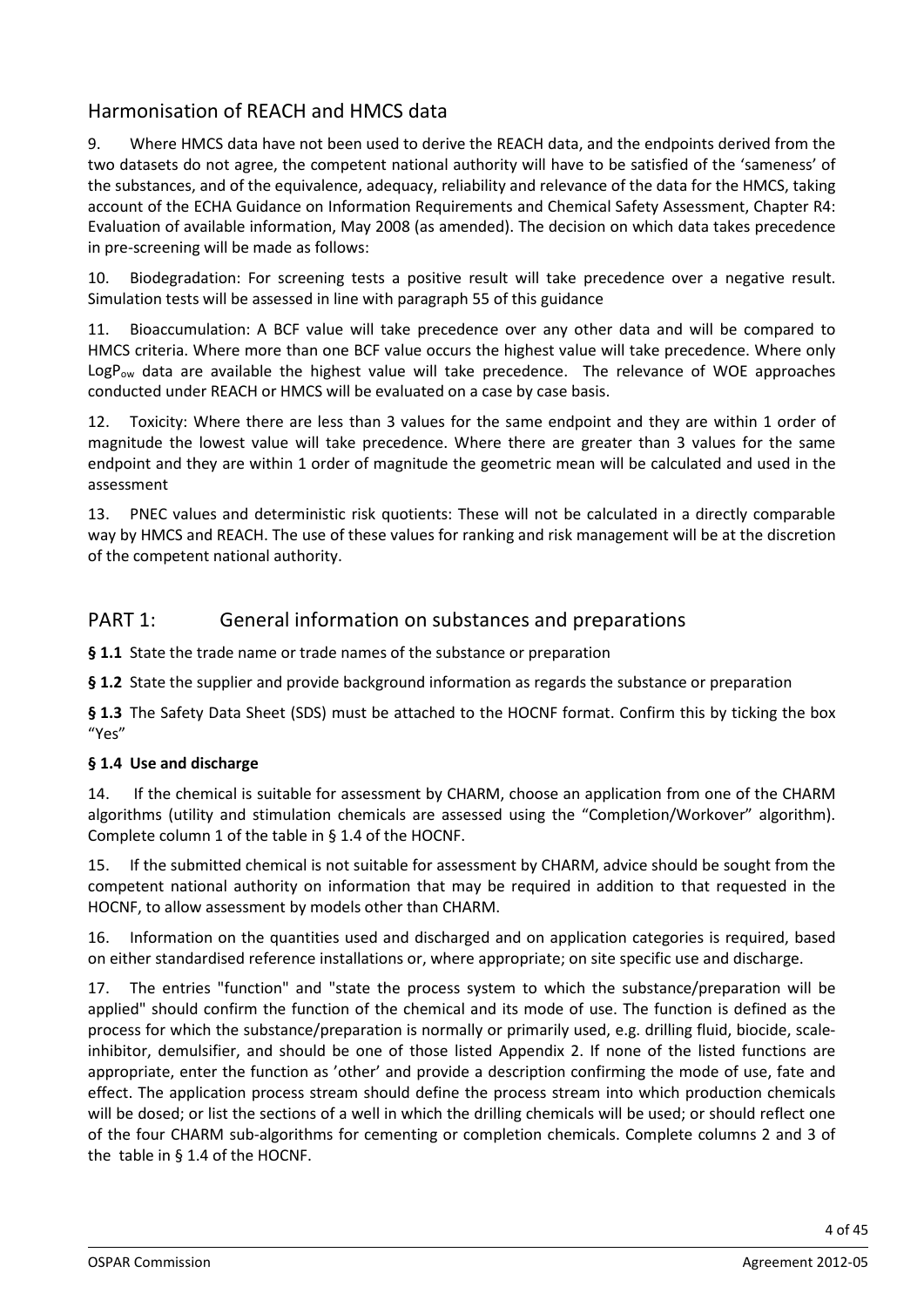18. For water-based drilling chemicals, all the well sections in which the product is likely to be used should be stated. The normal dose rate should be based on optimal technical performance and the hazard assessment based on the appropriate sections of a standard well included in the CHARM model (17½'', 12½'' and 8½'' sections) or, where appropriate, on site specific information. Units should be clearly stated. Complete columns 3 and 4 of the table in § 1.4 of the HOCNF.

19. For production chemicals, state either "water" or "total fluids" as the process system into which the chemical will be applied. "Total fluids" should be selected for chemicals dosed into single-phase hydrocarbon streams (either oil or gas) and the dosage should be based on the sum of the produced water and hydrocarbon production for the appropriate CHARM model platform. "Water" should be selected for injection chemicals and surfactants. State also whether the production chemical is to be used on a gas or oil platform. Complete columns 3 and 4 of the table in § 1.4 of the HOCNF.

20. For all cementing chemicals except spacers, "mixwater" should be stated as the process system. For chemicals used in spacer fluids, enter "spacer" as the function of the chemical. Complete column 2 of the table in § 1.4 of the HOCNF.

21. For completion chemicals, enter the function "surface and well cleaning" for products used as rig washes or "other completion/workover" for any other products used in completion and workover operations. Complete this information in column 2 of the table in § 1.4 of the HOCNF.

22. If a product is used in several different applications, data on function, process stream dosage, discharges etc. must be provided for each application in additional tables in accordance with § 1.4 of the HOCNF.

23. A substance/preparation should be assigned to the category "closed system" only if it remains within a reactor or is transferred from vessel to vessel through closed pipework and therefore accidental spillage is the only likely cause for human exposure or environmental contamination. Substances/preparations that are used in closed systems, but as a consequence of normal use might be released into the environment after use or where significant discharges into the environment cannot be excluded during use, should be assigned to the "open system". If it is assigned "open system" then specify the estimated discharge as a percentage of the use or fraction released. Complete the information in columns 7 and 8 of the table in § 1.4 of the HOCNF.

24. If the above sections have been filled in as indicated, then no more information is required to run the CHARM model. However, an estimation of the "frequency of treatment", "probable scale of use per installation (specify units)", "Probable amount of substance/preparation discharged (specify units)" and "Total estimated amount of discharge (tonnes)" must be reported in columns 6, 9, 10, 11 and 12 of the table in §1.4 of the HOCNF to inform site-specific risk assessment.

25. Data in §1.4 must be provided for all offshore chemicals (as appropriate)

### **§ 1.5 Fate**

26. A description of the likely fate of the substance/preparation must be explained in general terms. This must include whether the substance/preparation is likely to change its form on use and/or will end up in the sediment, the water column, the air or biota.

### **§ 1.6a) Composition**

27. All applications must include the names and data for all deliberately added substances within a preparation. Sufficient information must also be available to operators to allow them to properly assess the chemicals they intend to use.

28. When providing data to non-governmental organisations, information regarding composition should be the same as that normally provided in a Safety Data Sheet (SDS).

29. The full chemical composition must be provided when submitting the form to government bodies. The complete and precise composition of the substance or preparation must be reported, including each "active" substance, "inert" substance, solvent and additive substance and their proportions, using CAS numbers (if available) and recognised chemical formulae or recognised chemical names for all substances.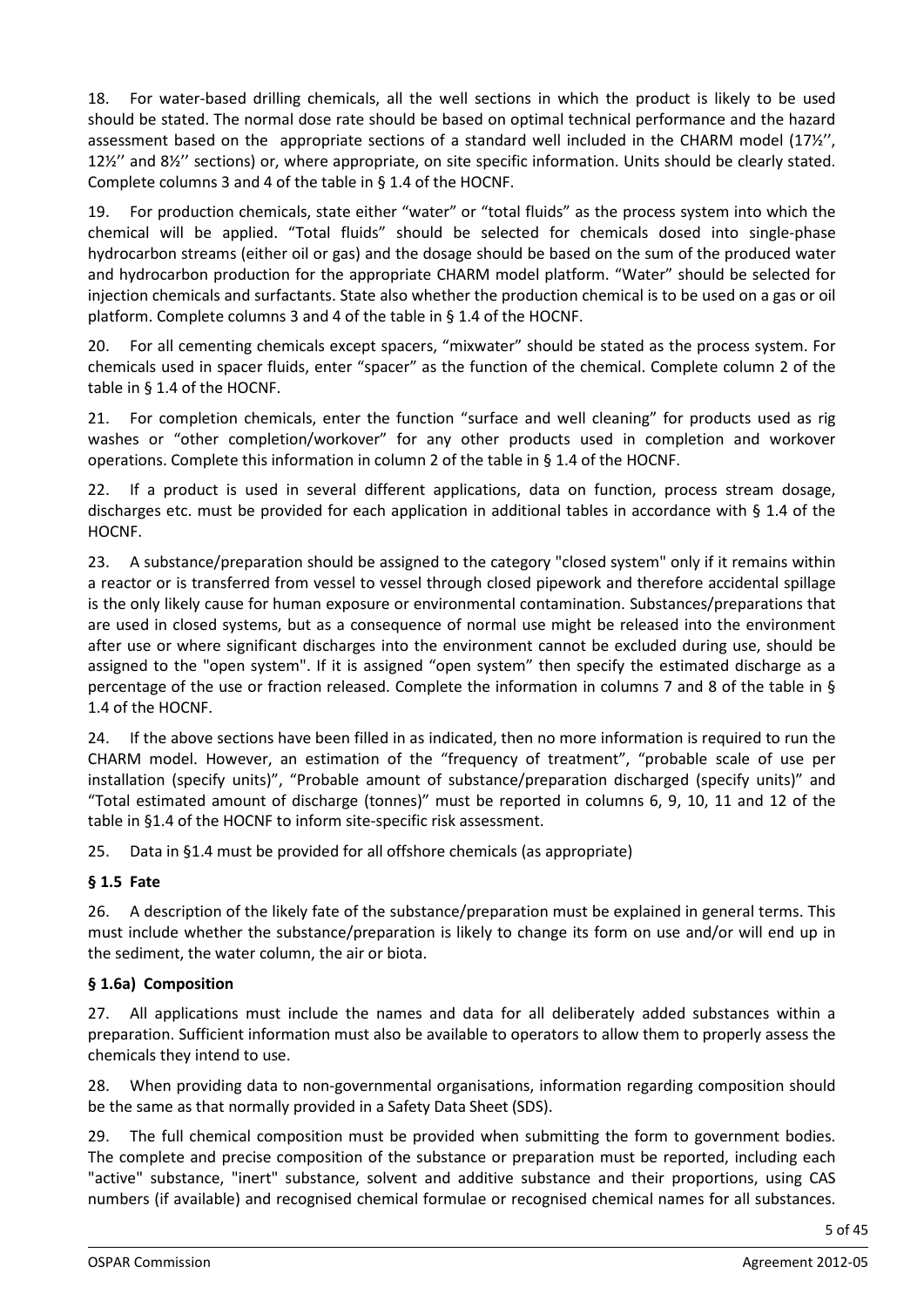EINECS, or ELINCS or REACH numbers must also be provided if they are available. Please note that trade names will not be accepted by the government bodies instead of this information. Trade names are, however, useful additional information and should also be provided where possible.

30. The molecular weights of the named constituent substances must be provided, together with percentage composition of the constituents (in accordance with the allowed variation<sup>[4](#page-5-0)</sup>). Percentage composition is derived from the weight of the substance in the preparation divided by the total weight of the preparation. The resultant figure is then multiplied by 100 to get the percentage composition. It is important that the sum total of the data in column 2 (percentage composition) adds up to 100. Contracting Parties may need to request further information on the composition of the polymer, such as the molecular weight distribution, in order to complete their assessment.

31. All substances known to be deliberately added, including those present at less than 1% by weight of an entire preparation, should be declared. Impurities are not considered to be deliberately added. However, residue substances from the manufacturing process and other impurities present at greater than 1% should be declared as part of the formulation. Substances (except those stated in paragraph §1.6.b of the OSPAR Recommendation 2010/3 on a Harmonised Offshore Chemical Notification Format (HOCNF) (as amended), that are not deliberately added and are present at less than 1% by weight should not be declared.

32. Where two or more substances in the formulation are known to react together upon mixing, and the reaction is not reversed by discharge of the product into the marine environment, the description of the substances listed in the composition table, and the tests conducted, should reflect the substance(s) formed by the reaction.

33. Where a CAS number is not available for a polymer, provide the CAS number (and the EINECS, or ELINCS or REACH numbers if they are available) for the monomer on which it is based. If the molecular weight is not available for a polymer, provide the molecular weight of the monomer. Where there is a molecular weight range for polymers or complex mixtures, the mean value should be provided with an explanation of how this value has been arrived at (e.g. GPC, MS, calculation). Monomers should also be assessed separately if they are present at levels that require them to be declared.

34. Substances which are on the latest REACH Annex IV list or satisfy the criteria detailed in REACH Annex V or which are on the latest OSPAR List of Substances / Preparations Used and Discharged Offshore Which are Considered to Pose Little or no Risk to the Environment (PLONOR) must also be declared. The REACH Annex IV and Annex V lists can be found on the ECHA website at:

<http://eur-lex.europa.eu/LexUriServ/LexUriServ.do?uri=OJ:L:2008:268:0014:0019:EN:PDF> and the OSPAR PLONOR list can be found on the OSPAR website at [www.ospar.org](http://www.ospar.org/)

REACH Annex V states 13 sets of circumstances under which ECHA is satisfied that a substance should be exempt from registration, some of which (items 8 & 9) relate to naturally occurring, non-hazardous substances and therefore are equivalent in concept to substances on the PLONOR list. For such substances, the submission of PBT data is not normally required for HMCS registration purposes. In addition, item 7

| Declared concentration range of the constituent | Permitted variation in initial concentration of the |
|-------------------------------------------------|-----------------------------------------------------|
| (%w/w absolute)                                 | constituent (% relative)                            |
| $\leq$ 2,5%                                     | ±15%                                                |
| $>2,5 \le 10\%$                                 | ±10%                                                |
| $>10 \le 25\%$                                  | ±6%                                                 |
| >25≤50%                                         | ±5%                                                 |
| >50≤100%                                        | ±2,5%                                               |

#### <span id="page-5-0"></span>4 **Concentration ranges:**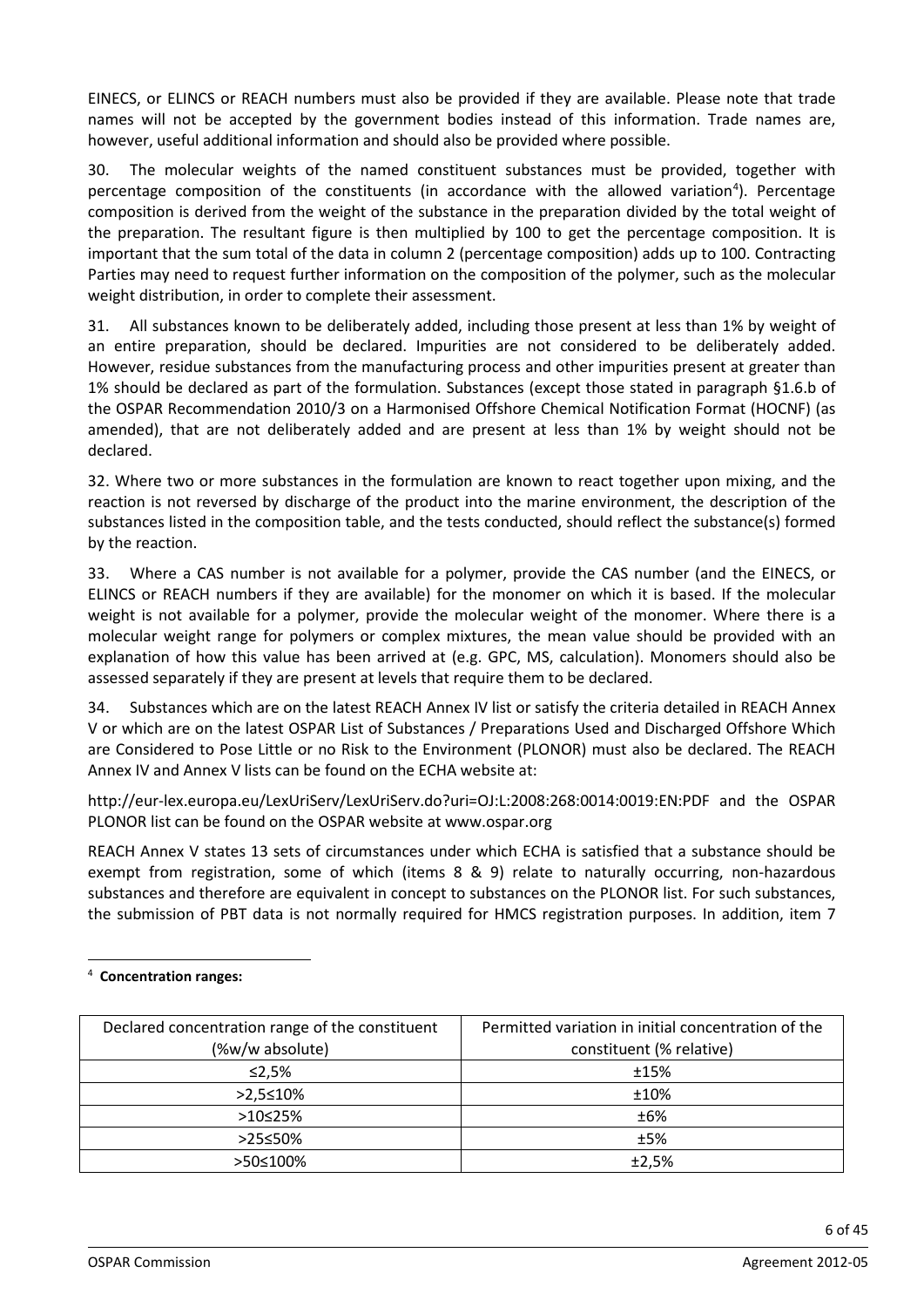may be treated similarly if evidence is provided that the substances are non-hazardous\*. Other REACH Annex V exemptions do not provide a basis on which substances can be accepted as PLONOR-like for HMCS registration.

Expert judgement is carried out by authorities based on the Annex V guidance provided by ECHA ( https://echa.europa.eu/documents/10162/23036412/annex\_v\_en.pdf/8db56598-f7b7-41ba-91dfc55f9f626545), in order to establish whether the relevant substance would qualify for a REACH exemption under items 7\*,8, or 9. During this process, the supplier may be required to provide additional information such as details of how the substance is extracted and processed. If these qualifying criteria are not met, the substance may not be accepted for registration without PBT data.

\*Where item 7 is applicable, authorities would in addition need to be satisfied that the substance was

- a) not classified as dangerous according to Regulation (EC) No 1272/2008 in respects that are relevant to the marine environment, and
- b) not PBT (persistent, bioaccumulative and toxic) nor vPvB (very persistent and very bioaccumulative) in accordance with the criteria set out in Annex XIII of REACH, nor identified in accordance with Article 59(1) at least two years previously as a substance giving rise to an equivalent level of concern as set out in Article 57(f).

REACH-compliant Safety Data Sheets for the relevant substance should provide such information.

Where generic descriptions are provided, such as tall oil soaps, polyoxyalkylated glycols, phenol/formaldehyde resins, reaction-products, copolymer series the source materials must be also be provided, together with the best description of the range of major substances/preparations present. Where solvents or other additives are refinery or petrochemical products consisting mainly or entirely of hydrocarbons, the generic description (e.g. straight-chain alkenes, 3-5 ring aromatics) must be provided together with the concentrations of any aromatics, and the method or methods used for determination of the components should be stated. In such cases, this information must be completed in the "Comment" box.

36. There are a number of offshore chemical products that are composed of, or include, complex mixtures, for example the grease component in pipe dopes or jacking greases. Although the grease component is composed of a number of substances, it is treated as a single substance for the purpose of HOCNF testing, but the additives to the grease must still be tested separately. This approach can be used by Contracting Parties for other inseparable mixtures or unresolved complex mixtures.

### **§ 1.6b) Contents**

37. For substances/preparations where knowledge of the raw materials and the manufacturing processes involved indicate that one or more of the named substances will be present, please tick the appropriate box. Supportive evidence must be provided, where available, in the next table of § 1.6b). If the chemical product contains plastic or microplastic or if nanomaterials are deliberately added, the relevant boxes should be ticked off. If the offshore chemical contains biocides, compliance with the Biocide Product Regulation (EU) 528/2012 should be observed and ticked off in the relevant box.

38. The latest version of the OSPAR List of Chemicals for Priority Action (OSPAR LCPA) and the latest version of the OSPAR List of substances of possible concern (OSPAR LSPC) can be downloaded from the OSPAR website at www.ospar.org.

#### **§ 1.7 General physical properties**

39. Enter details of the physical state of the substance or preparation. Most of the general physical properties are described in the Safety Data Sheet (SDS).

# Part 2 Ecotoxicological information

40. Ecotoxicological information can be mandatory or conditional. If the offshore chemical is on the PLONOR List or all the relevant ecotoxicological information has already been submitted to the authority, Part 2 of Annex 1 to OSPAR Recommendation 2010/3 on a Harmonised Offshore Chemical Notification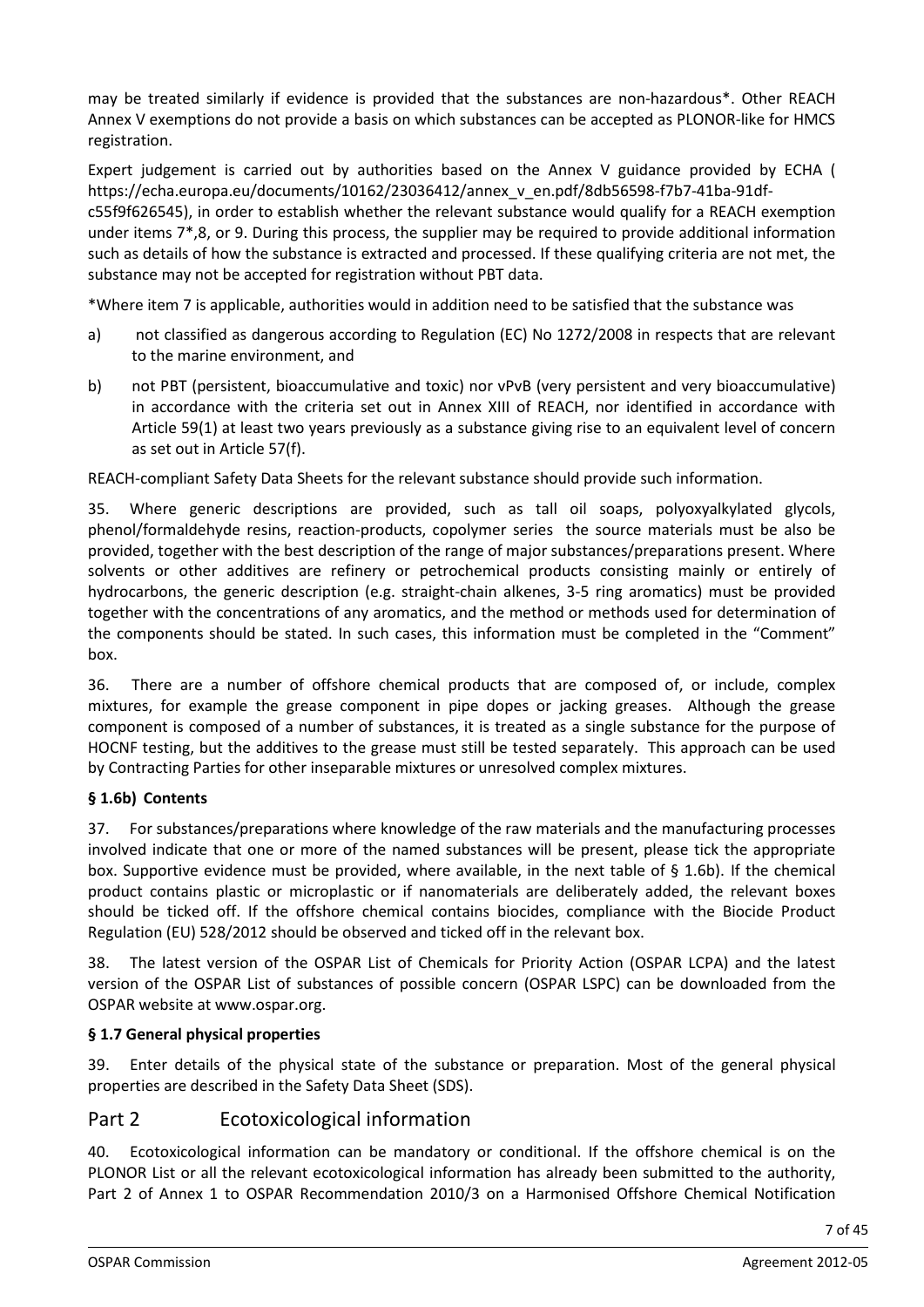Format (HOCNF) (as amended) need not be completed. Reference should be provided to the document in which this information is given. If the offshore chemical is a man-made polymer, it can be assessed as nonbiodegradable, non-toxic and non-bio-accumulative without the provision of test data, but the supplier may prefer to provide such data where they consider it to be relevant to the assessment, or the relevant national competent authority, on the basis of expert judgement, may conclude that the provision of test data is necessary to undertake the assessment. A guidance framework for national competent authorities' assessments and the application of expert judgement is provided in Appendix 4. Where valid test data is provided, it shall take precedence over the default assessment.

41. Whenever possible, ecotoxicological data should be derived from tests performed according to recognised international standard protocols or guidelines (e.g. OSPAR guidelines, ISO test guidelines and OECD test guidelines) and conducted by laboratories working in compliance with the current OECD principles of Good Laboratory Practice (GLP) at the time of testing. Test laboratories must also follow the OSPAR Guidelines for Toxicity Testing of Substances and Preparations Used and Discharged Offshore (Reference number: 2005-12) whenever samples are received for testing. The testing laboratories must also confirm to the supplier, in every case, that the validity criteria for the reference test have been met.

42. Other types of information may be sufficient for completing the HOCNF especially when used in a *Weight of Evidence* approach. Such information could include:

- a. Data from *in vitro* or *in vivo* studies that have not been generated in accordance with the latest adopted/accepted version of the corresponding (validated) test method or to GLP (or equivalent)
- b. QSAR model outputs
- c. SAR model outputs, read across and category approaches.

43. Where data of type 42a are presented they should be evaluated for completeness and quality to assess whether they fulfil the requirements of the HOCNF Guidelines for the substance in question, and whether they are therefore appropriate for use in HMCS pre-screening and CHARM calculations as required. The evaluation of these data should be conducted according to ECHA Guidance on Information Requirements and Chemical Safety Assessment, Chapter R4: Evaluation of Available Information, December  $2011<sup>5</sup>$  $2011<sup>5</sup>$  $2011<sup>5</sup>$ .

44. Data of type 42b may be used instead of testing when the following conditions are met:

- i. Results are derived from a QSAR model whose scientific validity has been established in line with the OECD principles of QSAR validation (see reference\*),
- ii. The substance falls within the applicability domain of the QSAR model,
- iii. Results are adequate of the purpose of pre-screening and CHARM assessment as required,
- iv. Adequate and reliable documentation of the applied method is provided.

\*The ECHA Guidance on Information Requirements and Chemical Safety Assessment, Chapter R.6: QSAR and Grouping of Chemicals, May 2008<sup>[6](#page-7-1)</sup> should be followed when using QSAR for HMCS purposes.

45. Similarly, when using data of type 42c for HMCS purposes, the ECHA Guidance on Information Requirements and Chemical Safety Assessment, Chapter R.6: QSAR and grouping of Chemicals, May 2008 should be followed.

46. If REACH data for the substance is available and these data have been used in the HOCNF submission, the competent national authority may conduct a Weight of Evidence evaluation (Reference to ECHA REACH

<span id="page-7-0"></span><sup>5</sup> https://www.echa.europa.eu/documents/10162/13643/information\_requirements\_r4\_en.pdf/d6395ad2-1596- 4708-ba86-0136686d205e

<span id="page-7-1"></span><sup>6</sup> https://echa.europa.eu/documents/10162/13632/information\_requirements\_r6\_en.pdf/77f49f81-b76d-40ab-8513-4f3a533b6ac9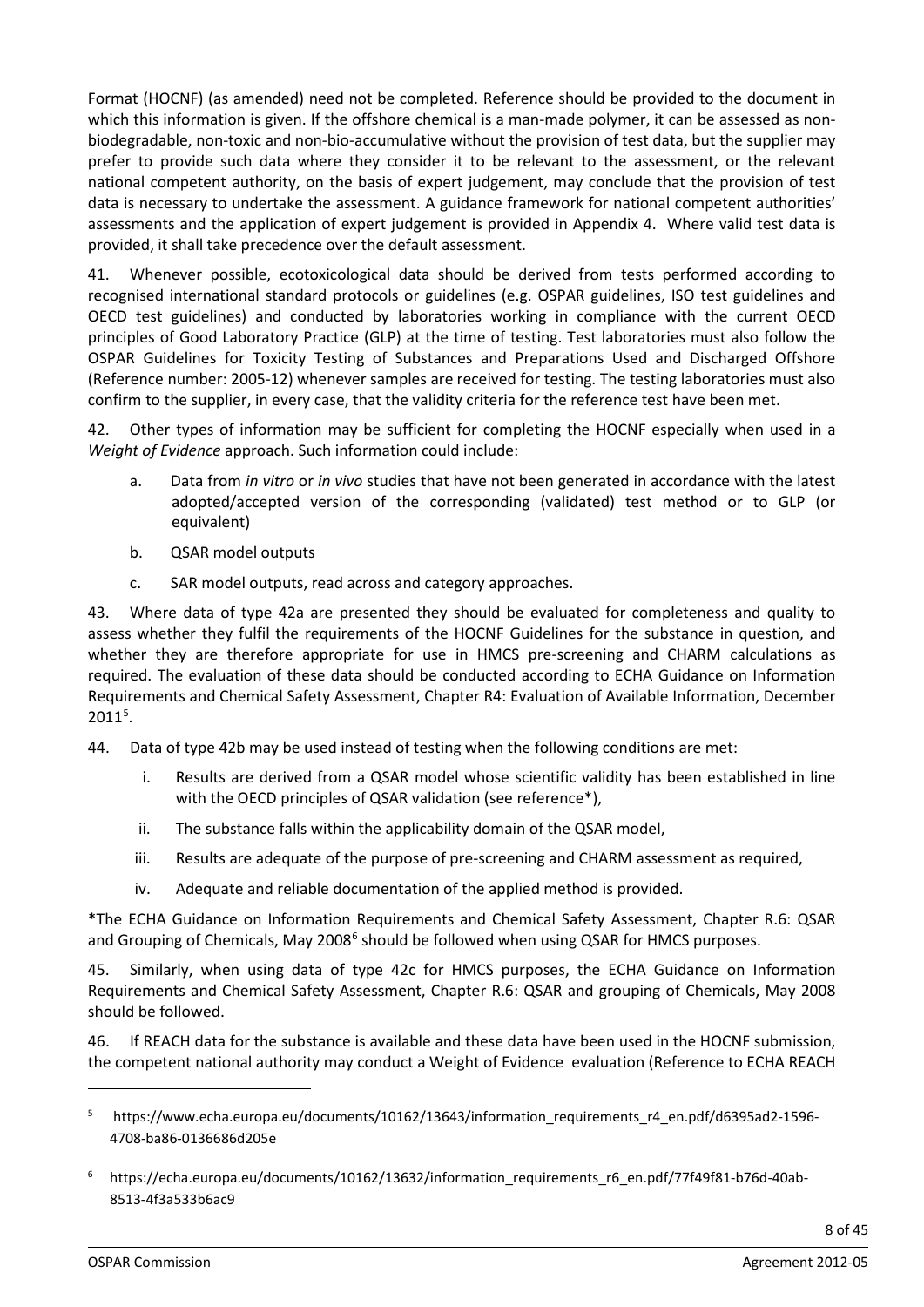document R.7b and R.7c) for OSPAR Registration purposes. If REACH Registration data for the substance are not available, then the Weight of Evidence evaluation will only be possible if the competent national authority is satisfied of the sameness (Reference: ECHA Guidance for identification and naming of substances under REACH, June 2007) of the substances.

#### **§ 2.1 Partitioning and bioaccumulation potential**

47. N-octanol water partitioning data must be provided for all organic substances with the exception of surfactants. For preparations, information for all the deliberately added substances is required. The data can be derived by measuring, estimating or calculating the partitioning of the substances between water and n-octanol (Pow).

48. Log P<sub>ow</sub> is used for two purposes. In the pre-screening (OSPAR Recommendation 2017/1 as amended) it is used to advise on bioaccumulation potential, and in the CHARM model it is used to estimate how a substance partitions between oil and water with the aim of predicting the environmental concentration (PEC). As a consequence of this dual use of log  $P_{ow}$  data, whenever a range of log  $P_{ow}$  values is quoted in a test report, the maximum and minimum value must be stated in the HOCNF. The maximum values will be used for estimating bioaccumulation potential in the pre-screening scheme and the minimum value will be used as an indication of the potential of the substance to partition into the water phase.

49. A standard shake flask method for the determination of  $P_{ow}$  is OECD Guidelines for Testing of Chemicals, 1995-107. The shake flask method is applicable for substances that are water soluble and which do not dissociate or associate. The method is not applicable for lipophilic organic substances (of low water solubility), preparations, complex substances, organo-metallic compounds and surface-active agents. Log  $P_{ow}$  values in the range  $-2$  to 4 can be measured by this method.

50. A standard HPLC method for the estimation of the log  $P_{ow}$  is OECD Guidelines for Testing of Chemicals, 2004 - 117. This method is applicable for preparations and complex substances (for complex substances the log  $P_{ow}$  range needs to be stated). Ionisable substances should be measured in their nonionised form under appropriate pH conditions (pH range of natural seawater). The HPLC method is not applicable to strong acids and bases, metal complexes, substances reacting with the eluent or surfaceactive agents. Log  $P_{ow}$  values in the range 0 to 6 can be estimated using the HPLC method.

51. Reliable methods are now available for calculation of log Pow for many types of organic substances and often laboratory testing can be avoided. Examples of reliable methods are CLOGP, LOGKOW and AUTOLOGP (cf. European Commission, Technical guidance documents on risk assessment in support of the Commission Directive 93/67/EEC on risk assessment for new notified substances; Commission Regulation (EC) No. 1488/94 on risk assessment for existing substances; and Directive 98/8/EC of the European Parliament and of the council concerning the placing of biocidal products on the market (Part II. Published April 2003)). Care should be taken when using models to assess substances for which the protocols have not been verified. Calculations should be fully validated and justified. The latest version of relevant Technical Guidance Documents under the REACH Regulation should also be consulted where appropriate, including the Guidance on information requirements and chemical safety assessment, Chapter R.11: PBT Assessment, May2012.

52. If the calculated or experimentally determined logPow ≥3, bioaccumulation will be assumed unless experimental bioconcentration factor (BCF) tests indicate the opposite. While high molecular weight compounds are less likely to bioaccumulate a precise threshold is not recognised; OSPAR has agreed to recognise MW 700 as a limit for bioaccumulation as given in the EU TGD Part II https://echa.europa.eu/documents/10162/16960216/tgdpart2\_2ed\_en.pdf BCF data are relevant for all deliberately added substances with a log Pow >3. The BCF is determined on the basis of the ratio of animal tissue concentration to water concentration of the test substance at equilibrium, or on the basis of the ratio of the uptake and depuration rate constants. The competent national authority should be consulted beforehand to ensure that the proposed test method is suitable. In general, for fully water miscible substances, either a fish or a bivalve mollusc bioaccumulation test would normally be appropriate (e.g. OECD 305 or ASTM E1022), whereas for substances that give rise to suspended particles. A filter feeding organism such as a bivalve mollusc would be more appropriate.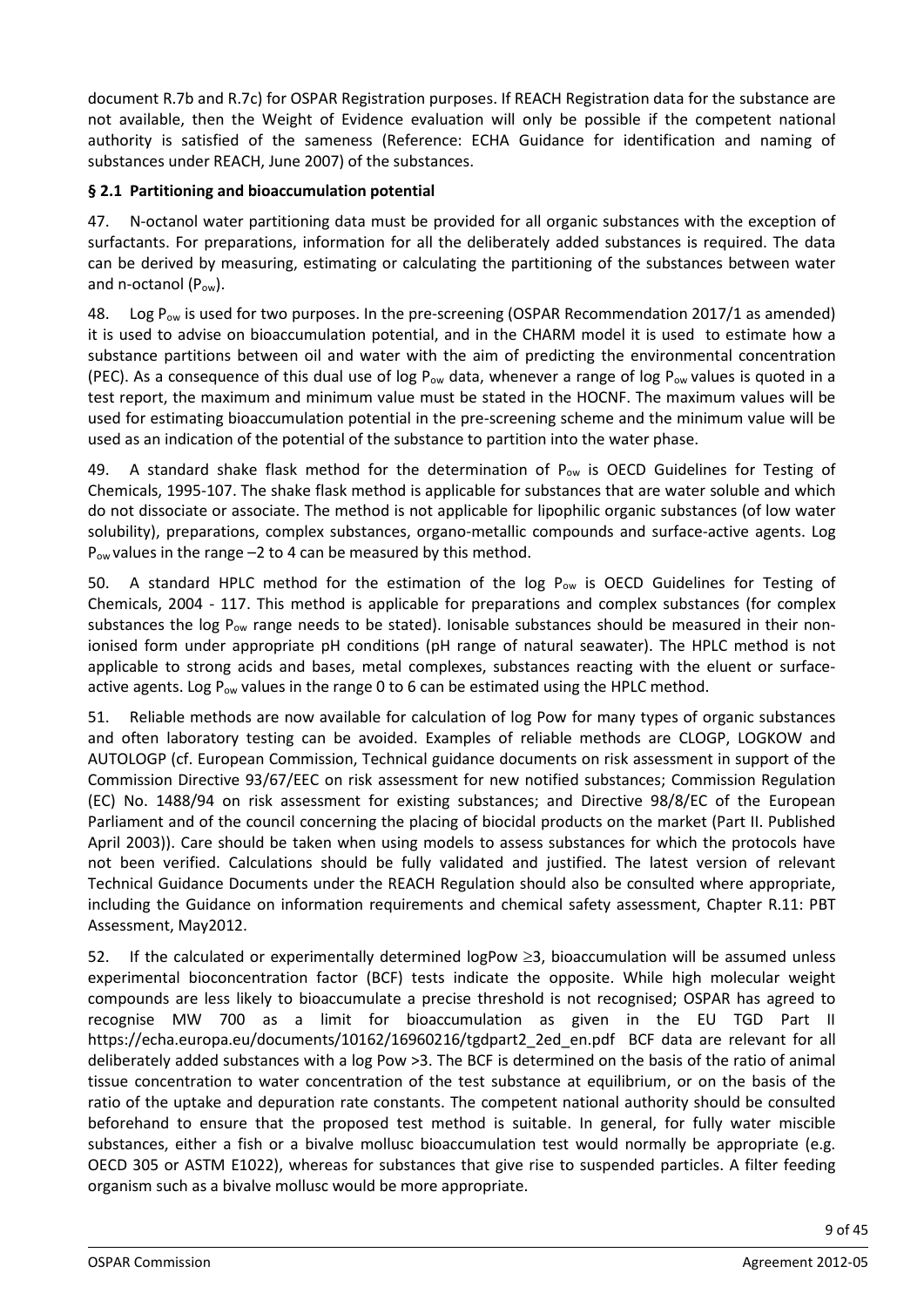53. A variety of approaches may be appropriate for assessing the potential for substances to bioaccumulate. A more detailed assessment scheme for the HMCS, which applies substitution warnings to those substances that are likely to exhibit a potential to bioaccumulate, is detailed in Appendix 3 of these guidelines.

#### **§ 2.2 Biodegradability**

54. Data on biodegradability in the marine environment are relevant for all organic substances. For preparations or complex mixtures, individual information for all the deliberately added substances is required. Data on the rate of hydrolysis of a substance, with pH conducted to OECD guideline 111, may be useful in assessing the abiotic degradation of some substances. These data may be submitted to the competent national authority and the applicability of the data will be assessed by expert judgement on a case-by-case basis.

55. Where a chemical listed in Section 1.6a is comprised of a solute supplied in an organic solvent, suppliers should first consider whether the chemical complies with the substance definition (See Appendix 1) and where possible, ensure that the solvent is separated prior to testing. If this is not possible, biodegradability data must still be provided for both solute and solvent. Assessment is based on the lower biodegradability figure of the two. Biodegradability of the solute may be determined by difference, using the modifications to the OECD 306 Closed Bottle method that are described in Appendix 7. Alternative methodologies may be submitted to the regulatory authorities for approval at their discretion.

56. If a ready aerobic biodegradation test has not been performed, it will be assumed that the substance is persistent in aerobic conditions unless a simulation test (e.g. OECD 308, OECD 309) is performed which indicates the opposite. Substances for which no biodegradation data are available shall be tested according to the standard test methods for biodegradability, according to either OECD Guidelines for Testing of Chemicals, 1992, 306, Marine BODIS (BOD-test for insoluble substances), Marine CO2 evaluation test and Marine CO2 head space protocols as published in the report "Biodegradability of chemical substances in seawater. Results of the four OSPARCOM ring tests, final report, Elf Akvamiljö, November 1996." Details of the OSPAR ring test are available from OSPAR. A guidance for test conditions and use of the Marine BODIS is provided in Appendix 6. In the absence of valid results for such tests, authorities may accept data from freshwater tests according to OECD Guidelines for Testing of Chemicals, 1992, 301 A-F and freshwater BODIS tests, if these data are already available. In addition, the OSPAR Offshore Industry Committee at the March 2020 meeting accepted the use of the MaP test protocol for the purpose of persistence assessment. Therefore, It is now an accepted marine test protocol for the purpose of establishing greater than 20% biodegradability under section 3.2 g) of the pre-screening scheme (OSPAR Recommendation 2017/1). However, the test protocol cannot be used for the purpose of establishing greater than 60% biodegradability under Section 3.2 i) of OSPAR Recommendation 2017/1. Details are provided in Appendix 8.

57. In a screening test, the highest value for the percentage biodegradation during the period of testing shall be used as a measure of the biodegradation potential provided that the value is not an outlier. The substance will be considered persistent if:

- i biodegradation is <20% in OECD 306, Marine BODIS or any other accepted marine protocols or <20 % in 28 days freshwater (ready test).
- ii Half-life values derived from aquatic simulation tests (e.g. OECD 308, 309) indicate persistence to REACH (EC 1907/2006) Annex XIII criteria

58. Tests on substances known to be toxic to microbes (e.g. biocides) should follow the recommendations in Annex II of OECD 301 1992.

59. Biodegradability tests on poorly soluble materials should follow the recommendations set out in ECETOC Technical Report No. 20 (1986), Annex III of OECD 301 1992 and ISO Guidance Document ISO 10634.

60. For the purposes of pre-screening, a biodegradability of 20% is considered equivalent to half-life values derived from simulation tests submitted under REACH (EC 1907/2006) of 60 and 180 days in marine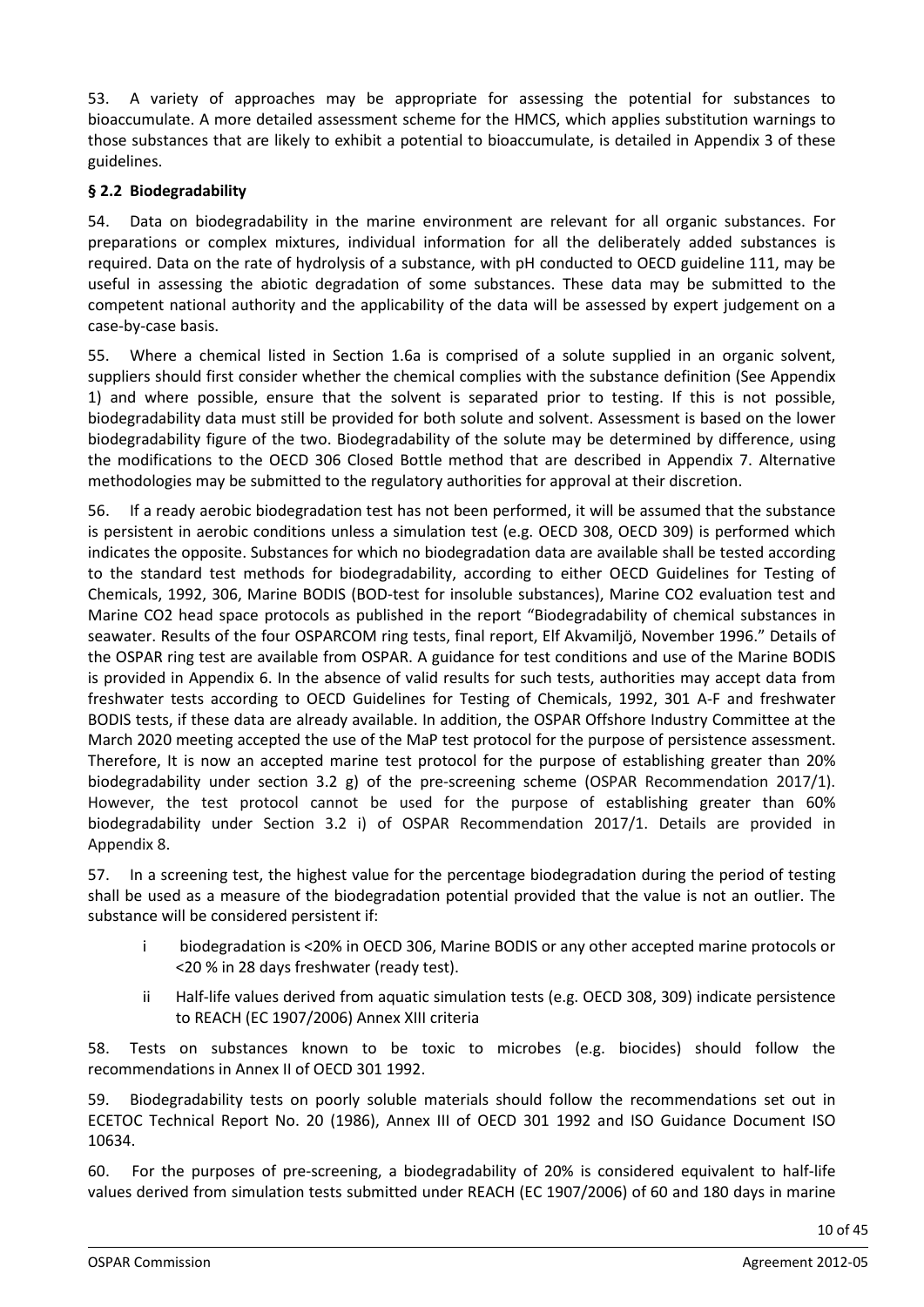water and sediment respectively (e.g. OECD 308, 309), conducted with marine water and sediment as appropriate. Conversely, no half life values have been defined that are indicative of ready biodegradability, nor can percentage biodegradability figures be derived from half lives reported from simulation tests. However, OSPAR (OIC 2012) has allowed that it is acceptable to derive percentage biodegradability figures from raw data obtained from simulation tests. The method is described in Appendix 5.

#### **§ 2.3 Aquatic toxicity**

61. Toxicity data must be provided for all substances. Marine data should be provided where possible but competent national authorities can also accept freshwater toxicity data in lieu of marine data, provided the freshwater tests are carried out using test species mentioned in the OECD 201, 202 and 203 guidelines or any other suitable internationally-accepted protocol.

The relevance of toxicity test data other than that specified in the notification format should be agreed in consultation with the competent national authority. For certain substances, additional marine toxicity data may be required at any time, if evidence casts doubt on the relevance of the existing test data.

63. Substance-based testing on representative algal, crustacean and fish species is mandatory<sup>[7](#page-10-0)</sup>. The full OSPAR marine toxicity data set comprises:

| a. | Algae                                                                     |                                                                                                  |
|----|---------------------------------------------------------------------------|--------------------------------------------------------------------------------------------------|
|    | Skeletonema costatum; or                                                  | to ISO/DIS protocol 10253                                                                        |
|    | Phaeodactylum tricornutum;                                                |                                                                                                  |
| b. | Crustacea                                                                 |                                                                                                  |
|    | Acartia tonsa; or                                                         | to ISO protocol TC 147/SC5/WG2                                                                   |
|    | Tisbe battaglia;                                                          |                                                                                                  |
| C. | Fish                                                                      |                                                                                                  |
|    | Scophthalmus maximus (juveniles); or<br>Cyprinodon variegatus (juveniles) | to Part B of the OSPAR Protocols on Methods for<br>the Testing of Chemicals Used in the Offshore |
|    |                                                                           | Laduata (aubichad bu OCDAD in 1005, ausiable                                                     |

Industry (published by OSPAR in 1995, available from the OSPAR web site at [www.ospar.org\)](http://www.ospar.org/)

64. Where there are no existing fish toxicity test data, it is recommended that a limit test is conducted using the LC50 or EC50 of the most sensitive species of the other taxonomic groups that have been tested. If no significant mortality occurs in this limit test (when compared with the control), it is unnecessary to undertake a full toxicity test and the end point of the fish test should be reported as greater than the concentration tested (> limit concentration).

65. Most substances exhibit a fairly similar degree of toxicity to both algae and crustacea but there are occasions where a substance appears to be very much more toxic to one class of organism than the other. Should the apparent toxicity be found to be due to a physical effect such as chelation and not toxicity, OSPAR recommends that the limit test should be conducted at the LC50 or EC50 concentration of the other species that was tested.

66. A comparative suite of alternative marine or freshwater species are also acceptable if tests are conducted according to recognised protocols such as the OECD 201, 202 and 203 guidelines or any other suitable internationally-accepted protocol.

67. An additional sediment reworker test must be carried out, using *Corophium spp*, as described in Part A of the OSPAR Protocols on Methods for the Testing of Chemicals Used in the Offshore Industry, for

substances which:

<span id="page-10-0"></span>If testing another species has already identified a substance for substitution, the fish test is not mandatory although it may still be required at the discretion of the competent authority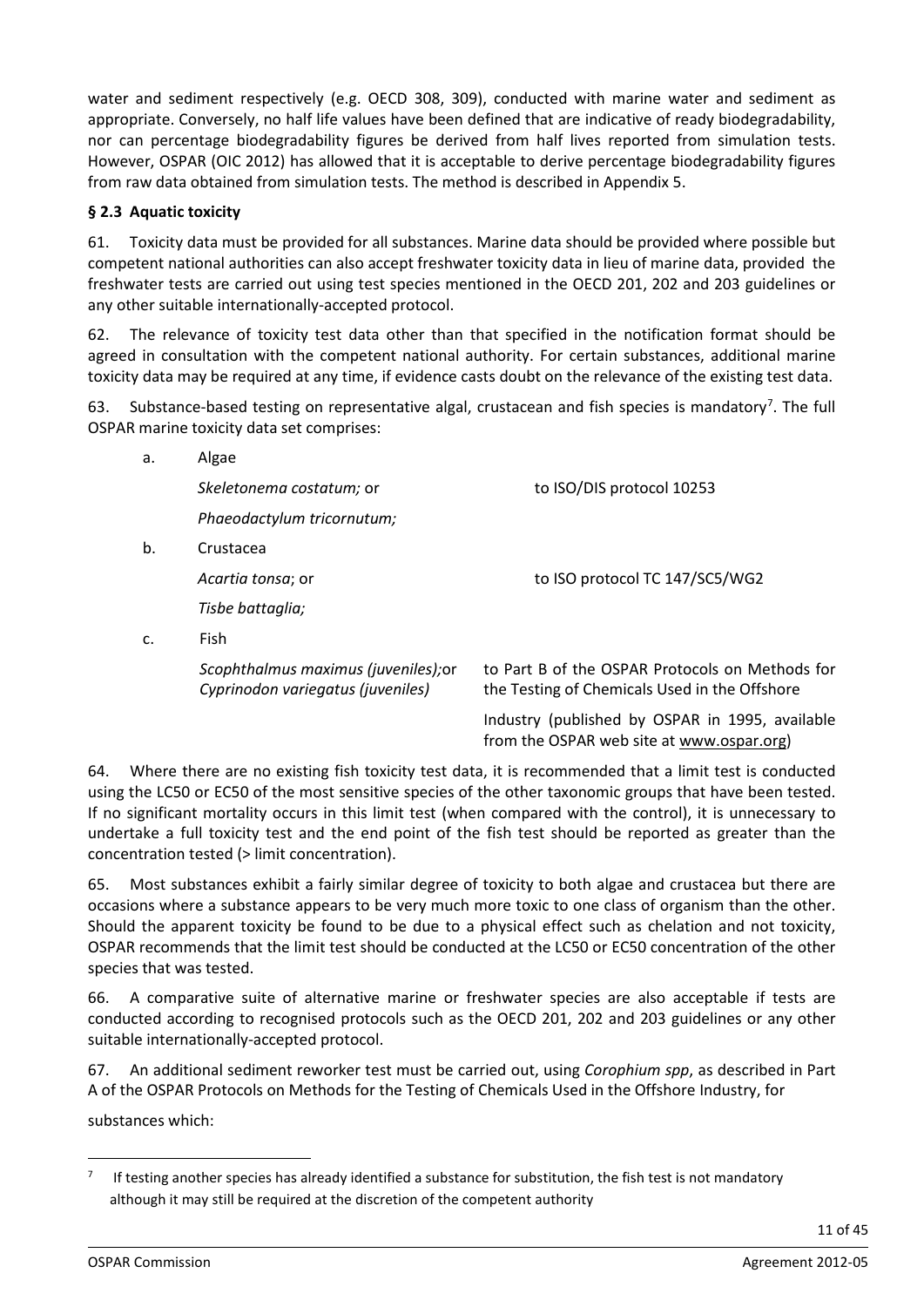- a. are "sinkers"; or
- b. have a  $K_{\text{OC}} > 1000$ ; or
- c. have a log Pow>4; or
- d. are in any other way known to adsorb to particles or end up in the sediment; or
- e. contain surfactants.

### Part 3 Confirmation statement

- 68. The confirmation statement is a written declaration renewable every three years to confirm that:
	- a. The information in the form still applies precisely to the substance/preparation being manufactured or supplied under that specific trade name. Any change in formulation, by the addition of any new substance, or the removal of any existing substance, other than by trace quantities (<100 ppm or <0,01%), necessitates the immediate action to consider whether new data are required. Any change in composition, i.e., in the concentrations of a substance, unless within the previously accepted range of variability, similarly necessitates the immediate evaluation of the new composition. Any change of name, coding or number requires an immediate declaration that the existing format now applies to this renamed preparation;
	- b. All laboratory tests results and data referred to in Annex 1 to OSPAR Recommendation 2010/3 on a Harmonised Offshore Chemical Notification Format (HOCNF) (as amended) were either in compliance with the requirements of the relevant REACH registration, or are in compliance with the European Chemicals Agency (ECHA) "Guidance on Information Requirements and Chemical Safety Assessment, Chapter R4: Evaluation of available information, May 2008 (as amended)

69. Suppliers may be asked at any time to submit samples of a substance/preparation to government bodies for analysis or testing. Offshore users may also be asked at any time to submit to government bodies a sample of the preparation currently in use.

70. Before the renewal date, the notifier should consult the competent national authorities. More relevant data, or data not previously supplied, for a substance/preparation, may be required, irrespective of any previous approval for use.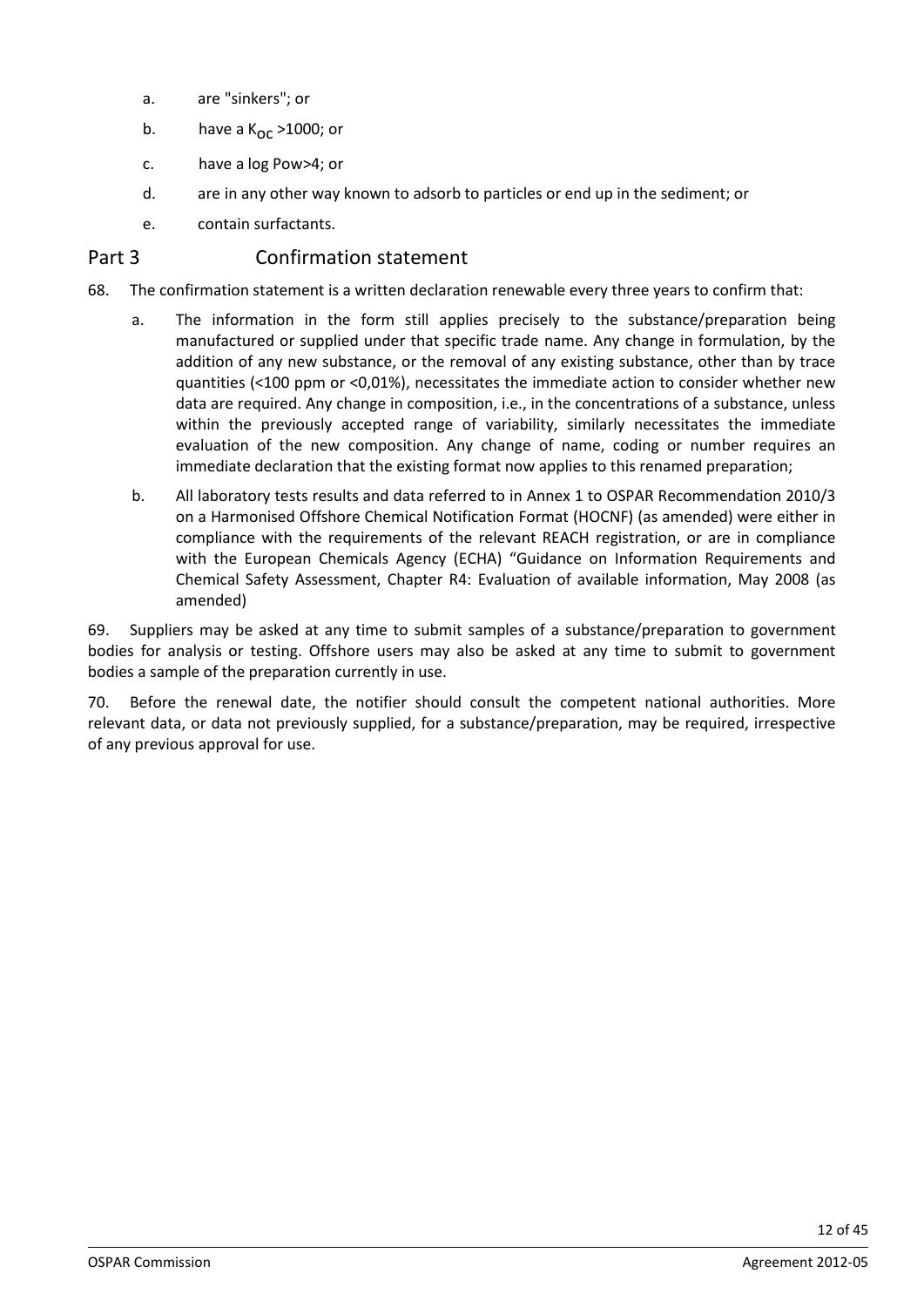# Glossary and Definitions of Terms

1. For the purpose of these guidelines and for the purpose of the Harmonised Offshore Chemical Notification Format (HOCNF) as at Annex 1 of OSPAR Recommendation 2010/3 on a Harmonised Offshore Chemical Notification Format (HOCNF) (as amended):

- a. "authority" means the competent national authority of a Contracting Party to the OSPAR Convention;
- b. "discharge" means the operational release of offshore chemicals or their degradation and transformation products into the maritime area;
- c. "EINECS" means European Inventory of Existing Commercial Chemical Substances;
- d. "ELINCS" means European List of Notified Chemical Substances;
- e. "HOCNF" means the Harmonised Offshore Chemical Notification Format;
- f "Limit test" means a fish toxicity test conducted at a single concentration rather than a range of concentrations (as described in the OSPAR agreement 2005-11)
- g. "Microplastics", as proposed by ECHA[8](#page-12-0) : means a material consisting of solid polymer-containing particles, to which additives or other substances may have been added, and where ≥ 1% w/w of particles have:
	- i. all dimensions 1nm ≤ x ≤ 5mm, or

ii.for fibres, a length of 3nm ≤ x ≤ 15 mm and length to diameter ratio of >3.

- h. "Nanomaterials" as defined by the EU<sup>[9](#page-12-1)</sup>, being: A natural, incidental or manufactured material containing particles, in an unbound state or as an aggregate or as an agglomerate and where, for 50 % or more of the particles in the number size distribution, one or more external dimensions is in the size range 1 nm - 100 nm. In specific cases and where warranted by concerns for the environment, health, safety or competitiveness the number size distribution threshold of 50 % may be replaced by a threshold between 1 and 50 %. By derogation from the above, fullerenes, graphene flakes and single wall carbon nanotubes with one or more external dimensions below 1 nm should be considered as nanomaterials.
- i "offshore chemicals" means all chemicals intentionally used in connection with offshore exploration and production activities in the maritime area. Offshore chemicals comprise both substances and preparations;
- j. "OSPAR Decision 2000/2" means OSPAR Decision 2000/2 on a Harmonised Mandatory Control System for the Use and Reduction of the Discharge of Offshore Chemicals;
- k. "OSPAR LCPA" means the OSPAR List of Chemicals for Priority Action;
- l. "OSPAR Recommendation 2010/3" means OSPAR Recommendation 2010/3 on a Harmonised Offshore Chemical Notification Format (HOCNF) as amended by OSPAR Recommendations 2014/17 and 2019/3;
- m. "OSPAR Recommendation 2017/1" means OSPAR Recommendation 2017/1 on a Harmonised Prescreening Scheme for Offshore Chemicals (as amended);
- n. "Plastic" as defined in the marine environment, are substances that are solid synthetic polymers insoluble in water (ref. OIC Summary Record 2018).
- o. "PLONOR" means the OSPAR List of Substances/Preparations Used and Discharged Offshore Which are Considered to Pose Little or No Risk to the Environment
- p. "Pow" is equivalent to Kow and means the partition coefficient of a substance between octanol and water, measured or calculated according to the HOCNF;

<span id="page-12-0"></span><sup>8</sup> https://echa.europa.eu/documents/10162/82cc5875-93ae-d7a9-5747-44c698dc19b6

<span id="page-12-1"></span><sup>9</sup> COMMISSION RECOMMENDATION of 18 October 2011 on the definition of nanomaterial (2011/696/EU)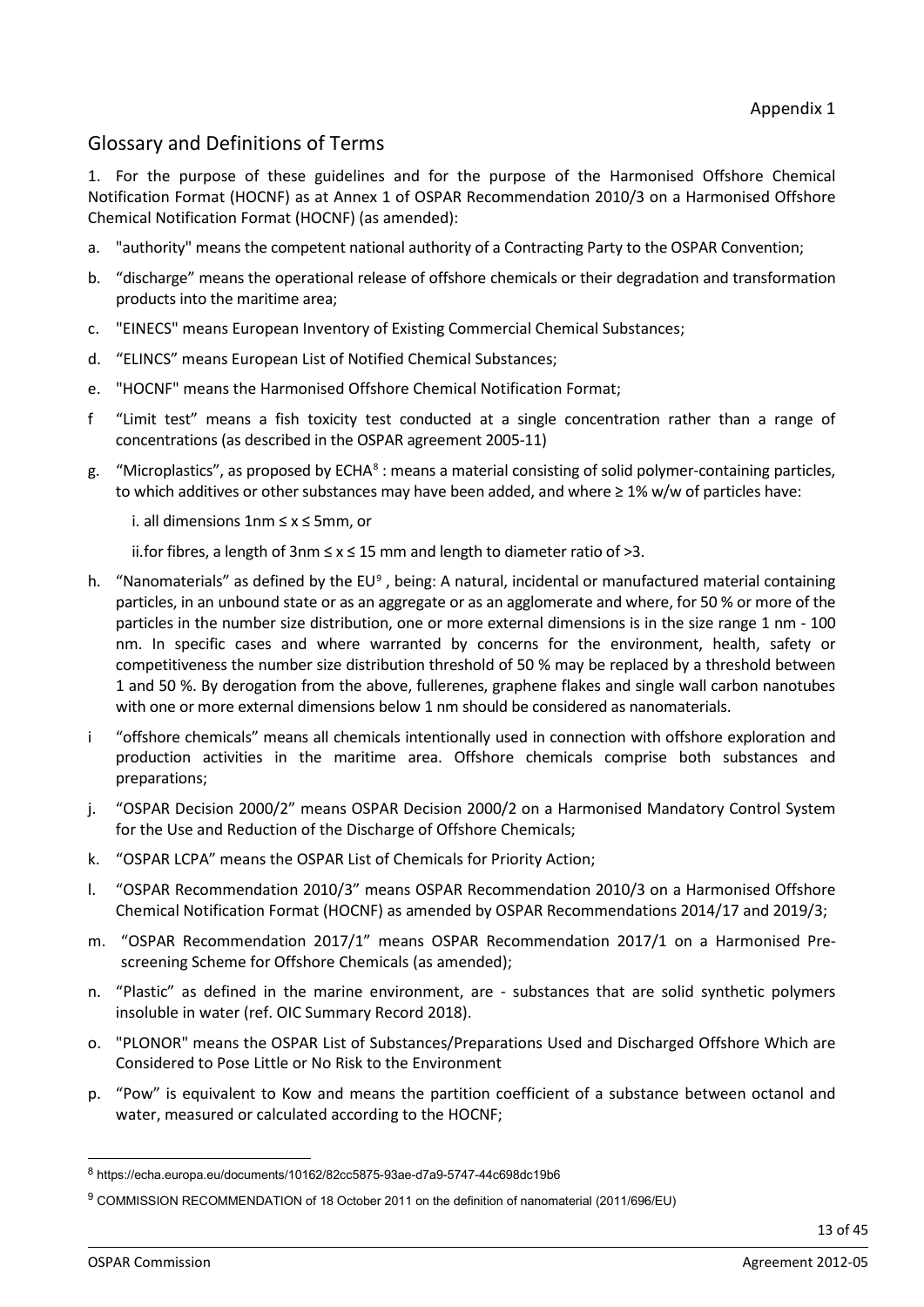- q. "preparation" means a mixture or solution composed of two or more substances;
- r. "SDS" means Safety Data Sheet compiled in accordance with Annex II as laid down in Article 31 of Regulation (EC) No 1907/2006 of the European Parliament and of the Council of 18 December 2006 concerning the Registration, Evaluation, Authorisation and Restriction of Chemicals (REACH).
- s. "sinkers" means those chemicals with a density greater than that of sea water and with a low water solubility;
- t. "substance" means a chemical element and its compounds, in the natural state or obtained by any manufacturing process, including any additive necessary to preserve its stability and any impurity deriving from the process used, but excluding any solvent which may be separated without affecting the stability of the substance or changing its composition;
- u. "Surfactant" means any substance, which has surface-active properties according to test method A.5 in Regulation EC 440/2008 laying down test methods pursuant to Regulation (EC) No 1907/2006 on the Registration, Evaluation, Authorisation and Restriction of Chemicals (REACH) of 30 May 2008, and which consists of one or more hydrophilic and one or more hydrophobic groups of such a nature and size that is capable of reducing the surface tension of water, and of forming spreading or adsorption monolayers at the water-air interface, and of forming emulsions and/or microemulsions and/or micelles, and of adsorption at water-solid interfaces.
- v. "trace" means a substance is represented with less than 0,01 % (<100 ppm) in a preparation;
- w. "use", in relation to an offshore chemical, means any intentional application of the chemical in connection with offshore exploration and production activities in the maritime area under normal operating conditions.
- 2. Further definitions and information can be found in:
	- OSPAR Decision 2000/2 on a Harmonised Mandatory Control System for the Use and Reduction of the Discharge of Offshore Chemicals (as amended);
	- OSPAR Recommendation 2017/1 on a Harmonised Pre-screening Scheme for Offshore Chemicals (as amended);
	- OSPAR Recommendation 2010/3 on a Harmonised Offshore Chemical Notification Format (HOCNF) (as amended);

which are available for downloading from the OSPAR web site at www.ospar.org.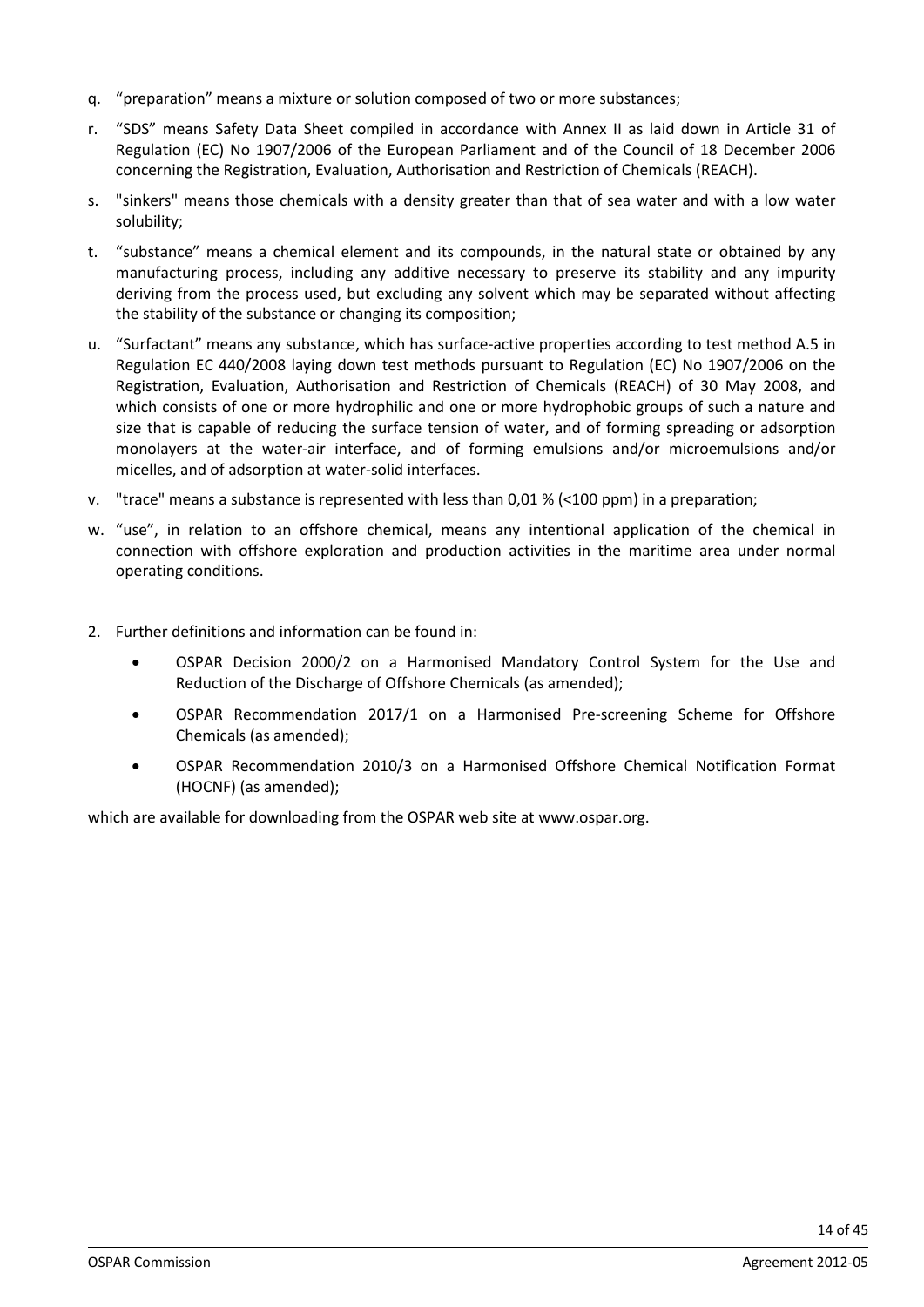# Functions of Chemicals referred to in paragraph 17 of the OSPAR Guidelines for completing the HOCNF

| <b>Acidity Control Chemical</b>       | <b>Lost Circulation Material</b>    |
|---------------------------------------|-------------------------------------|
| Antifoam (Hydrocarbons)               |                                     |
| Antifoam (Water Injection)            | <b>OPF Additive</b>                 |
| Asphaltene Dissolver                  | OPF Base Oil                        |
| Asphaltene Inhibitor                  | OPF Base Synthetic                  |
|                                       | OPF Oil based Drilling fluid        |
| <b>Biocide</b>                        | OPF Synthetic-based Drilling Fluid  |
| <b>Brine (Completion)</b>             | Oxygen Scavenger                    |
|                                       |                                     |
| <b>Carrier Solvent</b>                | Pipe Dope                           |
| <b>Cement or Cement Additive</b>      | Pipe Release Chemical               |
| Coagulant                             | Pipeline Hydrotest Chemical         |
| Coolant or Coolant Additive           | Pipeline Pigging Chemical           |
| <b>Corrosion Inhibitor</b>            | Proppant                            |
| <b>Crosslinking Chemical</b>          | Scale Dissolver                     |
| <b>Cuttings Wash Fluid</b>            | Scale Inhibitor                     |
|                                       | Shale Inhibitor / Encapsulator      |
| Defoamer (Drilling)                   |                                     |
| Demulsifier                           | Thinner                             |
| Deoiler                               | Tracer chemical                     |
| Detergent / Cleaning Fluid            |                                     |
| Dispersant                            | Viscosifier                         |
| <b>Drilling Lubricant</b>             |                                     |
| Dye                                   | Water Based Drilling Fluid Additive |
|                                       | Water Based Drilling Fluid          |
| Emulsifier                            | <b>Water Clarifier</b>              |
|                                       | Wax Inhibitor                       |
| <b>Filter Cake Removal Chemical</b>   | <b>Wax Dissolver</b>                |
| Filter Media or Filter Media Additive | <b>Weighting Chemical</b>           |
| <b>Filtrate Reducer</b>               | <b>Well Stimulation Chemical</b>    |
| Flocculant                            | Well Bore Clean-up Chemical         |
| <b>Fluid Loss Control Chemical</b>    |                                     |
|                                       | Other                               |
| Gas Hydrate Inhibitor                 |                                     |
| <b>Gelling Chemical</b>               |                                     |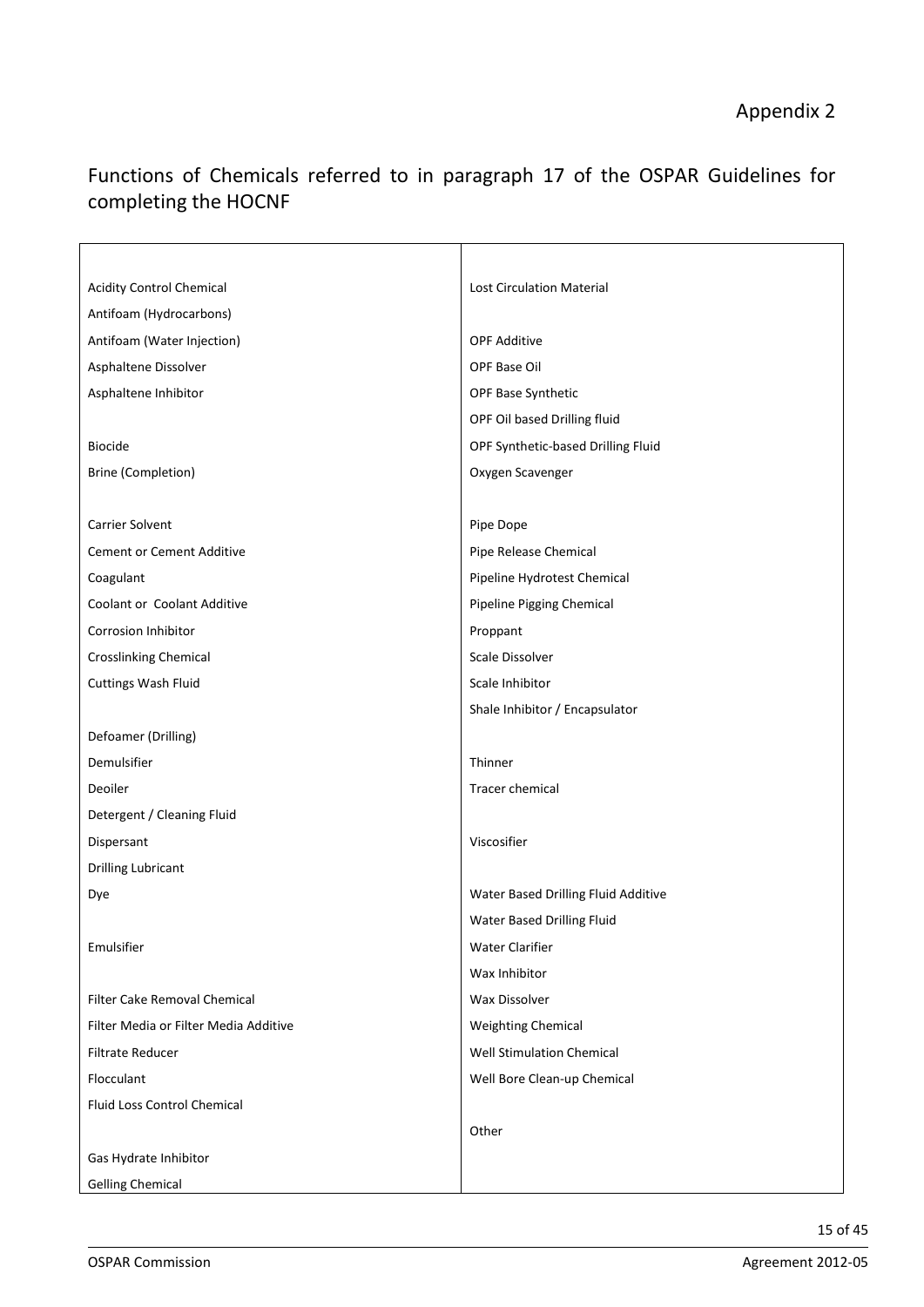| <b>Hydraulic Fluid</b>      |  |  |
|-----------------------------|--|--|
| Hydrogen Sulphide Scavenger |  |  |
|                             |  |  |
| Jacking grease              |  |  |
|                             |  |  |
|                             |  |  |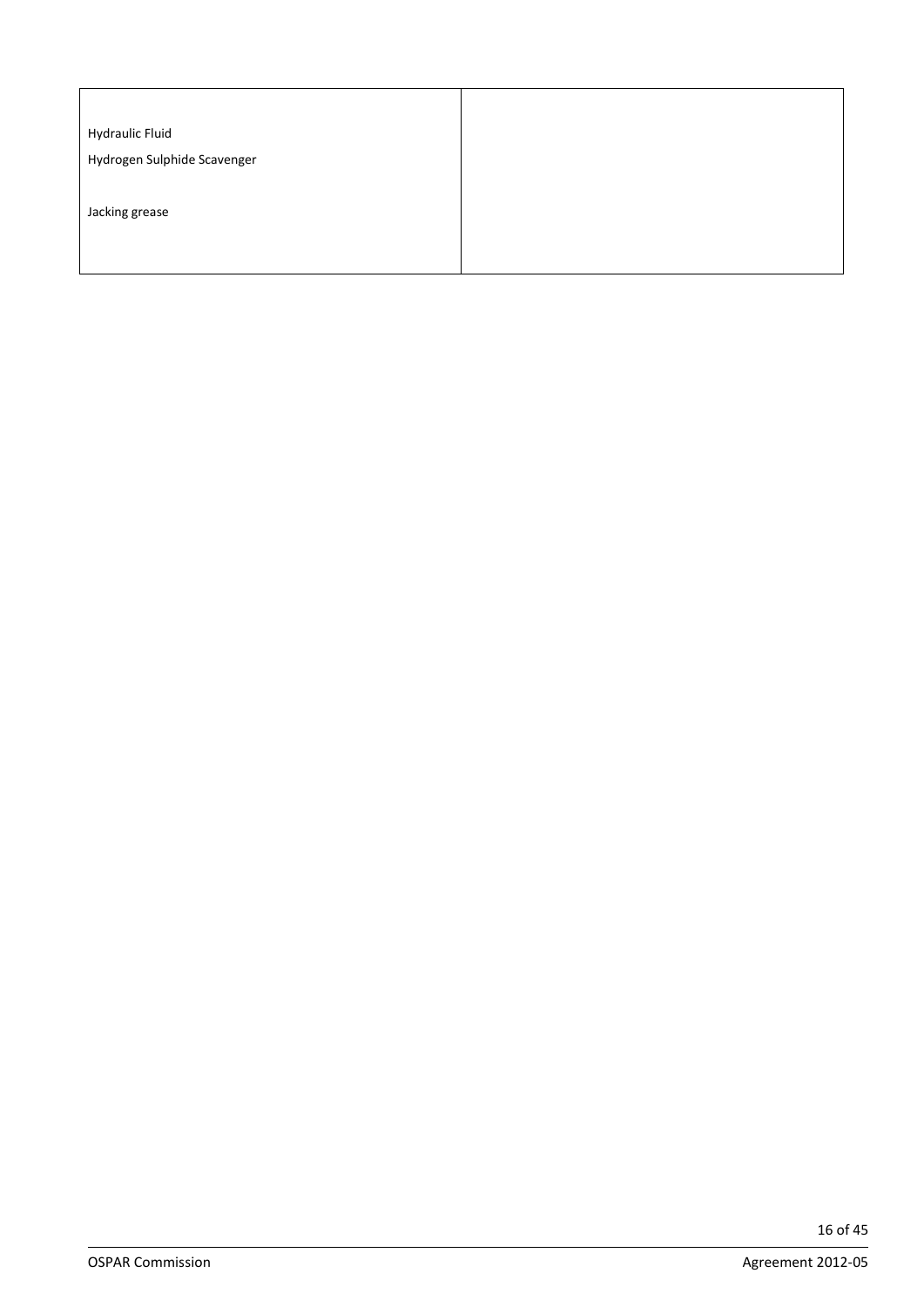Bioaccumulation Assessment Methodology for substances for HMCS

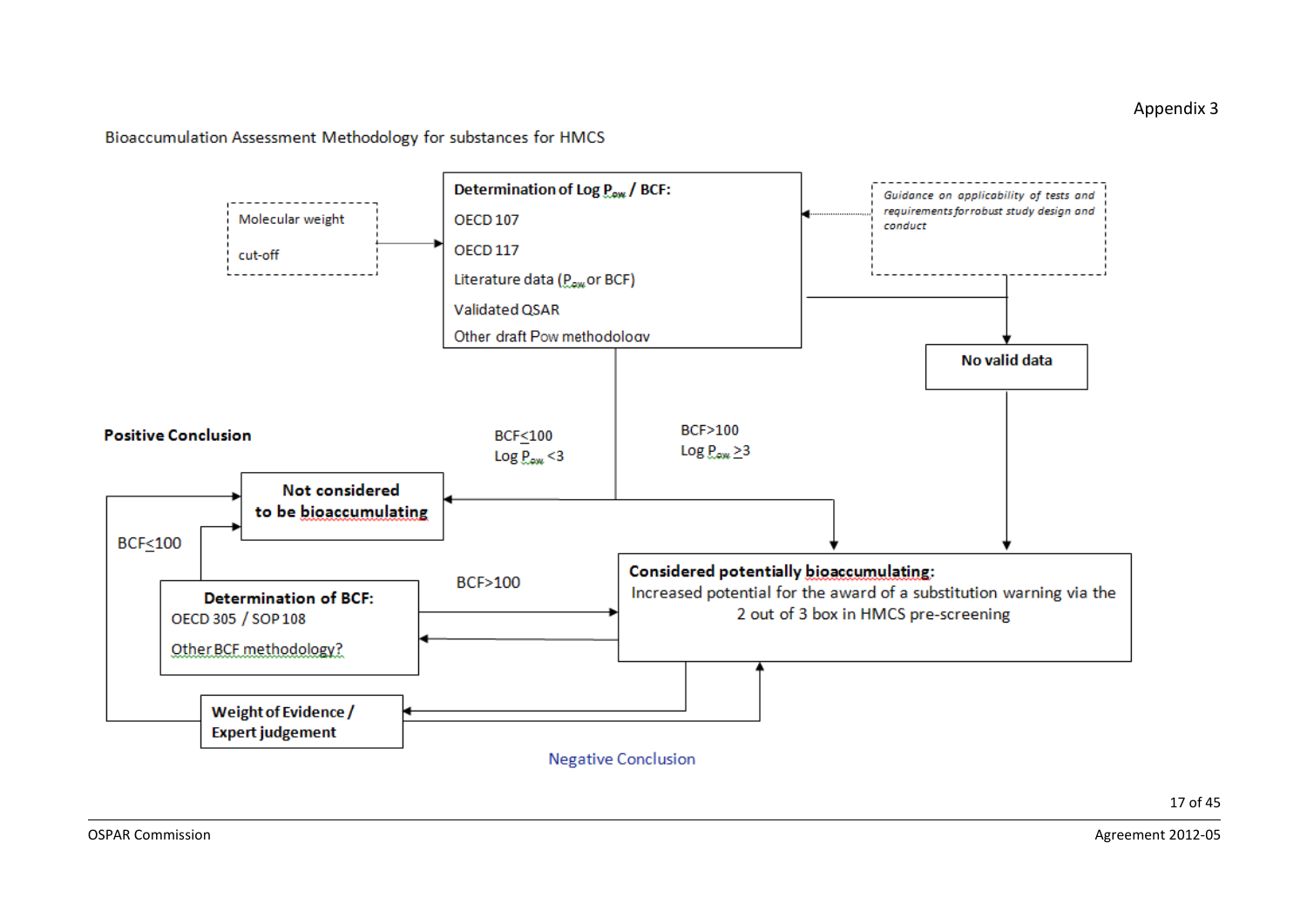Appendix 4 –Flowchart for the assessment of polymers – Glossary of relevant terms and acronyms

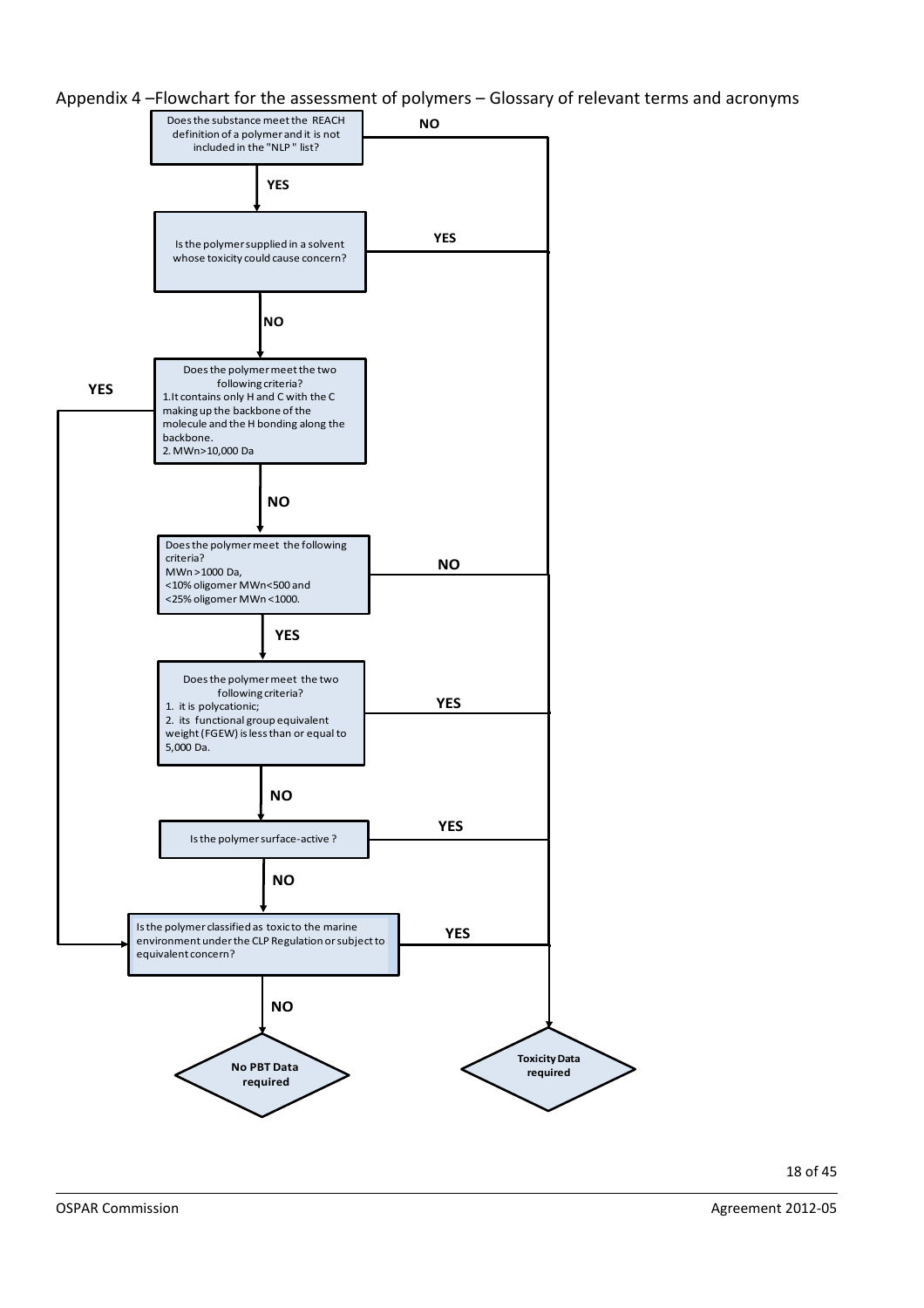**a)** Polymer definition under REACH, in accordance with REACH (Article 3(5)), is that a polymer is defined as a **substance meeting the following criteria:** 

(i) Over 50 percent of the weight of the substance consists of polymer molecules (see definition below); and,

(ii) The amount of polymer molecules presenting the same molecular weight must be less than 50 weight percent of the substance.

In the context of this definition:

**Polymer molecule** is a molecule that contains a sequence of at least 3 monomer units, which are covalently bound to at least one other monomer unit or other reactant. (See example in the ECHA Guidance for monomers and polymers, Version 2.0, April 2012).

**NLP**. No longer Polymer. With the implementation of the 7<sup>th</sup> amendment of Directive 67/548/EEC, some substances which were considered to be polymers under the reporting rules for EINECS are no longer considered to be polymers under the 7th amendment. Therefore, these substances are called "No-Longer Polymers" (NLP). Those no-longer polymers shall be registered as a normal phase-in substance.

The NLP list mainly consists of the following groups:

- alkoxylated substances
- oligomeric reaction products
- oligomers from one monomer only
- dimers and trimers
	- polymer-like substances containing 50% or more by weight of species with the same molecular weight

More information on NLP substances can be obtained on the website of the European Commission Joint Research Centre:<http://esis.jrc.ec.europa.eu/index.php?PGM=nlp>

- b) **H**. Hydrogen atom
- c) **C.** Carbon atom
- d) **MWn.** This is the number-average molecular weight. See OECD Guidelines for the Testing of Chemicals, for the Determination of the Number-Average Molecular Weight and the Molecular Weight Distribution of Polymers using Gel Permeation Chromatography, Test No. 118, adopted on the 14.06.1996.
- e) **Da**. **Dalton.** 1.0000 atomic mass unit or 1/12 the mass of a carbon atom of mass 12. Hence, a polymer with a molecular weight of 10,000 atomic mass units has a mass of 10,000 Daltons.
- f) **Oligomer.** In the context of this guidance is a low molecular weight species derived from the polymerization reaction, i.e. the low molecular weight polymer content. See OECD Guidelines for the Testing of Chemicals, Determination of the Low Molecular Weight Polymer Content, *Test No. 119*, adopted on the 14.06.1996.
- g) **Polycationic polymer.** A polymer that contains cationic groups including phosphonium, sulfonium, or ammonium or can potentially become cationic in water containing amines (primary, secondary, tertiary and aromatic) and isocyanates which hydrolise to form carbamic acid, then decarboxylate to form amines. For a polymer to be exempted (low cationic density), the concentration of cationic functional groups is limited to a functional group equivalent weight of greater than or equal to 5,000 Daltons (1 cationic charge every 5,000 MWn of polymer).
- h) **Functional group equivalent weight (FGEW).** The weight of polymer that contains one equivalent of the functional group; or the ratio of number-average molecular weight (NAVG MW) to the number of functional groups in the polymer. The following equation can be used for any reactive functional group in a polymer:

$$
FGEW = \frac{FWG \times 100}{W\%G}
$$

19 of 45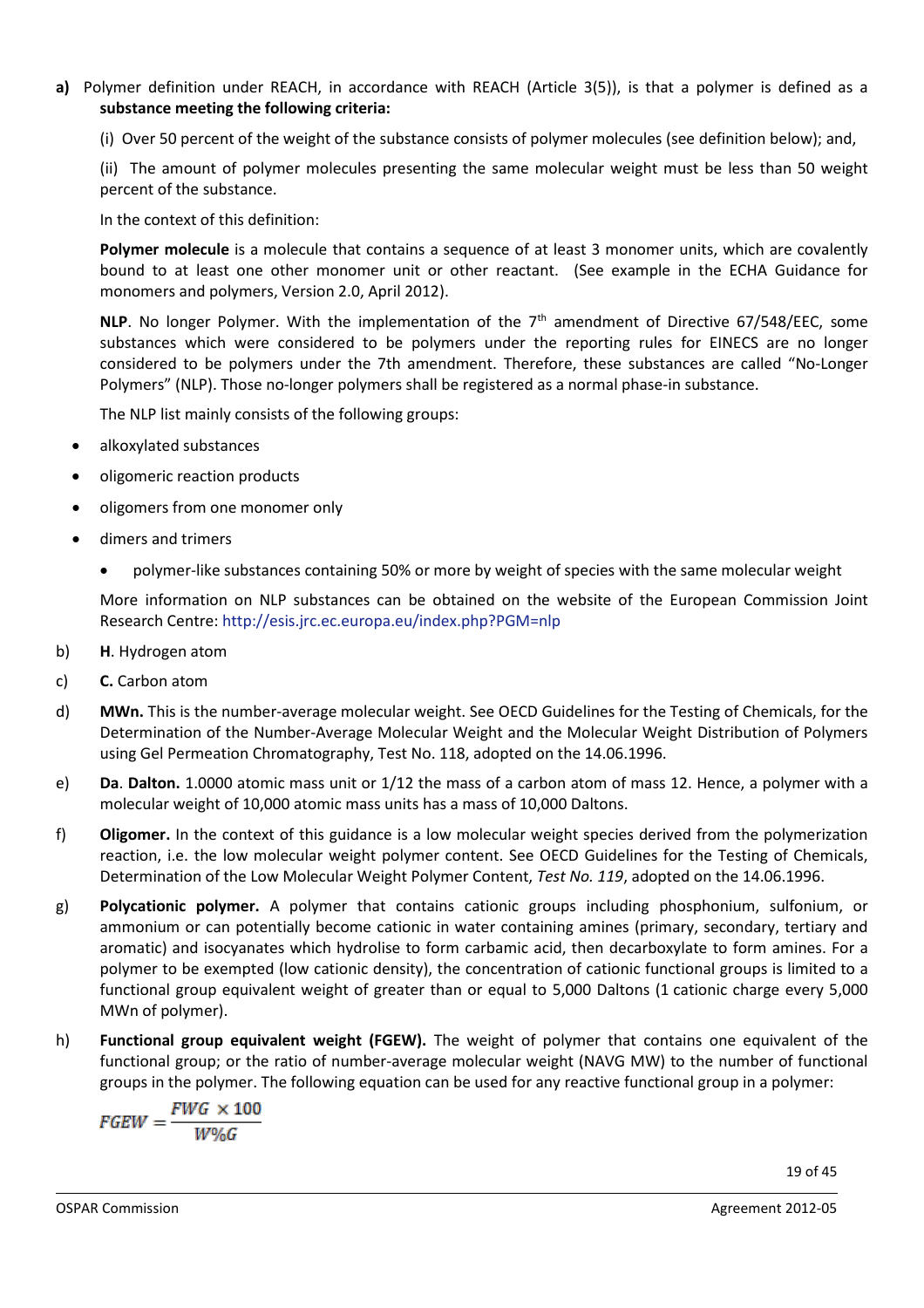where FWG is the formula weight of the group and W%' is the weight percent of the group.

When functional groups are introduced into polymers from the precursor monomers, the following equation can be used to estimate the FGEW.

$$
FGEW = \frac{FWM \times 100}{W \% G \times NGM}
$$

where FWM is the formula weight of the monomer, W%M is the weight percent of the monomer, and NGM is the number of groups in the monomer.

- i) **Surface-active**. Any substance, which has surface-active properties according to test method A.5 in Regulation EC 440/2008 laying down test methods pursuant to Regulation (EC) No 1907/2006 on the Registration, Evaluation, Authorisation and Restriction of Chemicals (REACH) of 30 May 2008, and which consists of one or more hydrophilic and one or more hydrophobic groups of such a nature and size that is capable of reducing the surface tension of water, and of forming spreading or adsorption monolayers at the water-air interface, and of forming emulsions and/or microemulsions and/or micelles, and of adsorption at water-solid interfaces.
- j) **CLP Regulation**. European Regulation (EC) No 1272/2008 on Classification, Labelling and Packaging of Substances and Mixtures (CLP Regulation).
- k) **Toxicity data Required**. Standard HOCNF form with toxicity data.
- l) **No PBT data required**. No data for persistence, biodegradation and toxicity are required. The polymer will be assumed to be non-biodegradable, non-toxic and non-bioaccumulative and it will be allocated a substitution warning for non-biodegradability.

The following information will still be required if the polymer meets the non-biodegradable, non-toxic and non-bioaccumulative criteria:

- a) List of monomers /reactants (CAS and name) and whether the monomer and reactants are registered under the ECHA Guidance for monomers and polymers, Version 2.0, April 2012.
- b) Existing physico-chemical properties on the polymer, as indicated in the safety data sheet (SDS)
- c) Molecular weight distribution estimated according to the OECD guidelines for the Testing of Chemicals, Test No. 118 and/or Test No. 119.

#### **Use of the Screening Flow Chart**.

a) Does the substance meet the REACH definition of a polymer and is not included in the "NLP" list*?* 

A chemical substance must meet the REACH polymer definition to be assessed as a polymer and shall not be classified as "no-longer polymers" under the  $7<sup>th</sup>$  amendment of Directive 67/548/EEC. The "no-longer polymers"were considered to be polymers under the reporting rules when the European Inventory of Existing Commercial Chemical Substances (EINECS) was being established, but they are no longer considered to be polymers under the  $7<sup>th</sup>$  amendment. The "no-longer polymers" shall be registered as normal phase-in substances.

b) Is the polymer supplied in a solvent whose toxicity could cause concern?

Polymers meeting the OSPAR substance definition may contain residual quantities of solvent. Consideration of the toxicity of the solvent should be applied before any decision is made concerning the polymer itself.

- c) Does the polymer meet the two following criteria?
	- (i) It contains only H and C with the C making up the backbone of the molecule and the H bonding along the backbone.
	- (ii) MWn>10 000 Da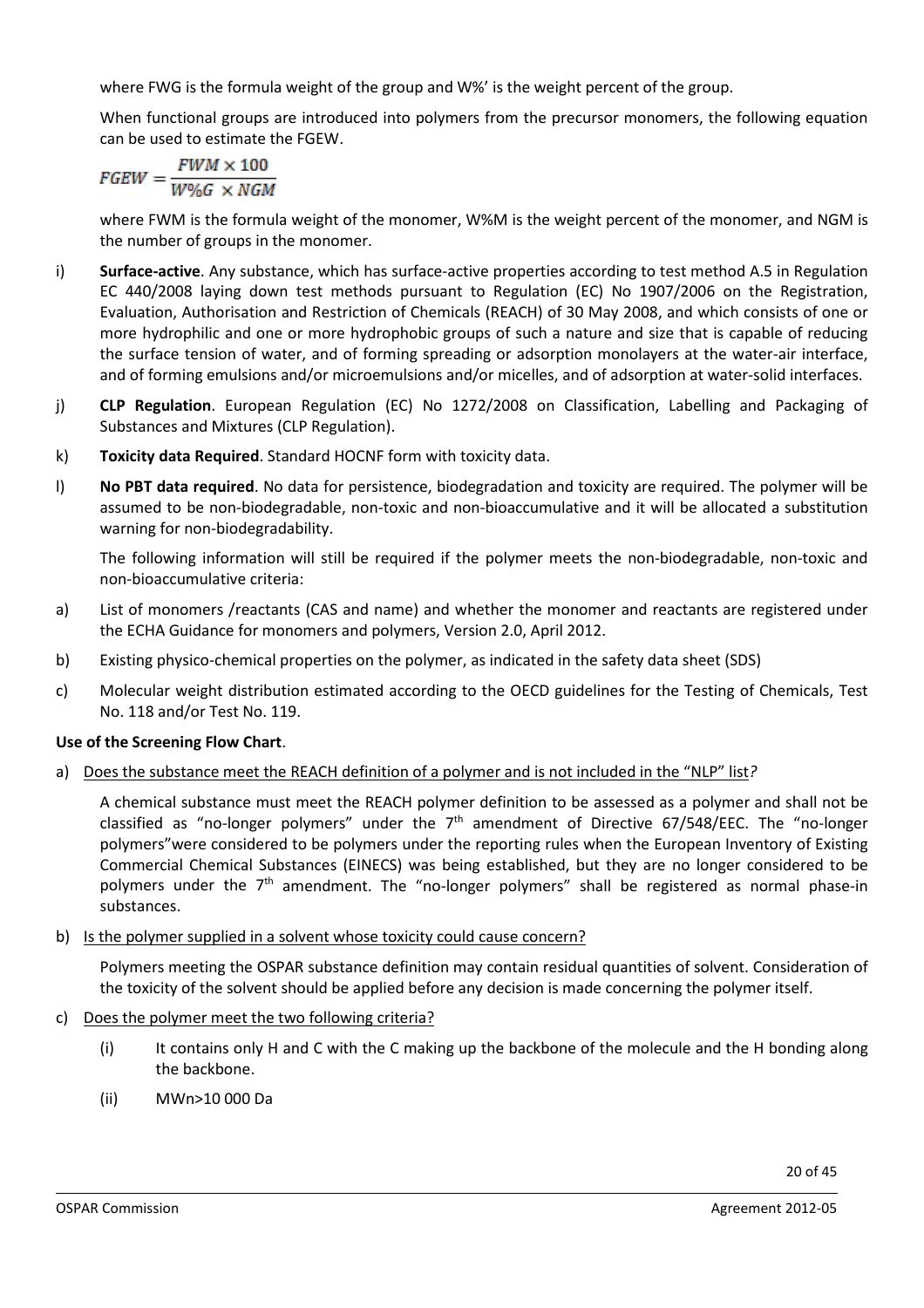This criterion will screen out commodity plastics which are solid, have relatively high molecular weight (>10000 Da) and are not soluble in water. These polymers are deemed to be non-toxic on the assumption of low reactivity and low bioavailability without the need for specific test data.

d) Does the polymer meet the following criteria?

MWn>1000 Da, <10% oligomer MWn<500 and <25% oligomer MWn <1000

The number-average molecular weight (Mn) and the low molecular weight oligomeric species content are generally used to predict the ability of a polymer (or its components) to cross biological membranes. The distinction between MWn and oligomeric content are used to determine if the polymer is assessed only as a polymer, or if oligomers may also need to be addressed. Oligomers may need to be assessed if there is high content of residual monomer and/or the monomer poses known aquatic or human health hazards. The assessment of oligomer toxicity is in addition to, or in lieu of, any polymer specific assessment. The criteria refer to polymers that can be of concern to the aquatic environment, as defined by the guidance adopted by the USA, Canada and Australia.

#### e) Does the polymer meet the two following criteria?

- (i) it is polycationic;
- (ii) its functional group equivalent weight (FGEW) is less than or equal to 5,000 Da.

Cationic polymers or polymers that may become cationic in the environment are known to pose a concern for aquatic hazard. Limits on cationic content can be defined in terms of the Functional Group Equivalent Weight (FGEW), a measure of the "dilution" of the cationic charge amongst the polymer's other components. The criterion adopted here has been adopted by the US and Canada.

#### f) Is the polymer surface-active?

Records of offshore chemicals held on the Cefas data base indicate that there are significant numbers of polymers which are likely to be toxic to the marine environment. More than 90% of these polymers are surfactants. On this basis and in accordance with the precautionary principle, all polymers that are surfactants will require test data.

#### g) Is the polymer classified as toxic to the marine environment under the CLP Regulation or subject to equivalent concern?

In the event that a polymer passes all the screening criteria, but the regulatory authorities have other reasons to believe that the polymer can be of concern to the aquatic environment (e.g. it is classified as toxic to the marine environment under the CLP Regulation) test data can be requested.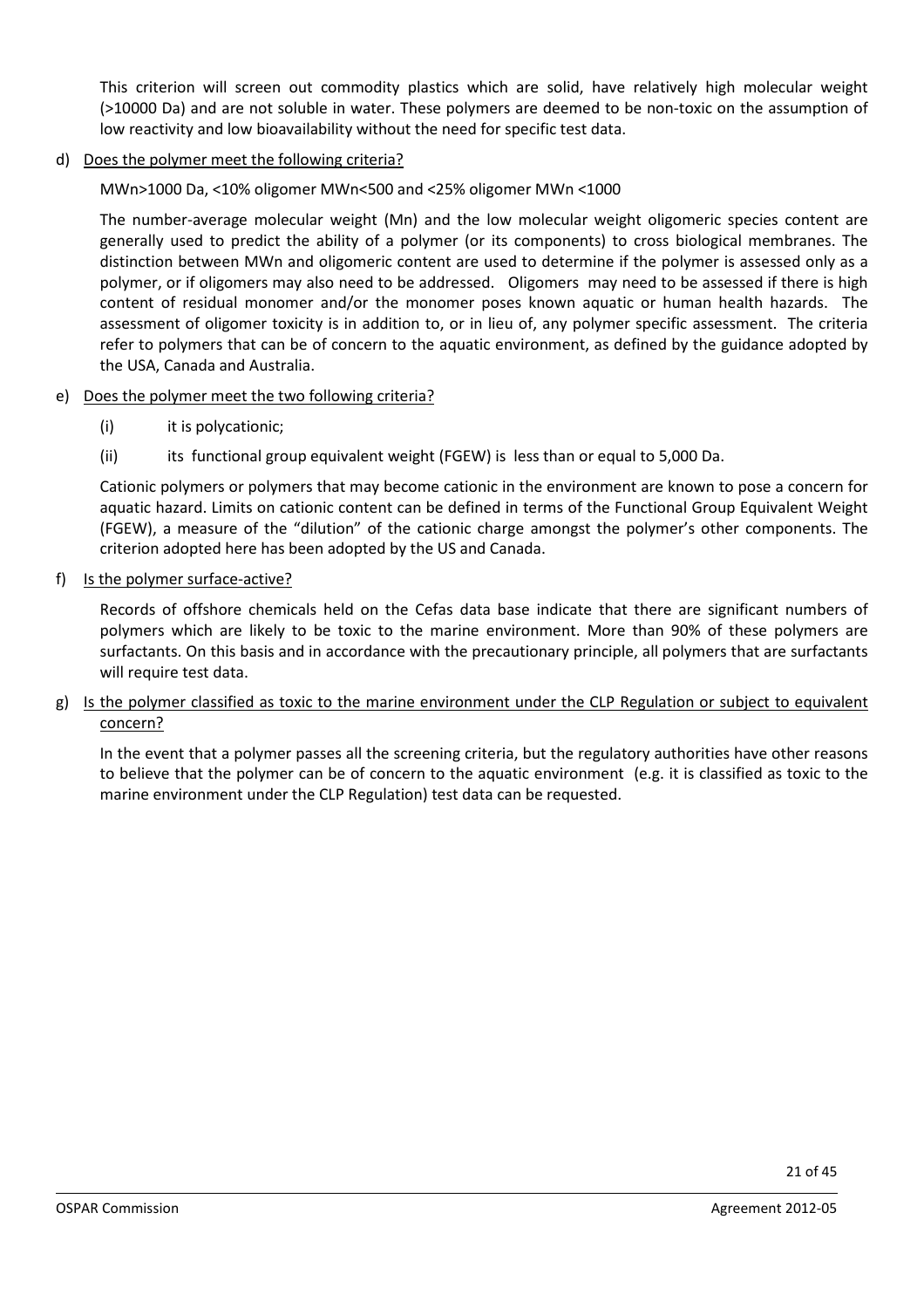# The use of raw data from REACH simulation tests to derive percentage biodegradability figures

1. The practical principle of the OECD 308/309 tests is similar to that of the closed bottle variant of the OECD 306 method, with both utilising the biodegradability of the test substance in marine water (and sediment re. OECD 308), using no added innocula, followed by the analysis of samples to follow the biodegradability process. In typical OECD 306 studies, measurement is made of the dissolved oxygen content, which declines as that oxygen is consumed by bacteria as they consume the test substance.

2. For certain test substances (i.e. those of an inhibitory nature), it is necessary to work at significantly lower concentrations, at which the dissolved oxygen measurement cannot be carried out with sufficient sensitivity. Under these circumstances, the OECD 306 (1992) protocol allows for the use of a radio-labelled test substance enabling the evolved  $CO<sub>2</sub>$  to be determined at very low levels.

3. This is possible by trapping the  $^{14}CO_2$  in caustic solution, which enables the biodegradability to be expressed thus:

### % biodegradability = radioactivity from trapped  $CO<sub>2</sub>$

### Initial radioactivity of test substance

4. The OECD 308/309 methods utilise the same  $^{14}$ C-labelled chemicals and trapping techniques detailed above, but the radioactivity measurements taken are employed to establish the half life for the degradation. However, OSPAR has allowed (OIC, 2012) that the raw data collected in an OECD 308/309 study can be used as the basis of a valid Biodegradability in Seawater test, if adequate account is taken of other critical parameters, namely:

Test substance: In order to ensure that mineralisation is measured, the radio label must be carried on the most stable part of the molecule.

Temperature: It is noted that the test requirements of the OECD 306 and OECD308/309 protocols are not identical, with OECD 306 (1992) stating that the temperature should be "*controlled to ± 1˚C within a range of 15-20°C*" whilst OECD 309 (2004) requires a "*Controlled temperature (± 2°C) which may be the field temperature or a standard temperature of 20-25˚C*". It is therefore possible that the temperature used in an OECD 308/309 study may exceed the range defined for an OECD 306 test. If this occurs, the authorities should consider the application of a temperature correction based on the Arrhenius equation, in line with the REACH Guidance R.7b.

Marine Water/Sediment: The use of Marine Water is a requirement of the OSPAR Pre-screening scheme for acceptance of OECD 309 data. Likewise a valid OECD 308 study must employ marine sediment.

Trapping of  $^{14}CO_2$ : the  $^{14}CO_2$  should be trapped in KOH traps which should be sampled (volume measured samples taken for radioassay) and changed for fresh KOH throughout the test. Therefore  $^{14}CO<sub>2</sub>$  must be confirmed by making a composite sample of all KOH samples from the study and treating these with a solution of barium ions to precipitate the  ${}^{14}CO_2$  as barium carbonate. Radioassay should then show that there is no radioactivity in the liquid phase thus confirming that  $^{14}CO<sub>2</sub>$  is formed. This approach is advocated in order to prevent interference from volatile organic substances from the other trapping media.

Radiochemical purity of the test substance: OECD 309 (2004) and OECD 308 (2002) stipulate that the radiochemical purity should exceed 95%, and it is recommended that purities of over 97% should be obtained where possible.

5. Other method requirements should follow those of the OECD 308/309 protocols as appropriate, including the recovery of radioactivity from the test samples, which should be between 90 and 110%.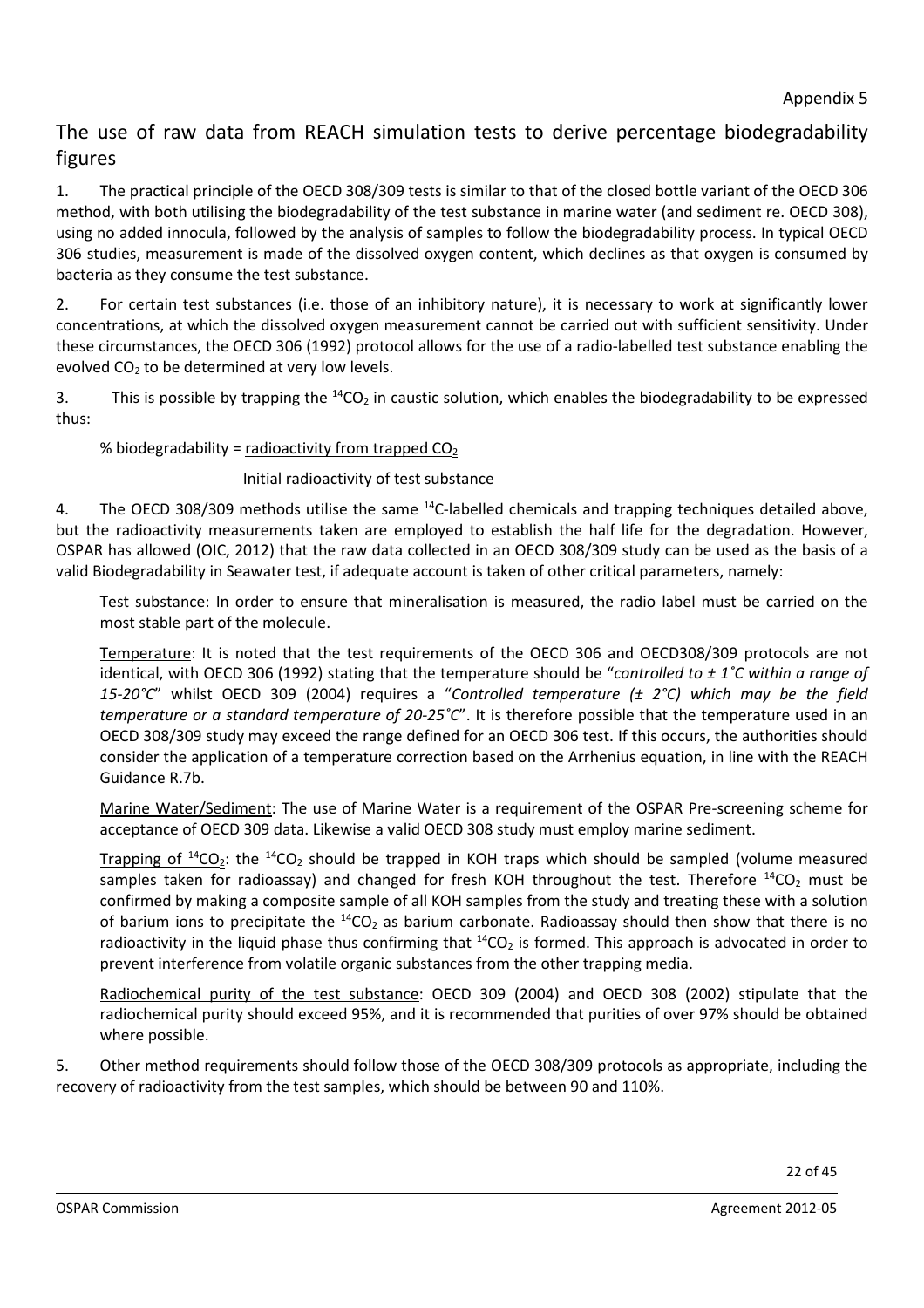# **GUIDANCE FOR THE TESTING OF CHEMICALS using the Marine BODIS (BOD-test for Insoluble Substances) test**

# **Introduction**

This Appendix provides guidance based on the ISO 10708 "Water Quality- Evaluation in an aqueous medium of the ultimate aerobic biodegradability of organic compounds. – Determination of biochemical oxygen demand in a two phase closed bottle test" fresh water environments fresh water environments. The test is an adaptation of the ISO 10708 to render it applicable to the marine environment (i.e. Marine BODIS) and represents the protocol followed in the OSPAR ring-test draft procedure in 1995 (pages 1-5).

Headings and paragraphs numbers given in the following text correspond to those given in ISO 10708. Only sections of the ISO 10708 that have been modified and adapted for the Marine BODIS test are reported herein.

# **4. Principle of the test method**

The test principle is stated in section 4 of the ISO 10708, the only difference being that the test medium is seawater fortified with nutrients and mineral elements as described in the OECD 306 guidelines (1992). No inoculum is added in addition to the microorganism already present in seawater. The test is based on repeated measurements of consumed  $O_2$  with repeated oxygenation of the test bottle. If a test chemical gives a measured BOD ≥60% of the ThOD or COD (within 28 days), it can be concluded that the test chemical has the potential for biodegradation in the marine environment.

# **5. Test environment**

Incubation temperature should take place at a constant temperature  $(\pm 1^{\circ}C)$  in the range of between 15-20°C, with 20°C ±1°C being the maximum temperature.

# **6. Reagents**

6.2. Composition of the mineral medium

The following stock solutions are prepared using analytical grade reagents:

| a) Dissolve anhydrous potassium dihydrogenphosphate (KH2PO4)               | 8.5g              |
|----------------------------------------------------------------------------|-------------------|
| Anhydrous dipotassium hydrogen phosphate (K2HPO4)                          | 21.75g            |
| Disodium hydrogenphosphate dehydrate (Na2HPO4.2H2O)                        | 33.4 <sub>g</sub> |
| Ammonium chloride (NH <sub>4</sub> Cl)                                     | 0.5g              |
| Dissolve in water to make up 1 litre. The pH of the solution should be 7.4 |                   |
|                                                                            |                   |

| b) iron (III) chloride hexahydrate (FeCl <sub>3</sub> .6H <sub>2</sub> O) | 0.25g |
|---------------------------------------------------------------------------|-------|
| Dissolve in water and make up 1 litre.                                    |       |

NOTE: - In order to avoid having to prepare this solution immediately before use add one drop of conc. HCl or EDTA (disodium salt) to attain a concentration of 0.4 g/L.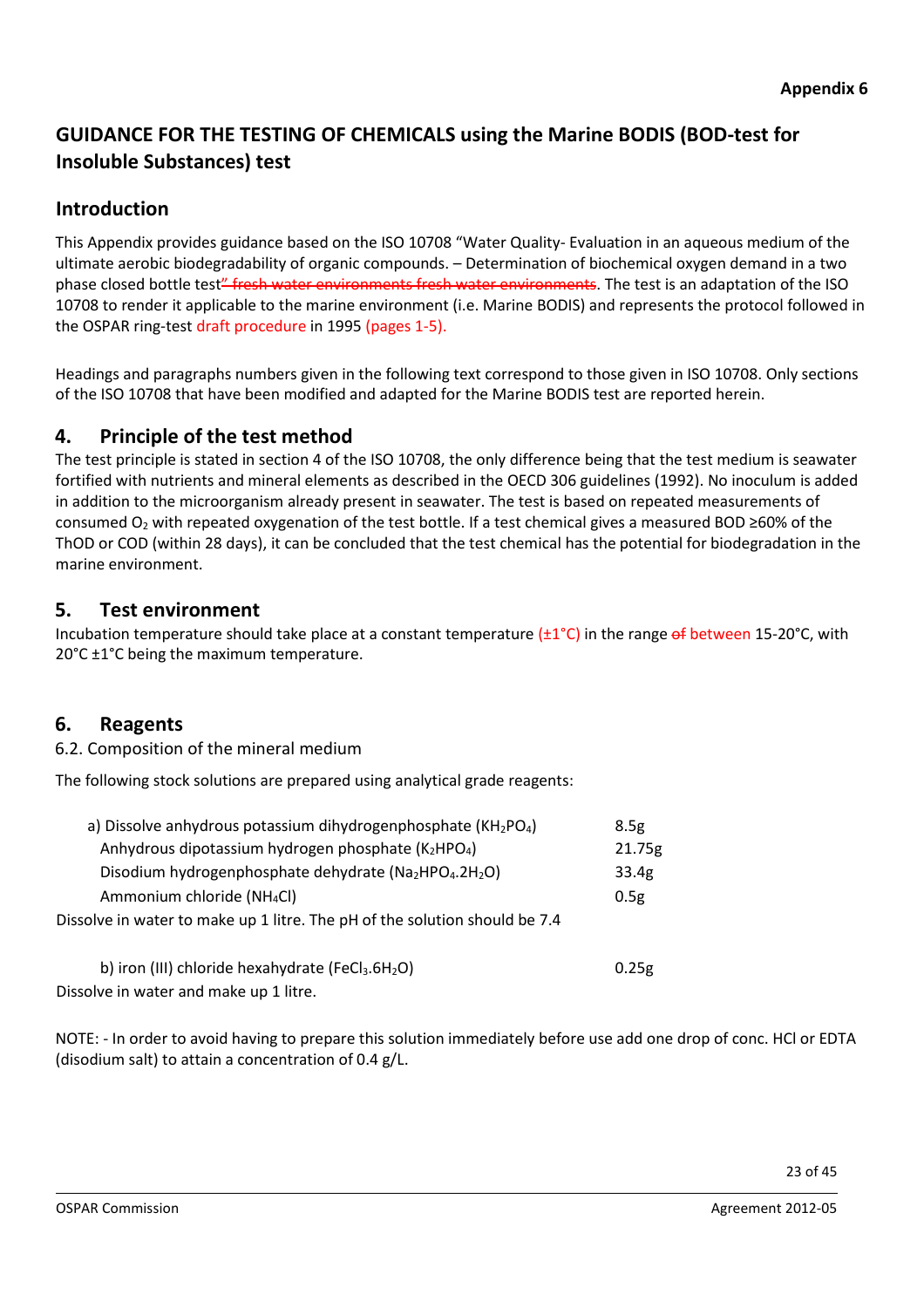Mix 10 ml of solution a) with 800 ml dilution water, add 1ml of solution b) and make up to 1 litre with dilution water containing less than 2mg/l of DOC and/or less than 10% of the initial organic carbon content introduced by the test compound.

# **7. Apparatus**

7.5 Water Bath, or device to guarantee an accurate temperature control  $(\pm 1 \degree C)$  in a range between  $\Theta$   $\pm$  15-20  $\pm$   $\pm$   $\degree$ C.

# **8. Procedure**

### 8.1 Preparation of Test and reference compounds

The test is applicable to organic compounds which are: soluble under the test conditions, insoluble, non-volatile, non-inhibitory.

#### **8.1.1 Water-soluble test compounds**

Concentration of the test substance in the **stock solution** should be 40 mg ThOD/ml ThOD (or COD). The final test concentration should be approximately 100 mg ThOD/l.

#### **8.1.2 Water-insoluble test compounds**

Insoluble compounds must be introduced into the flask in accordance to the ISO 10634 and section 8.1.2 in ISO 10708. The final test concentration should be approximately 100 mg ThOD/l Concentration of the test substance in the stock solution should be 20mg/l ThOD (or COD)

For calculation of ThOD and estimation of the COD refer to Annex A and B of the ISO 10708 respectively.

#### **8.1.3 Solution of the reference standard**

Prepare a stock solution of the reference standard, sodium benzoate or aniline as indicated in 8.1.3 of ISO 10708 in order to obtain a final test concentration of 40mg/l ThOD (or COD). The final test concentration should be approximately 100 mg ThOD/l.

#### 8.2 Seawater

The following paragraph is cited from the OECD 306 Marine Closed Bottle Method.

*Collect a sample of seawater in a thoroughly cleansed container and transport to the laboratory, preferably within one or two days of collection. During transport, do not allow the temperature of the sample to exceed significantly the temperature to be used in the test. Identify the sampling location precisely and describe it in terms of its pollution and nutrient status. Especially for coastal waters, include in this characterization a heterotrophic microbial colony count and the determination of the concentrations of dissolved nitrate, ammonium and phosphate.* 

*Provide the following information for the seawater sample itself:* -

- *date of collection;*
- *depth of collection;*
- *appearance of sample - turbid, etc.;*
- *temperature at the time of collection;*
- *salinity;*
- *DOC;*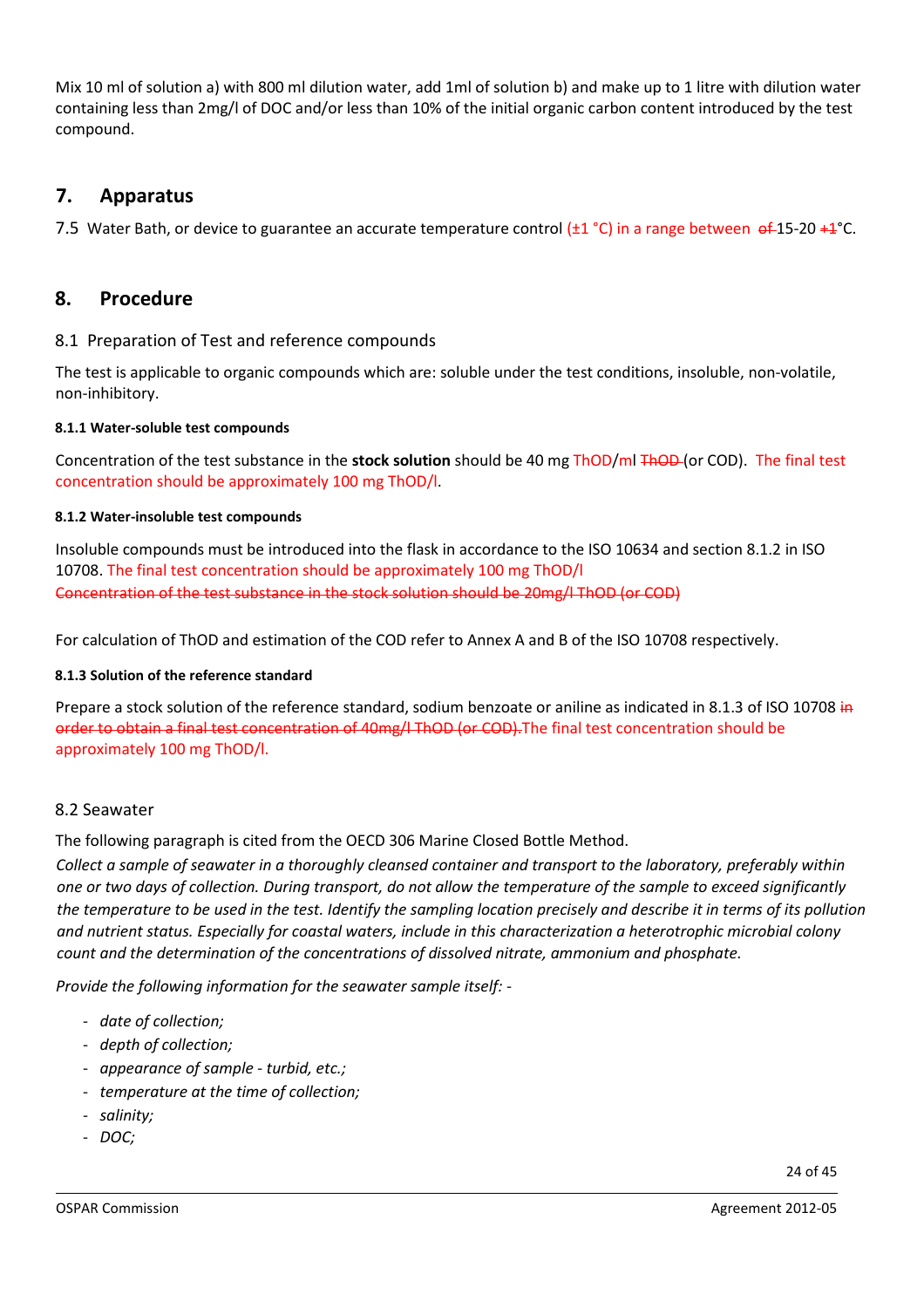- *delay between collection and use in the test* 

*If the DOC content is found to be high or if it is thought that the blank BOD to be more than 30% of the reference substance after 28 days, it is recommended that the seawater is aged for about a week prior to use.* 

*Aging of seawater should be carried out in the dark or under diffuse light conditions aerobically.* 

*Prior to use, pre-treat seawater to remove coarse particles by filtration through a nylon filter or coarse paper filter (not membrane of GF filters), or by sedimentation and decanting. This procedure and filter type must be reported.* 

*The microbial colony count of the original seawater sample should normally fall within the range 10<sup>4</sup> -106 colonies/litre. No inoculum is added in addition to the micro-organisms already present in seawater.* 

Where artificial seawater is used the specific parameters should not deviate significantly from that outlined in the ISO 16221:2001 (BS 6068-5.29: 2001). Where artificial seawater is used, 30mg/l wet weight inoculum obtained from the filter of a marine aquarium should be used.

#### 8.3 Test procedure

Each test bottle (with magnetic stirrer inside) is filled to 2/3 of the free volume with mineral medium (pretreated seawater with nutrients and mineral elements). All incubation should be prepared in triplicate. Each test series is accompanied by a triple blank, triple reference and toxicity controls.

The test should be run at a constant temperature  $(\pm 1^{\circ}C)$  in a range between 15-20°C within +1°C.

The pH of natural seawater is typically around 8.0 and adjustment for pH is not likely to be necessary. Any adjustment should be carried out prior to start.

NOTE- Magnetic stirrers and pH meter will be required to fulfil the test requirements and ensure the experiment is within test guidelines.

Measurements should be made at time 0, 7, 14 and 28 days and should in any case be reported. The test should be prolonged beyond 28 days to identify a plateau if the curve shows that biodegradation has started and not reached a plateau.

#### **8.3.4 Analysis**

The saturation value for dissolved oxygen varies with salinity. The equipment for dissolved oxygen measurement must be able to correct for salinity, and it must be correctly calibrated at the salinity of the seawater before every measurement series. Saturation values for dissolved oxygen at 20 °C and 101.5 kPa atmospheric pressure are as follows for selected salinities:

| 35‰ sal. | $7.4 \text{ mg/l}$ |
|----------|--------------------|
| 30‰ sal. | $7.7$ mg/l         |
| 25‰ sal. | 7.9 mg/l           |
| 20‰ sal. | 8.2 mg/l           |

Oxygen readings should be taken once the reading has stabilised (usually within 2 minutes). After the oxygen measurement is taken measure and record the pH while keeping stirring.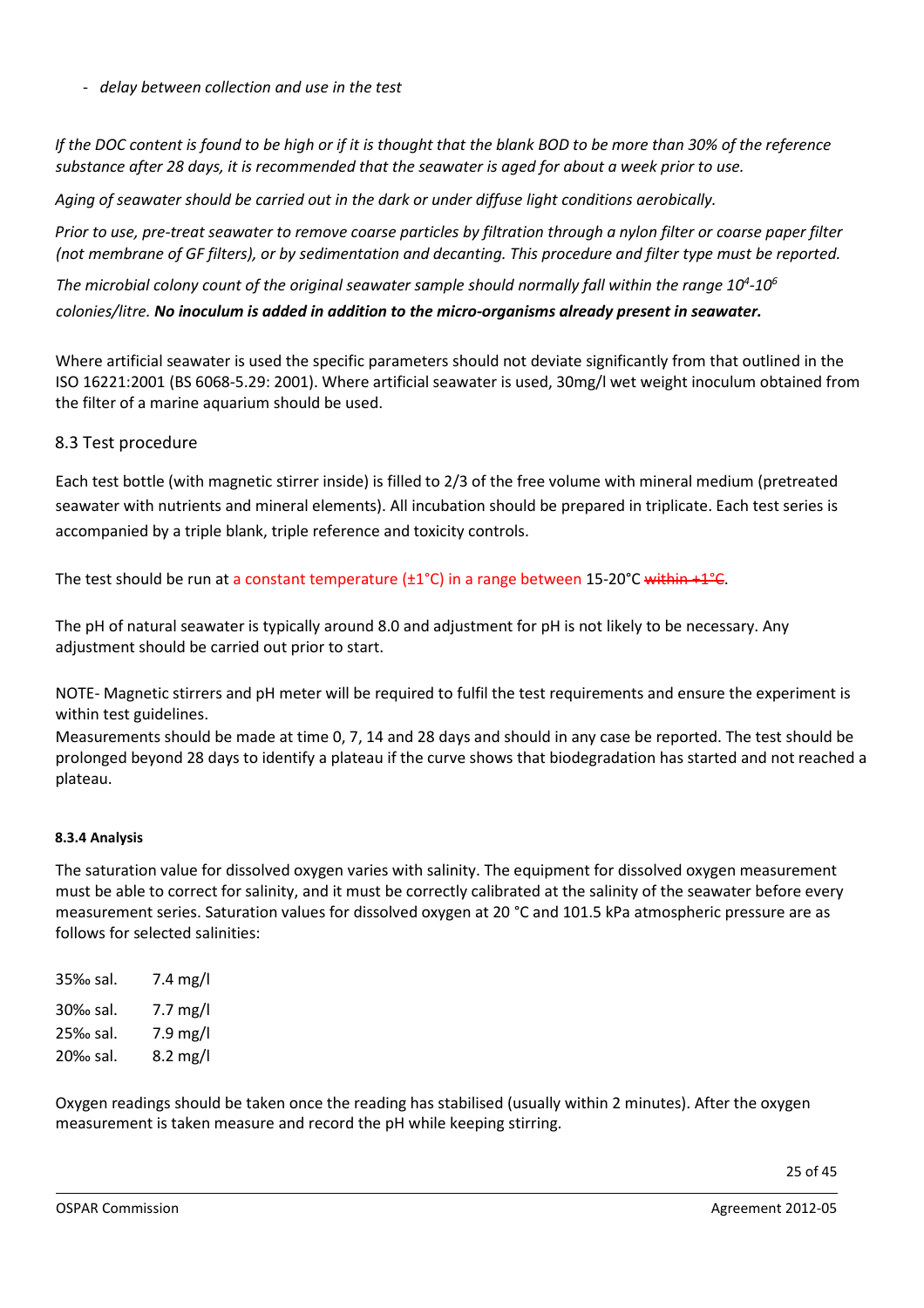# **9. Calculation and expression of results**

### 9.1 Calculation

Apply the following modification to the ISO 10708.

Cs, saturation value for dissolved oxygen at normal atmospheric pressure at 20 °C, is set according to the salinity of the seawater.

Oc, total oxygen capacity of a flask, is calculated from Oc=  $V_{air}$  x 0.280 +V<sub>l</sub> x 0.008 Where:

Vair= Volume of air in the flask (in ml)

 $V =$  Volume of liquid in the flask (in ml)

0.280= Oxygen content in mg/l of normal air

0.008= oxygen content in mg/ml of saturated seawater

# **10. Validity of the test**

The results are valid if the following conditions are met:

- The degradation of the reference compound should reach 60%(of ThOD) within a reasonable time span. For sodium benzoate and aniline the degradation must be compared to that obtained in the EEC ring test, as given below:

o Lag phase  $(t_1)$  and the time to achieve 50% biodegradation  $(t_{50})$  for :

- Sodium benzoate:  $(t_1)= 0$  to 2 days and  $(t_{50})= 1$  to 4 days (50%)
	- ■Aniline:  $(t_1)$ = 0 to 7 days and  $(t_{50})$ = 2 to 12 days (50%)
- The total oxygen uptake in the blanks should not exceed 30% of that of the reference standard. If it is not possible to meet this criterion using freshly collected seawater, the seawater must be aged before use.
- In a toxicity test containing both the test substance and a reference substance, if less than 25% degradation occurs in 7 days, then the test chemical can be assumed to be inhibitory and the study should be repeated at a lower concentration.

For nitrogen containing substances the possibility that nitrification processes may affect the result should be considered as given in Annex C of ISO 10708.

# **11. Test report**

The test report should include the items specified in the ISO 10708, with the exception of that related to the inoculums. Instead, report should include the following information about the seawater:

- Location, description of the sampling site: pollutional and nutrient status (colony count, nitrate, ammonium, phosphate if appropriate);
- Characteristic of the sample (date of sampling, depth, appearance, temperature, salinity, DOC, delay between collection and use in test);
- Method used (if any) for ageing the seawater;
- Method used for pre-treatment (filtration/sedimentation) of the seawater;
- Method used for determining the number of hererotrophs heterotrophs in the seawater (plate count method or alternative procedure)
- Method used to for determining DOC in seawater.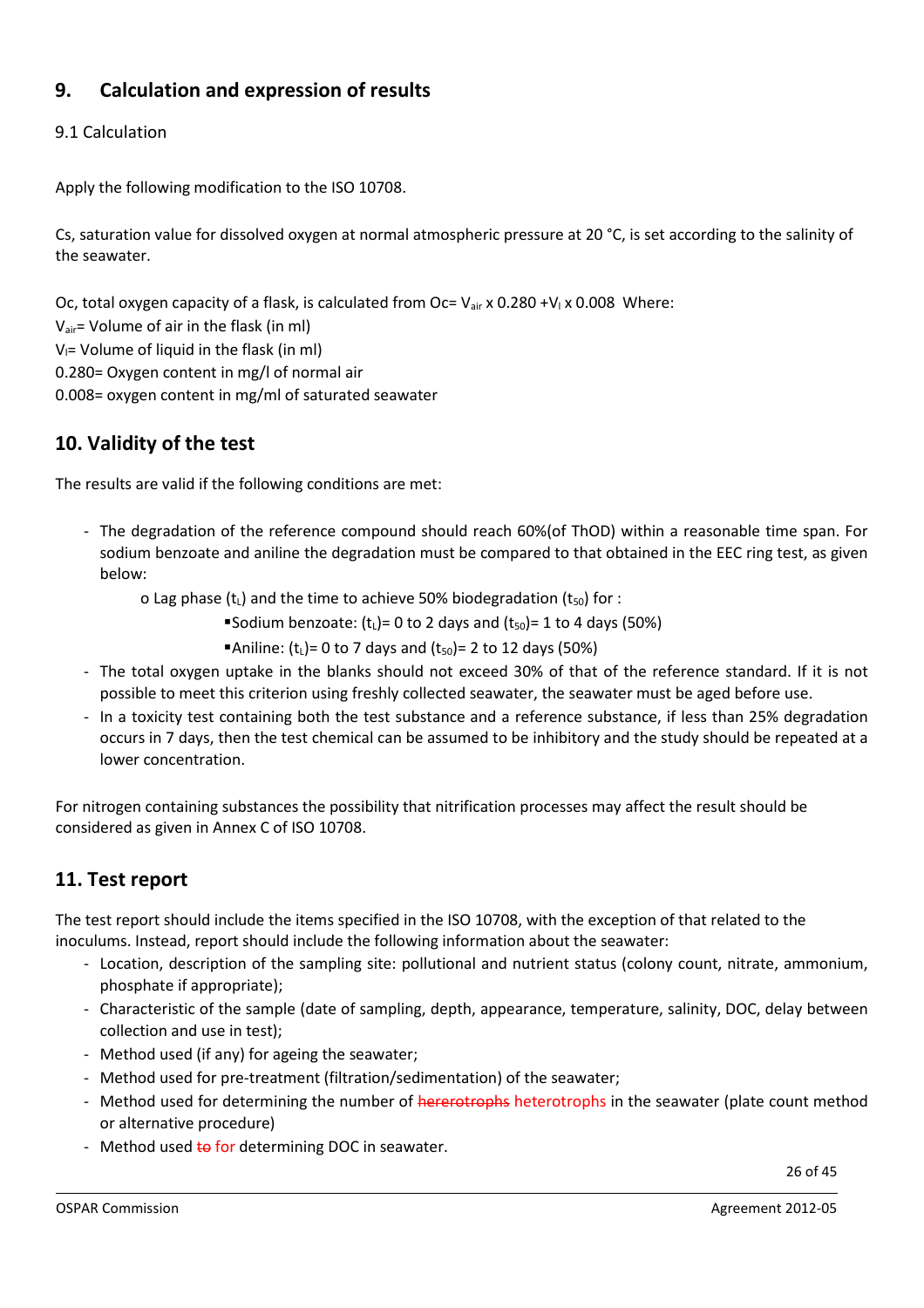In addition the test report should include information about:

- Equipment used for the oxygen measurements
- Method used for the COD determination (if performed)

### **Bibliography**

- ISO 15462:2006 Water quality Selection of tests for biodegradability
- ISO 10634: 1995 Water quality- Guidance for the preparation and treatment of poorly water-soluble organic compounds for the subsequent evaluation of their biodegradability in an aqueous medium.
- ISO 10708: 1997 Water quality Evaluation in an aqueous medium of the ultimate aerobic biodegradability of organic compounds – Determination of biochemical oxygen demand in a two-phase closed bottle test.
- OECD Guidelines for Testing Chemicals (1992) Test No. 306: Biodegradability in Seawater.
- OSPAR Ringtest (1995) Draft Procedure Biodegradability in seawater: BOD test for insoluble substances (Marine BODIStest).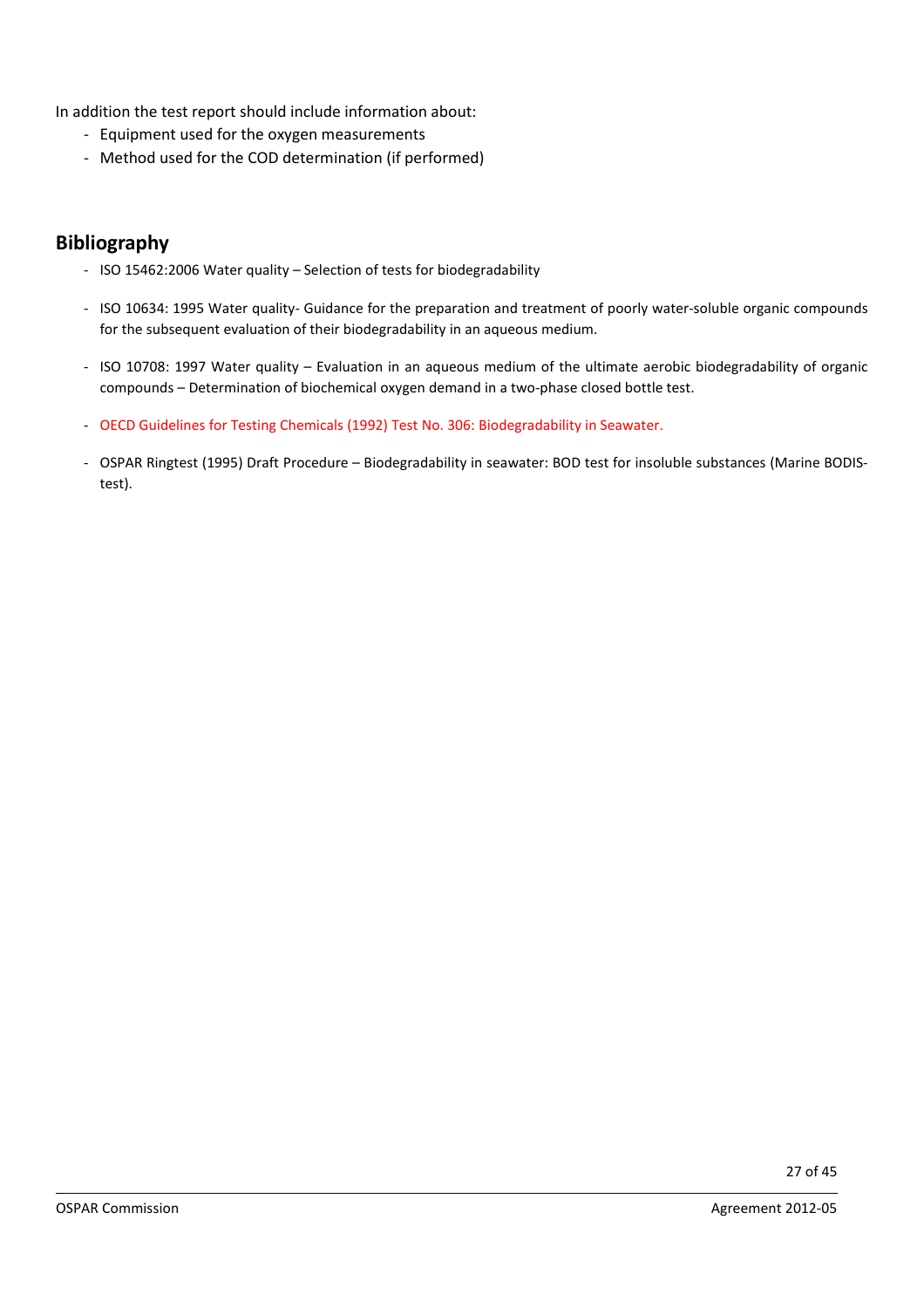# **Determination of the Biodegradability of Solute/Solvent mixtures**

NOTE: The terms "solute" and "solvent" are used for convenience only. The approach is potentially applicable to all substances which are supplied mixed with an organic solvent, including emulsions and suspensions.

It is recommended that the procedure for the OECD 306 Closed Bottle Method is followed, except that:

Two additional sets of bottles are prepared to facilitate duplicate testing of the solvent alone, i.e. bottles will feature sea water with mineral nutrients and solvent only. These must be tested in parallel with the sample, standard and blank.

Calculate the biodegradability of the solute using the following formula:

%Biodegradability = {(m*blank(t)*-m*sample(t)*)-(F x (m*blank(t)*-m*solvent(t)*))}+ x 100% C x ThOD

Where:

 $m_{\text{blank}}(t)$  = Dissolved oxygen concentration of sea water blank (mgO<sub>2</sub>/L) at time t

m*sample(t)* = Dissolved oxygen concentration of sample including solvent (mgO2/L) at time t

m*solvent(t)* = Dissolved oxygen concentration of solvent (mgO2/L) at time t

F = Ratio between the concentration of solvent in the sample bottles and the concentration of solvent in the solvent only bottles

 $C =$  Concentration of solute in the test vessel (mg/L)

 $ThOD$  = Theoretical Oxygen Demand of the solute (mgO<sub>2</sub>/mg)\*

\*Elemental Analysis may assist in the establishment of this value. Where a ThOD value cannot be obtained, the chemical oxygen demand (COD) of the solute may be used instead. This should be determined by the difference between the COD of the combined solute/solvent sample and the COD of the solvent alone, adjusted for the proportion of solvent present. For water-insoluble samples, attention must be paid to ensuring that the sample is fully exposed to the oxidising medium, and Contracting Parties may reject results where this has not been achieved, or where the COD calculated for the solute cannot be justified.

<sup>+</sup> The term {(m*blank(t)*-m*sample(t)*)-(F x (m*blank(t)*-m*solvent(t)*))} in the above equation represents the depletion in the oxygen concentration that can be attributed to the solute. This assumes that m*blank(0)* = m*sample(0)* = m*solvent(0)*, where

m*blank(0)* = initial blank dissolved oxygen concentration, m*sample(0)* = initial sample dissolved oxygen concentration, m*solvent(0)* = initial solvent dissolved oxygen concentration.

If m*blank(0)* does not equal m*sample(0)*, or m*solvent(0)*, use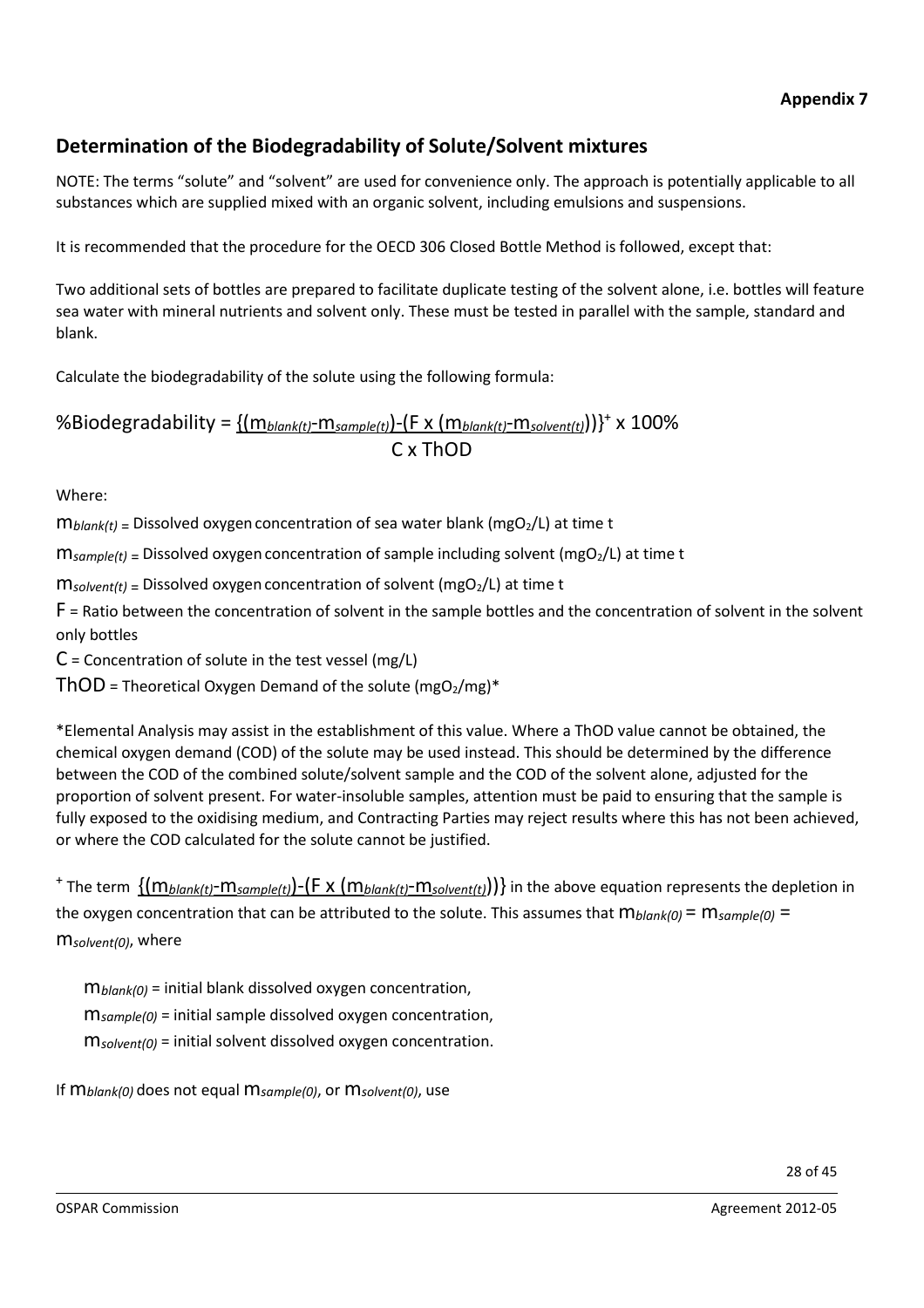((m*sample(0)* – m*sample(t)*) – (m*blank(0)* – m*blank(t)*)) in place of (m*blank(t)*-m*sample(t)*), and ((m*solvent(0)* – m*solvent(t)*) – (m*blank(0)* – m*blank(t)*)) in place of (m*blank(t)*-m*solvent (t)*).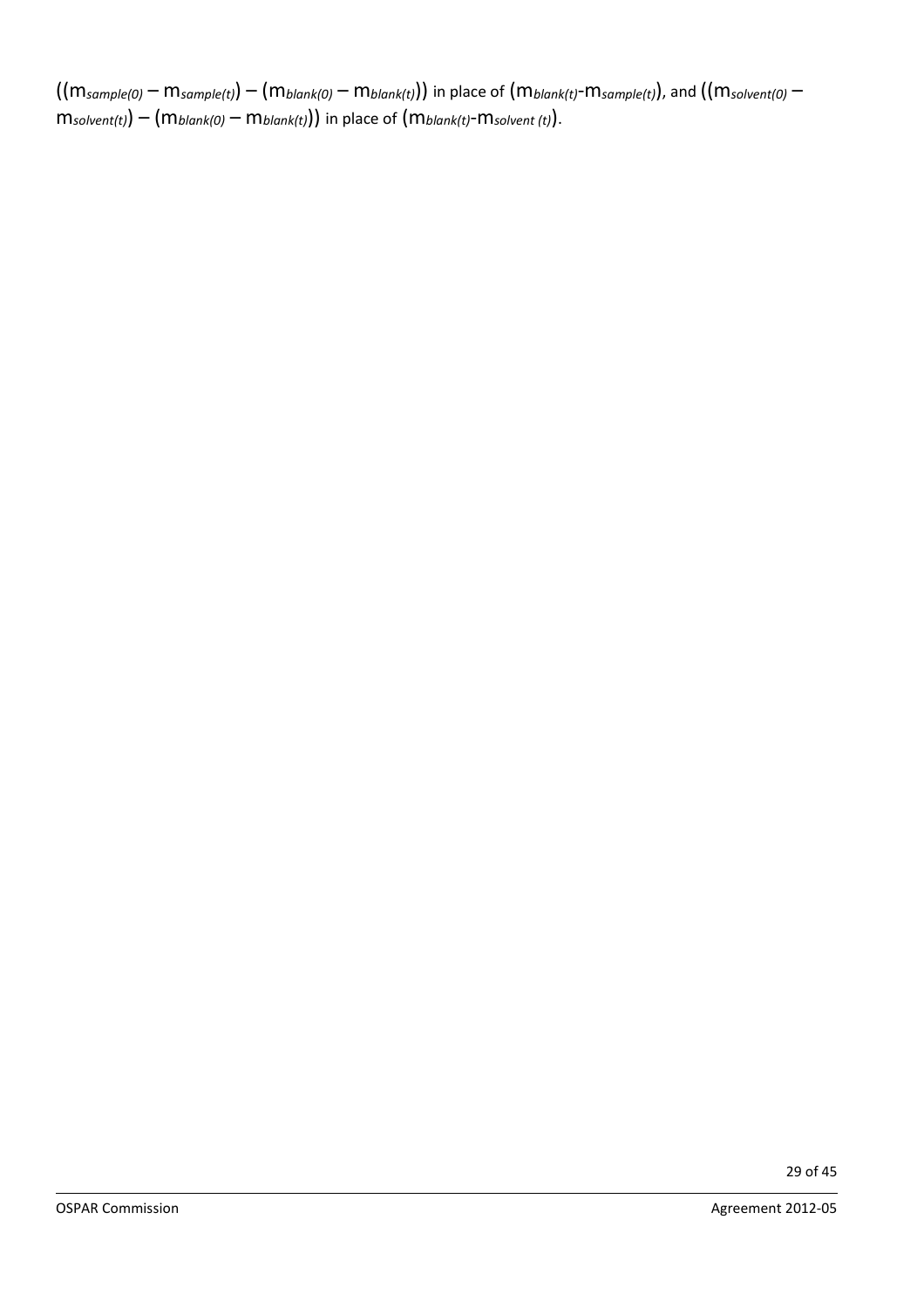# **Marine biodegradation screening test for chemical persistence assessment (MaP test)**

### Introduction

1. Biodegradation screening tests (BSTs) are stringent tests, which aim to provide a conservative assessment of chemical fate, and in doing so screen out chemicals, which are easily degraded in all environments. BSTs have historically formed the foundation on which regulatory frameworks were developed to protect the environment. However, in recent years, BSTs, have not evolved at the same rate as regulatory concerns, which now place an increased emphasis on environmental persistence.

2. Currently available BSTs (e.g. OECD 301, 306 and 310) represent the first tier in persistence assessment, despite not being particularly suited for screening out all non-persistent chemicals. These laboratory based shortterm tests are variable and stringent, therefore prone to false negatives (Figure 1).<sup>1–7</sup> This can result in additional costly biodegradation tests and potentially unnecessary bioaccumulation and toxicity tests. 5

3. BSTs' reliability can be increased by improving the representation of the environmental microbial community in the test vessel through increasing biomass and diversity in the BSTs to levels that a chemical is more likely to encounter in the environment (Figure 1).<sup>5,8–12</sup> This consequently increases the likelihood of including potential degraders of chemicals that show variable degradation results in BSTs but are non-persistent.



**Figure 1:** Schematic overview explaining the effect of increased sampling size on the inclusion of potential degraders and improved representation of the sampled environment in the test system.<sup>11</sup>

4. The marine biodegradation screening test for chemical persistence assessment (MaP test) incorporates 100 fold nominally increased biomass concentrations to better represent the microbial diversity inherent in the sampled environment. The MaP test runs for 60 days. The test is a seawater variant of the OECD 301F Manometric Respirometry test  $^{13}$ , incorporating aspects of the OECD 306 Biodegradability in Seawater test.<sup>14</sup>

5. The method was finalised as a result of the Cefic LRi ECO11 ring test in 2017 organised by Newcastle University 11,12,15,16, which closely followed the OECD Guidance Document 34 on the correct validation of new or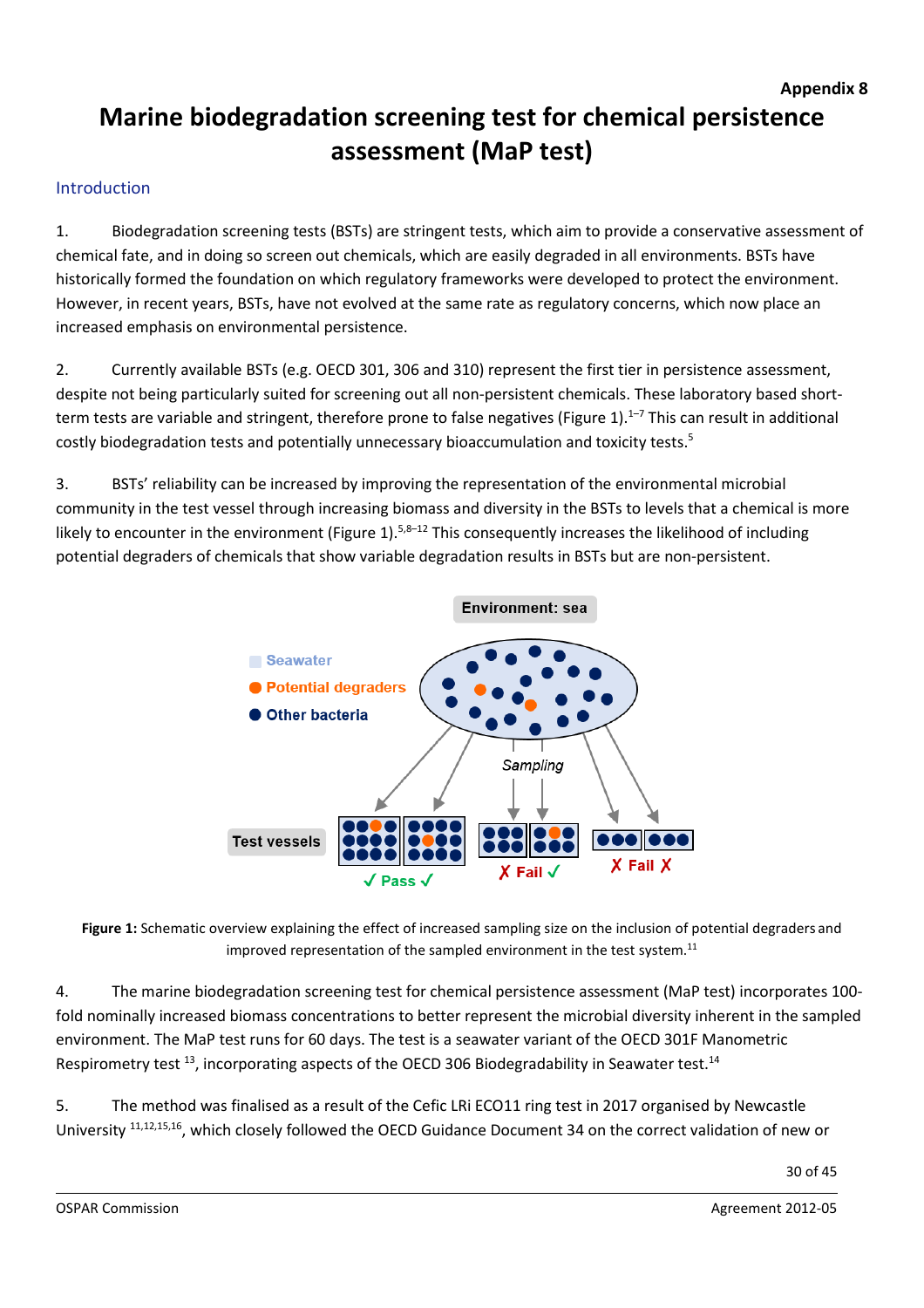updated test methods.<sup>17</sup> The ring test compared the MaP test (there so-called imBST<sub>MR</sub>) with a standard OECD 306 Closed Bottle Method and found the MaP test to be more reliable and less variable in screening for non-persistence than the OECD 306 method. 16

### Principle of the test

6. A measured volume of test medium, containing a known concentration of test substance (usually 100 mg test substance/ L giving at least 50-100 mg ThOD/ L) as the nominal sole source of organic carbon, is stirred in a closed flask in the dark at a constant temperature controlled to  $\pm 1^{\circ}$ C within a range of 15-20<sup>o</sup>C for up to 60 days. The consumption of oxygen is determined either by measuring the quantity of oxygen (produced electrolytically) required to maintain constant gas volume in the respirometer bottle, or from the change in volume or pressure (or a combination of the two) in the apparatus. Evolved carbon dioxide is absorbed in a solution of potassium hydroxide or another suitable absorbent. The amount of oxygen taken up by the microbial population during biodegradation of the test substance (corrected for uptake by blank, run in triplicate) is expressed as a percentage of ThOD or, less satisfactorily, COD. As described for the OECD 301F method, optionally, primary biodegradation may also be calculated from supplemental specific chemical analysis made at the beginning and end of incubation, and ultimate biodegradation by DOC analysis.

7. For the test medium, mineral nutrients are added to pre-treated natural seawater. Seawater pre-treatment incorporates 10 µm pre-filtration to remove coarse particles and tangential flow filtration (TFF) to increase biomass concentration 100-fold nominally. In a comparison of different methods for increasing biomass concentrations in marine BSTs, TFF ranked highest by accurately representing the microbial community of the initial sampled environment while allowing for a high sample throughput.<sup>18</sup> Interestingly, the original OECD 306 protocol already considered biomass concentration for marine BSTs, but at the time, the investigated technologies employed were not successful. 14

8. Due to reported oxygen limitations in the OECD 306 Closed Bottle Method <sup>14</sup>, the MaP test measures biodegradation with manometric respirometers. The headspace provides the microorganisms with more oxygen for a prolonged test duration (60 days instead of 28 days) and thus renders seawater ageing to reduce background dissolved organic carbon concentrations unnecessary. Other advantages of manometric respirometers are that they require less seawater than sacrificial bottles, continuous biodegradation curves can be monitored which are already accepted by regulators (see OECD 301F). Since manometric respirometers have a lower sensitivity compared to the dissolved oxygen measurement in the OECD 306 Closed Bottle Method, higher chemical test concentrations are required.

9. In the ECO11 ring test, standard OECD 306 seawater pre-treatment (filtration or sedimentation followed by ageing) had a variable effect on bacteria concentrations in the OECD 306 Closed Bottle Method. For some testing facilities, the OECD 306 pre-treatment decreased cell numbers from the raw seawater while for others, it increased bacteria concentrations more than 100-fold. Incubation conditions during ageing have previously been reported to exceed selection pressure and alter the microbial community composition from the original seawater sample.<sup>19</sup> When the test chemical is added, the bacterial community may have become atypical of the environment. This may lead to a higher or lower biodegradation potential to be observed and consequently increases the uncertainty and inaccuracy of extrapolating laboratory biodegradation data to the environment. <sup>19</sup> Due to this, ageing is not recommended for the MaP test.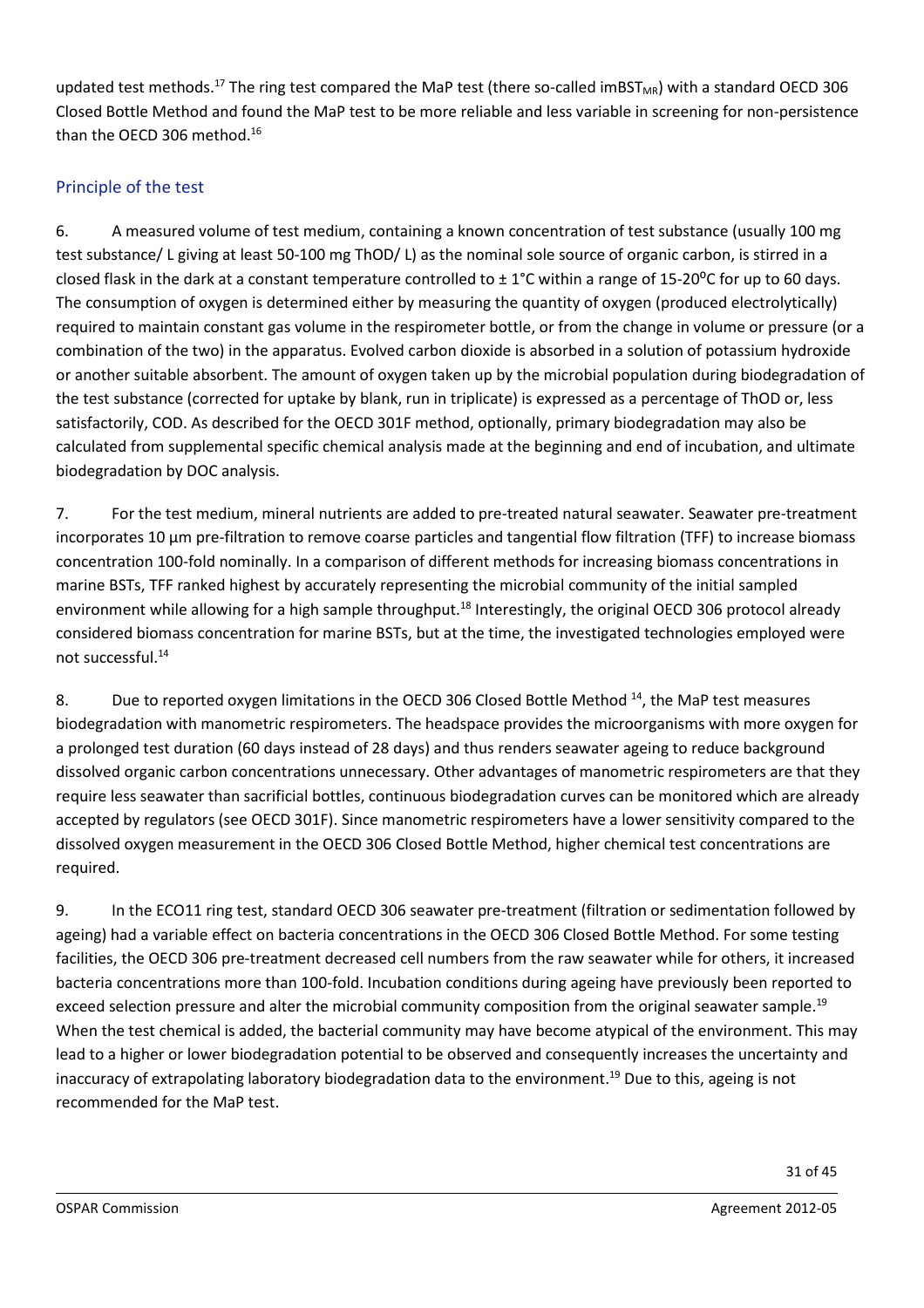10. While the MaP test aims to better represent the microbiome of the sampled environment by capturing 100 fold more biomass in the test vessel  $^{18}$ , it is still a conservative screening test with unrealistically high test chemical concentrations to overcome analytical constraints. The ratio of bacterial cells to test chemical in the MaP test is comparable to the standard OECD 306 method given the higher test chemical concentrations employed in the former and the variable bacterial cell concentration effects of ageing in the latter. Seawater pre-treatment in the MaP test with TFF results in better representation of the environmental microbial community in the test system, decreases variability between replicates and improves the ability to screen for non-persistence. Previous studies have shown that biodegradation kinetics in BSTs with increased biomass concentrations can be indistinguishable from those in current BSTs. 5

11. The ECO11 ring test validated the MaP test for test durations up to 120 days.<sup>16</sup>

# Applicability and limitation of the test

12. The MaP test is intended for chemicals that are likely to be used or likely to end up in the marine environment. Chemicals with properties suitable for the OECD 301F test (see Table 1, OECD 301) are also suitable for the MaP test. Modifications for poorly soluble chemicals as described in OECD 301 Annex III and by other methods  $20,21$  can be applicable.

13. In the ECO11 ring test, manometric respirometers (closed system and oxygen replenishing systems) proved suitable for monitoring biodegradation in seawater, but reliability beyond 28 days varied depending on the system used. Laboratories are advised to confirm the suitability of their respirometer systems with manufacturers for prolonged experiments and, if necessary, amend their setups. If reliability cannot be proved beyond 28 days only values up to 28 days should be considered.

14. The results of the MaP test give a first impression of biodegradability in seawater. If the result is positive, it may be concluded that there is a potential for biodegradation in the marine environment and the chemical is nonpersistent. The test recommends a number of end-point criteria since there are differing interpretations of what constitutes a non-persistent chemical; OSPAR states that ≥ 20% ThOD biodegradation in 28 days in the existing OECD 306 is evidence for a non-persistent chemical <sup>23</sup> whereas under REACH a pass of ≥ 60% ThOD biodegradation in 60 days is required to demonstrate non-persistence.<sup>24</sup> In the ECO11 ring test, extending the test duration beyond 28 days to 60 days improved non-persistence screening. The 60 day-60% biodegradation threshold was more accurate and reliable than the 28 day-20% biodegradation threshold in characterising the biodegradation behaviour of the reference chemicals (non-persistent or potentially persistent).<sup>16</sup>

15. The MaP test complements the existing OECD 306 method, which is still pertinent for identifying rapidly degrading chemicals, but the MaP test offers a cost-effective screening test for non-persistence when the OECD 306 test gives the result "not rapidly biodegradable". A negative result in the MaP test does not preclude biodegradation potential but indicates that further study is necessary. In either case, if a more definitive value for the rate or degree of biodegradation in seawater at a particular site is required, other more complex and sophisticated, and hence more costly, methods would have to be applied. Within REACH, the MaP test could form part of the first tier of persistence screening before the more complex, costly and time-consuming simulation tests.<sup>24</sup>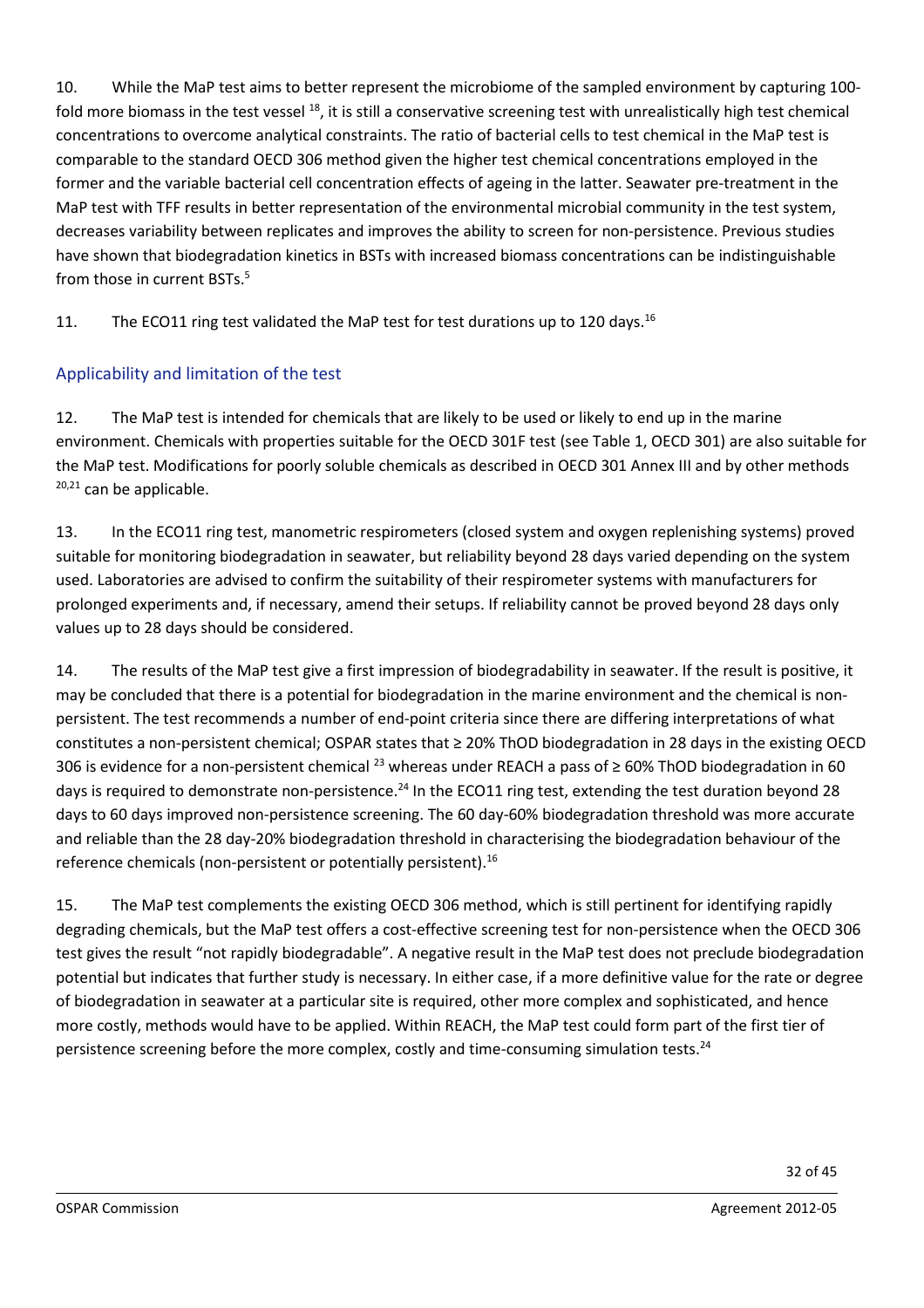#### Information on the test substance

16. In order to know whether the test may be applied to a particular substance, some of its properties must be known. The empirical formula is required so that the theoretical oxygen demand (ThOD) may be calculated (see OECD 306, Annex 3); otherwise the chemical oxygen demand (COD) of the compound must be determined to serve as the reference value. The use of COD is less satisfactory since some chemicals are not fully oxidised in the COD test.

17. The solubility of the substance should be at least 100 mg/ L, though in principle less soluble compounds could be tested (paragraph 12). Information on the purity or the relative proportions of major components of the test material is required in order that the results obtained can be interpreted, especially when the result lies close to the "pass" level.

18. Information on the toxicity of the substance to bacteria e.g. as measured in short-term respiration tests may be very useful when selecting appropriate test concentrations and may be essential for the correct interpretation of low biodegradation values. However, such information is not always sufficient for interpreting results obtained in the biodegradation test and the procedure described in paragraph 48 is more suitable.

### Reference compounds

19. Suitable reference compounds must be used to check the microbial activity of the seawater sample. Aniline, sodium acetate or sodium benzoate (for example) may be used for this purpose. A degradation of these compounds of at least 60% (of their ThOD) must occur within a reasonably short time span, otherwise it is recommended that the test be repeated using another seawater sample.

20. In the ECO11 ring test where seawater samples were taken at different locations and at different times of the year, the lag phase (t<sub>L</sub>) and the time to achieve 50% degradation (t<sub>50</sub>), including the lag phase, were 2 ± 1 days and 4  $\pm$  2 days respectively for sodium benzoate.<sup>16</sup>

#### Description of the method

#### Apparatus

- 21. Normal laboratory apparatus and:
	- a) Suitable respirometer;
	- b) Several 2-, 3- and 4- litre volumetric flasks for the preparation of the experiment and for the filling of the respirometer bottles;
	- c) Waterbath or constant temperature room for keeping the bottles at constant temperature  $(\pm 1^{\circ}C)$  or closer) with the exclusion of light;
	- d) 10 µm filter;
	- e) Tangential flow filtration unit with 0.22 µm filter and pumps;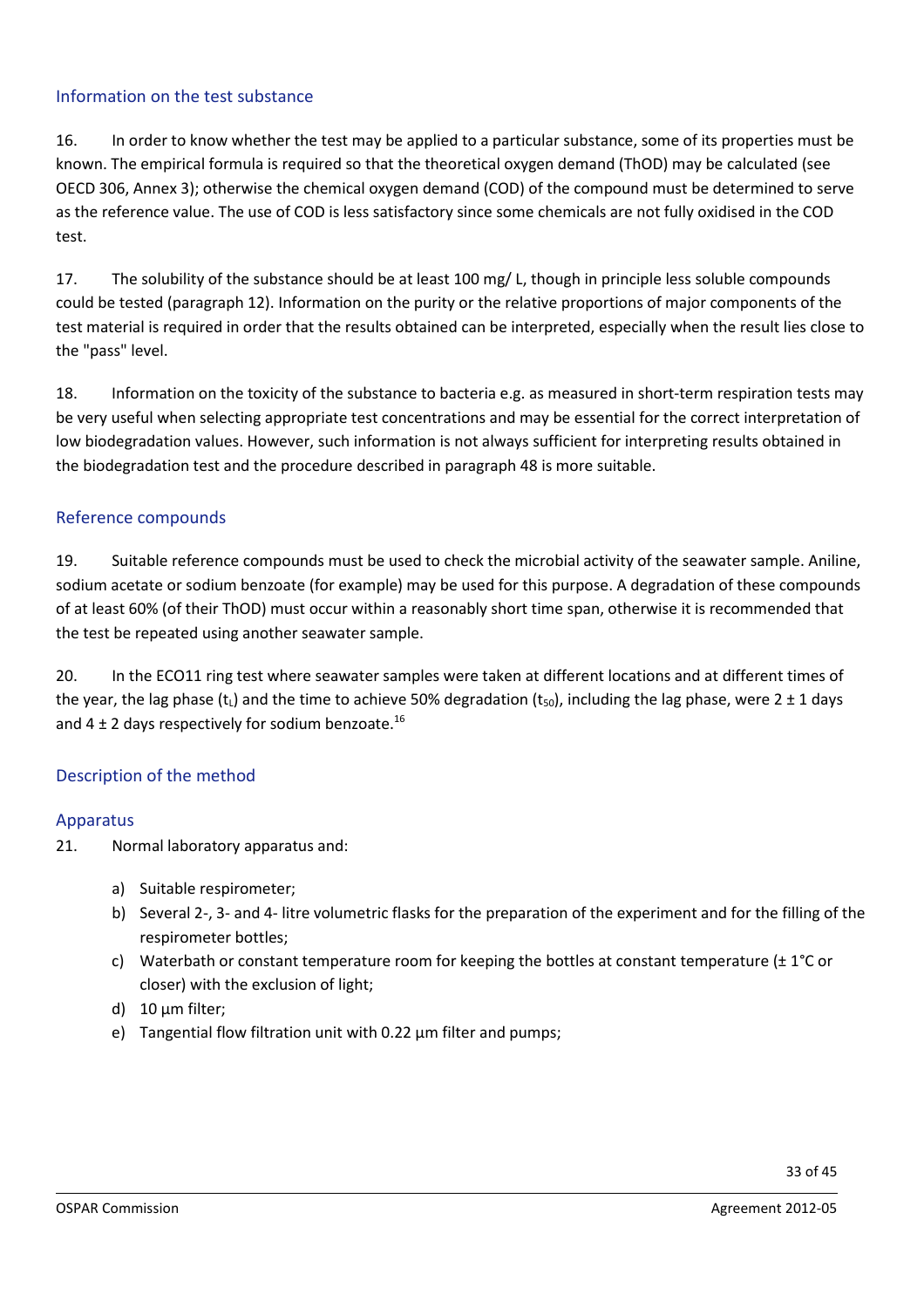#### Seawater collection

22. Collect the seawater sample in a thoroughly cleansed container and transport to the laboratory, preferably within one or two days of collection. During transport do not allow the temperature of the sample to exceed significantly the temperature to be used in the test. At the laboratory, storage at 4ºC in the dark is recommended.

23. Identify the sampling location precisely and describe it in terms of its pollution and nutritional status. Include in this characterisation a cell count and the determination of concentrations of dissolved nitrate, ammonium and phosphate. For cell counts, culture-independent (e.g. flow cytometry with optional live/dead staining of cells or haemocytometer) or culture-dependent (e.g. heterotopic microbial colony count) methods can be used. Note that culture-dependent methods only measure a small fraction of total cell counts (0.01-1% 25) and that different media and methods for culture-dependent methods affect the number and types of microorganisms recovered.<sup>26</sup>

24. Provide the following information for the seawater sample itself:

- a) date of collection;
- b) depth of collection;
- c) distance from the coast;
- d) appearance of sample turbid etc.;
- e) temperature at the time of collection;
- f) dissolved organic carbon (DOC);
- g) cell count
- h) delay between collection and use in the test.

#### Seawater pre-treatment

25. Pre-filter the seawater through a 10  $\mu$ m filter to remove coarse particles. Determine cell counts in the 10  $\mu$ m pre-filtered seawater. This cell count will later be compared to the cell count in TFF processed seawater to determine the TFF concentration factor and assess the TFF efficiency.

26. 10 µm pre-filtered seawater is processed with TFF to increase biomass concentrations 100-fold nominally. This means that for instance, 1 L of 100-fold nominally concentrated biomass in seawater is thus prepared from 100 L of natural pre-filtered seawater. In TFF, water is pumped tangentially across the filter surface to reduce the chance of filter cake formation. Seawater including salts passes the 0.22 µm filter membrane as a partial flow and is removed as filtrate (also called permeate) while bacteria remain in the retentate and are enriched in the feed tank (Figure 2).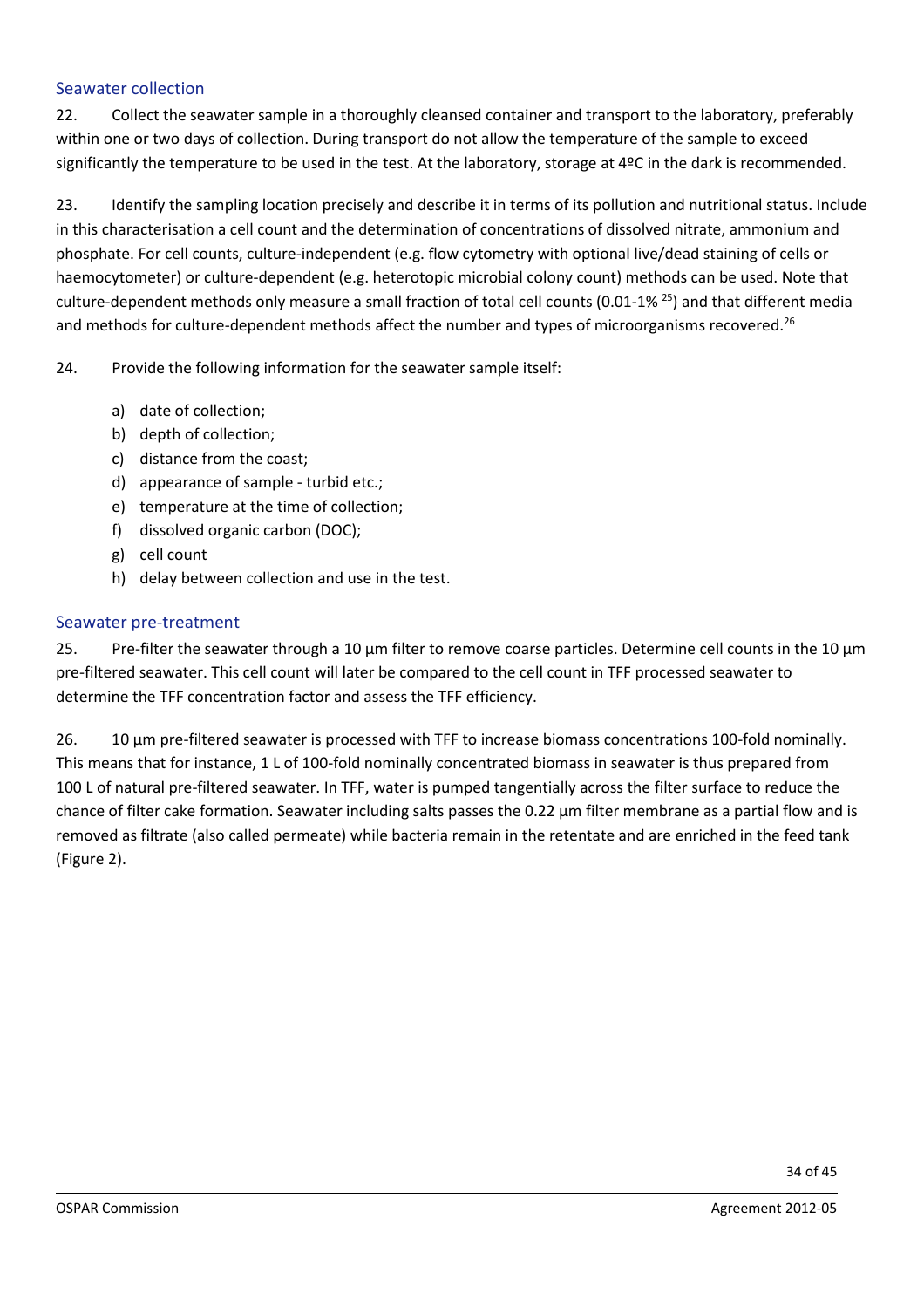

**Figure 2:** Schematic tangential flow filtration setup to increase biomass in seawater. 16,27

27. Typically, TFF applications adjust the pressure in the system with a retentate valve where the filtrate flows uncontrolled and unrestricted out of the module. This is the simplest type of operation, but for the MaP test it is helpful to use a filtrate control as shown in Figure 2. Using very open membranes (as here with a pore size of 0.22  $\mu$ m), the membrane permeability is so high that nearly all of the crossflow is converted to filtrate. Although this results in high fluxes, it is similar to operating a normal flow filtration mode (dead-end filtration) and the benefits of the tangential flow are lost. Often, very high wall concentrations and high membrane fouling occur, especially during the start-up of the process. To reduce the filtrate rate, the filtrate flow must be controlled. In a controlled flow filtrate operation, a pump (as described here and tested for the ECO11 ring test, see Figure 2 and paragraph 31-32) or valve on the filtrate line restricts filtrate flow to a set value to maintain adequate tangential flow.

28. Operation of a TFF system typically consists of the following steps:

- a) test pumps to determine revolutions per minute flow correlation using seawater  $(*)$ ;
- b) setup the TFF and install the filters;
- c) flush the TFF system with distilled water;
- d) sanitize the TFF system with sanitizing solution;
- e) flush the TFF system with distilled water;
- f) measure the normalized water permeability (NWP) of the membrane to assure cleanness;
- g) concentrate biomass in seawater 100-fold nominally;
- h) recirculation step (optional);
- i) flush the TFF system with distilled water;
- j) clean the TFF system with cleaning solution;
- k) flush the TFF system with distilled water;
- l) measure the NWP to determine cleaning efficacy;
- m) flush the TFF system with storage solution;
- n) take apart the TFF system and store filters in storage solution; (\*) only conducted at beginning when new test system is established.

29. The choice of sanitizing, cleaning and storage solution including circulation times depend on the filter material. Methods given by the manufacturer of the TFF system should be followed. During these steps, both, feed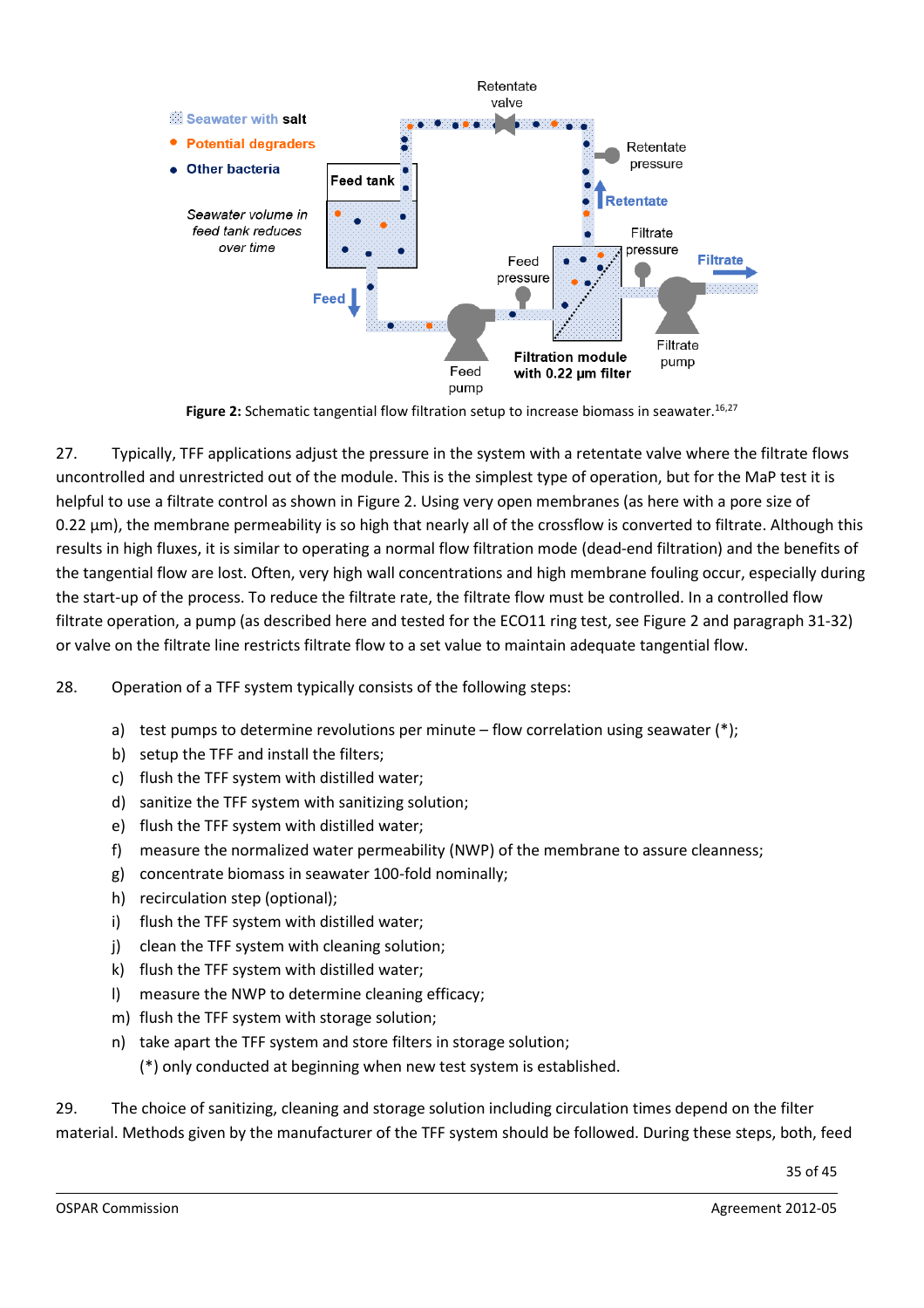and permeate channels are flushed. For the feed channel flushing, the feed pump is switched on, the permeate pump is switched off and the retentate valve is fully opened. For the permeate channel flushing, the feed pump is switched on, the permeate pump is switched on to give a permeate flow of 30% of the feed flow and the retentate valve is partially closed.

30. To calculate the NWP, permeate flow, water temperature, feed pressure, retentate pressure and permeate pressure are measured under a set flow rate with deoionized water. Detailed methods on NWP determination are given by the manufacturer of the TFF system. The initial NWP of a new membrane is used as the basis to determine membrane recovery, i.e. how effectively the membrane was cleaned back to its original state. The first NWP after processing may be up to 20% lower than the initial NWP. This decrease is normal and is a result of the membrane being conditioned. No additional decline in NWP should occur for several process runs. If the NWP decreases significantly from run-to-run, cleaning procedures may be inadequate. Alternative cleaning agents and procedures should be investigated.

31. TFF setup and seawater viscosity determine the flow rates for the biomass concentration. The feed flow rate for TFF depends on the TFF system and membrane material and is provided by the manufacturer of the equipment. The permeate flow should not exceed 50% of the feed flow. If significant decreases in permeate flow are observed during the biomass concentration (at same pump speed), it is recommended to reduce the permeate flow for future concentrations to operate a more robust TFF process. Note that during the biomass concentration, the retentate valve is open.

32. For example, the TFF system used in the ECO11 ring test had a maximum feed flow of 6 L min<sup>-1</sup> m<sup>-2</sup>. With a total filter area of 0.5 m<sup>2</sup>, the feed pump was set to pump at a feed flow rate of 3Lmin<sup>-1</sup>. To operate the TFF process stably across laboratories with varying seawater characteristics, the permeate flow was set to 2.2 L min<sup>-1</sup> m<sup>-2</sup>. Consequently, the permeate pump was set to pump at a permeate flow of 1.1 L min<sup>-1</sup>, translating to 37% of the feed flow.<sup>16</sup> For testing facilities with less viscous (clearer) seawater, permeate flow could be increased to reduce filtration time while maintaining conditions of minimal fouling and operating a steady process.

33. A recirculation step at the end of the biomass concentration can be beneficial to flush any bacteria sticking to the membrane into the retentate. For this, filtrate is collected during concentration and then flushed through the system at high feed pump speed and clamped filtrate tubing. This filtrate is then added to the concentrated retentate. Assure to take this volume change into consideration. For instance, to obtain 3 L of concentrated seawater, the retentate could be reduced from 300 L to 2 L and then topped up with 1 L of recirculated filtrate to achieve a final volume of 3 L. In the ECO11 ring test, two recirculation steps with each 1 L of collected filtrate were conducted. The filtrate was flushed through the system at maximum feed pump speed (here 6.7 L min<sup>-1</sup> m<sup>-2</sup> feed flow) and clamped filtrate tubing (0 L min<sup>-1</sup> m<sup>-2</sup> permeate flow) for a cycle of 2 min run, 1 min break and 2 min run and then added to the retentate. 16

34. Backflushing at the end of the concentration can be employed to wash any biomass sticking on the membrane into the retentate but note that not all filters are designed to withstand this reversed pressure. For clarification, contact the manufacturer of the filters.

35. Determine cell counts in TFF processed seawater and calculate the concentration factor by dividing the cell concentration in TFF processed seawater with the cell concentration in 10 µm pre-filtered seawater. If the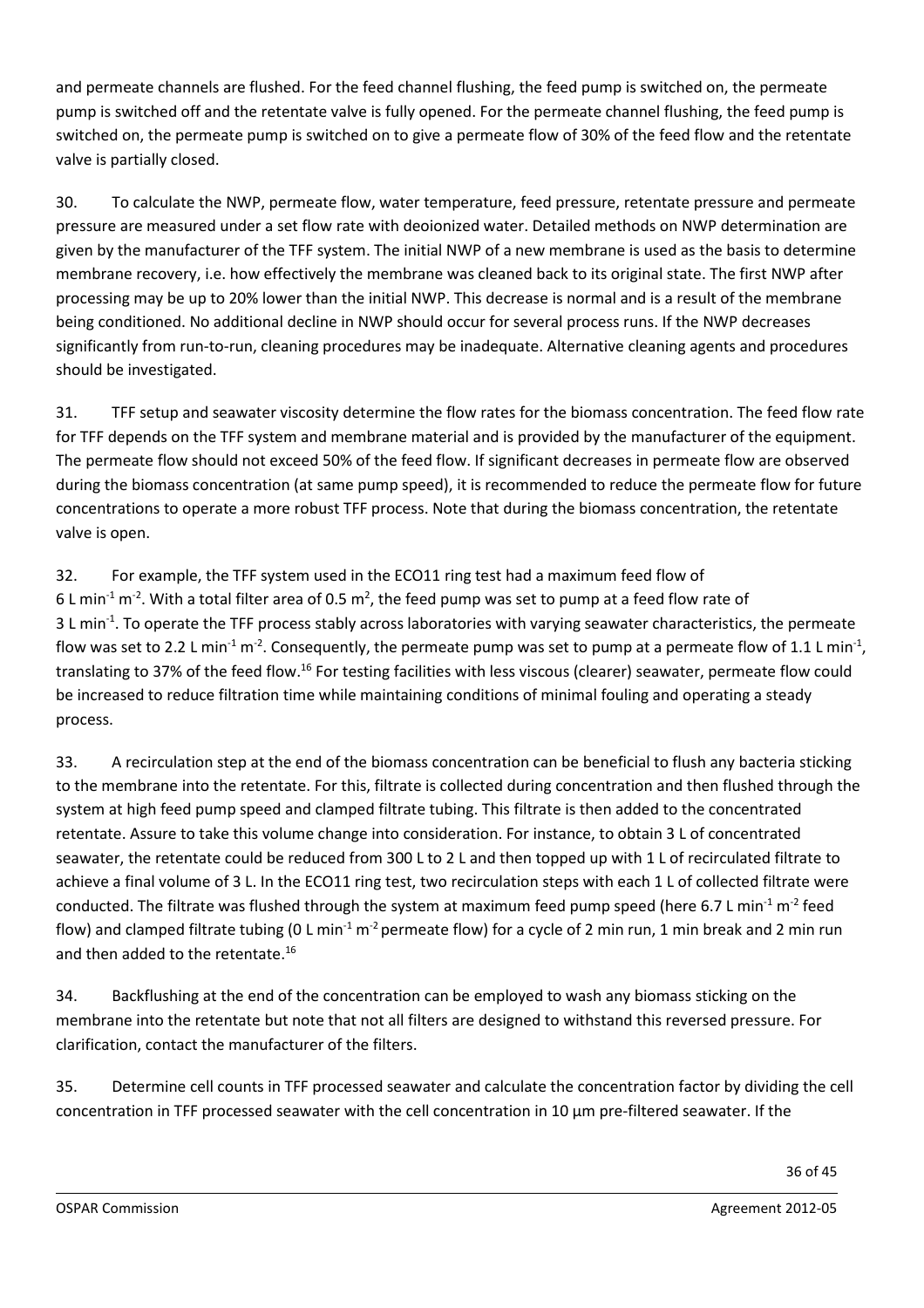concentration factor is significantly lower than 100, the TFF process could be improved by decreasing permeate flow to reduce filter cake formation and/or performing recirculation steps to wash biomass off the filters in the retentate.

36. The TFF time to increase biomass 100-fold nominally in seawater depends on the seawater volume to filter (defined by test setup e.g. number of test chemicals, replicates and test volume), the filter surface and seawater characteristics.

37. While the ECO11 ring test employed TFF to increase biomass concentrations in seawater <sup>16,18</sup>, other concentration methods could also be applicable, but should first be validated to ensure adequate representation of the sampled environment in the concentrate.

38. The TFF processed seawater should be used as soon as possible for the test setup, preferable within one or two days of concentration. During storage, do not allow the temperature of the sample to exceed significantly the temperature to be used in the test. Storage at 4ºC in the dark is recommended. The TFF processed seawater should be well mixed before use.

### Stock solutions for mineral nutrients

39. Prepare the following stock solutions using analytical grade reagents:

| a) | Potassium dihydrogen orthophosphate, KH2PO <sub>4</sub>                                                                        | 8.50 <sub>g</sub> |
|----|--------------------------------------------------------------------------------------------------------------------------------|-------------------|
|    | Dipotassium hydrogen orthophosphate, K2HPO4                                                                                    | 21.75 g           |
|    | Disodium hydrogen orthophosphate dihydrate,                                                                                    |                   |
|    | $Na2HPO4.2H2O$                                                                                                                 | 33.30 g           |
|    | Ammonium chloride, NH <sub>4</sub> Cl                                                                                          | 0.50 g            |
|    | Dissolve and make up to 1 litre with distilled water.                                                                          |                   |
| b) | Calcium chloride, CaCl2<br>Dissolve and make up to 1 litre with distilled water.                                               | 27.50 g           |
| C) | Magnesium sulphate heptahydrate, MgSO <sub>4</sub> .7H <sub>2</sub> O<br>Dissolve and make up to 1 litre with distilled water. | 22.50 g           |
| d) | Iron (III) chloride hexahydrate, FeCl3.6H2O<br>Dissolve and make up to 1 litre with distilled water.                           | $0.25$ g          |

Note: Precipitation in solution (d) may be prevented by adding one drop of concentrated HCl or 0.4 g ethylenediaminetetra-acetic acid (EDTA, disodium salt) per litre.

40. If a precipitate forms in a stock solution, replace it with freshly made solution.

### Preparation of test medium

41. Mix 10 mL of solution (a) with 800 mL TFF processed seawater, then add 1 mL of solutions (b), (c) and (d) and make up to 1 L with TFF processed seawater.

42. Saturate the test medium with air at the test temperature by aerating with clean compressed air for about 20 minutes. Determine the concentration of dissolved oxygen for control purposes. The saturated concentration of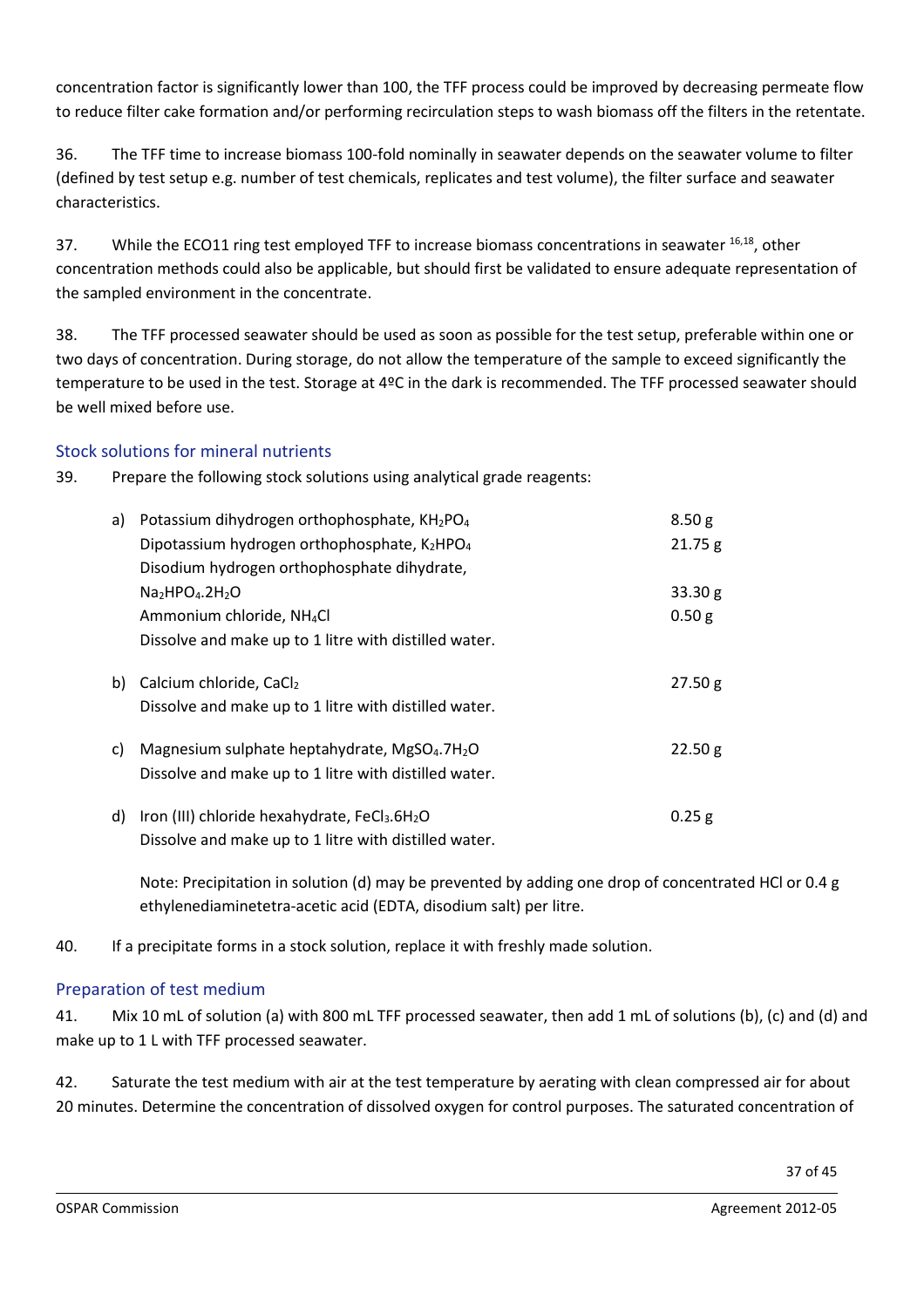dissolved oxygen as a function of salinity and temperature may be read from the nomogram enclosed in OECD 306 test guideline (Annex 4).

### Inoculum

43. Do not add a specific inoculum in addition to the microorganisms already present in the TFF processed seawater.

### Preparation of test bottles

44. Prepare respirometer bottles for the determination of the biological oxygen demand (BOD) of the test and reference substances in simultaneous experimental series. Perform all analyses in triplicate bottles (blanks, reference and test substances).

45. Test and reference substances are normally tested at 100 mg chemical/ L (giving 50-100 mg ThOD/ L). Calculate the ThOD on the basis of formation of ammonium salts unless nitrification is anticipated, when the calculation should be based on nitrate formation (see OECD 306, Annex 3). Nitrification inhibitors should not be used as these are usually not validated by the manufacturers for test periods beyond 28 days, and could possible degrade and interfere with the test chemical degradation.

46. Prepare separate solutions of test and reference substances in large bottles of sufficient volume by first adding test and reference substances either directly or by using a concentrated stock solution to the partly filled large bottles. Add test medium at desired test temperature to give the final desired concentrations.

47. An oxygen blank must be determined in respirometer bottles containing neither test or reference substance.

48. If the toxicity of the test substance is to be determined, prepare a further solution in test medium containing both test and reference substances at the same concentrations as in the individual solutions.

49. In the ECO11 ring test, respirometer bottles (500-510 mL) were filled with 250 mL of test medium including test chemicals <sup>16</sup>, but higher or lower fill volumes can be employed for the MaP test. Note that higher test volumes increase biomass in the test while lower test volumes increase headspace and consequently available oxygen.

### Physical-chemical control test (optional)

50. If the option of using specific analyses is used, a physical-chemical experiment may be performed in order to check whether the test material is removed by abiotic mechanisms, such as hydrolysis or adsorption. A physicalchemical control test may be performed by adding a toxic substance at an appropriate concentration to duplicate flasks with test material in order to stop microbial activity. A significant decrease in specific compound concentration in the course of the test indicates abiotic removal mechanisms.

### Number of bottles and volume of seawater in a typical run

51. In a typical run the following bottles are used:

- a) Bottle 1,2,3 containing test substance and test medium (test suspension)
- b) Bottle 4,5,6 containing test medium only (blank)
- c) Bottle 7,8,9 containing reference compound and test medium (procedure control)
- d) Bottle 10,11,12 containing test substance, sterilising agent and test medium (abiotic sterile control, optional)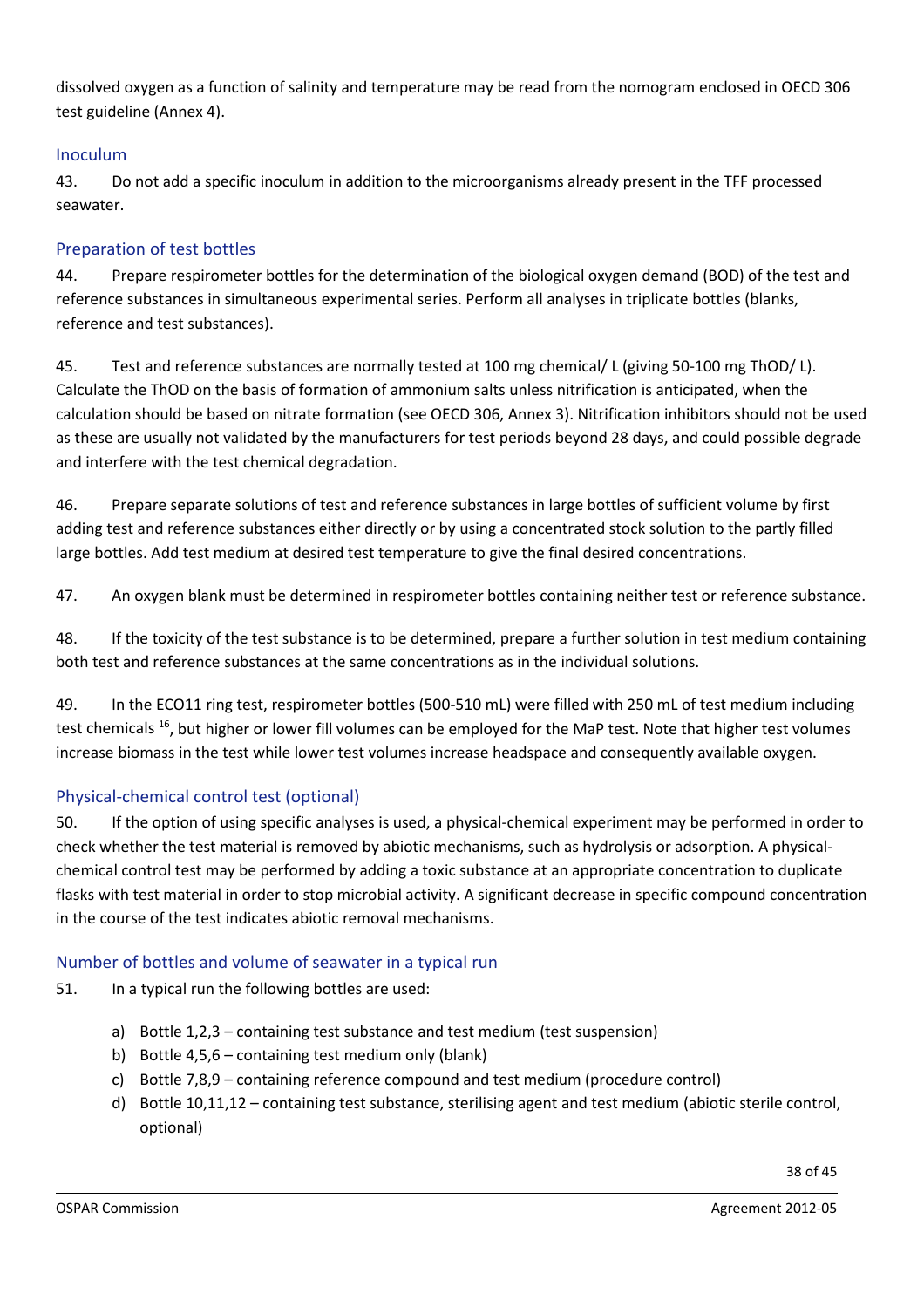e) Bottle 13,14,15– containing test substance, reference compound and test medium (toxicity control, optional)

52. Assuming 9 bottles in a standard run, each filled 250 mL, 2.25 L of test medium is required, equivalent to approximately 2.25 L of TFF processed seawater, which means 225 L of raw seawater. To account for spillage and solution preparations, at least 250 L should be collected and processed with TFF.

### PROCedure

53. Assemble the equipment, assure the batteries are full, start the stirrer, check that the equipment is air-tight, and start the measurement of oxygen uptake. Usually no further attention is required other than taking the necessary readings and making daily checks to see that the correct temperature and adequate stirring are maintained.

54. When an automatic respirometer is used, a continuous record of oxygen uptake is obtained. For nonautomatic respirometers daily readings will be adequate.

55. Calculate the oxygen uptake from the readings taken at regular and frequent intervals, using the methods given by the manufacturer of the equipment.

56. If required, withdraw samples from the respirometer flasks, initially and at the end of the experiment, for analysis of DOC and/or specific chemical (see OECD 301F, annex IV.4). At the initial withdrawal, ensure that the volume of test suspension remaining in the flask is known.

57. At test termination, record test media temperatures in all respirometer bottles. With the incubator temperature within  $\pm 1^{\circ}$ C of the set temperature, the media temperature after 60 days should not alter more than ± 2⁰C. In the ECO11 ring test, temperature increases >+ 2⁰C were observed after 120 days, probably caused by residual heat from the stirring motion in the respirometer bottles or from the stirring platform on which they sit.<sup>16</sup> To mitigate such variation, the use of water baths instead of incubators, reducing stirrer speed, or incubation temperature may help.

# Data and reporting

# Treatment of results

58. Data should be entered onto the attached data sheet (Annex 1).

59. First, calculate the BOD exerted after each time period by subtracting the oxygen depletion of the blank (mg O<sub>2</sub> L<sup>-1</sup>) from that exhibited by the test substance (mg O<sub>2</sub> L<sup>-1</sup>). Divide this corrected depletion by the concentration of the test substance (mg L<sup>-1</sup>), to obtain the specific BOD as mg oxygen per mg test substance. Calculate the percentage biodegradation by dividing the specific BOD by the specific ThOD (calculated according to OECD 306, Annex 3) or COD (determined by analysis, see OECD 301F, Annex IV.3, OECD 301D). Thus:

BOD (mg O<sub>2</sub>/mg test substance) =  $\frac{mg o_{2}/L}{L}$  uptake by test substance – mg O<sub>2</sub>/L uptake by blank mg test substance/L in vessel

% biodegradation =  $\frac{BOD \ (mg \ O_2/mg \ test \ substance)}{TnOD \ (mg \ O_2/mg \ test \ substance)}$  $\times 100$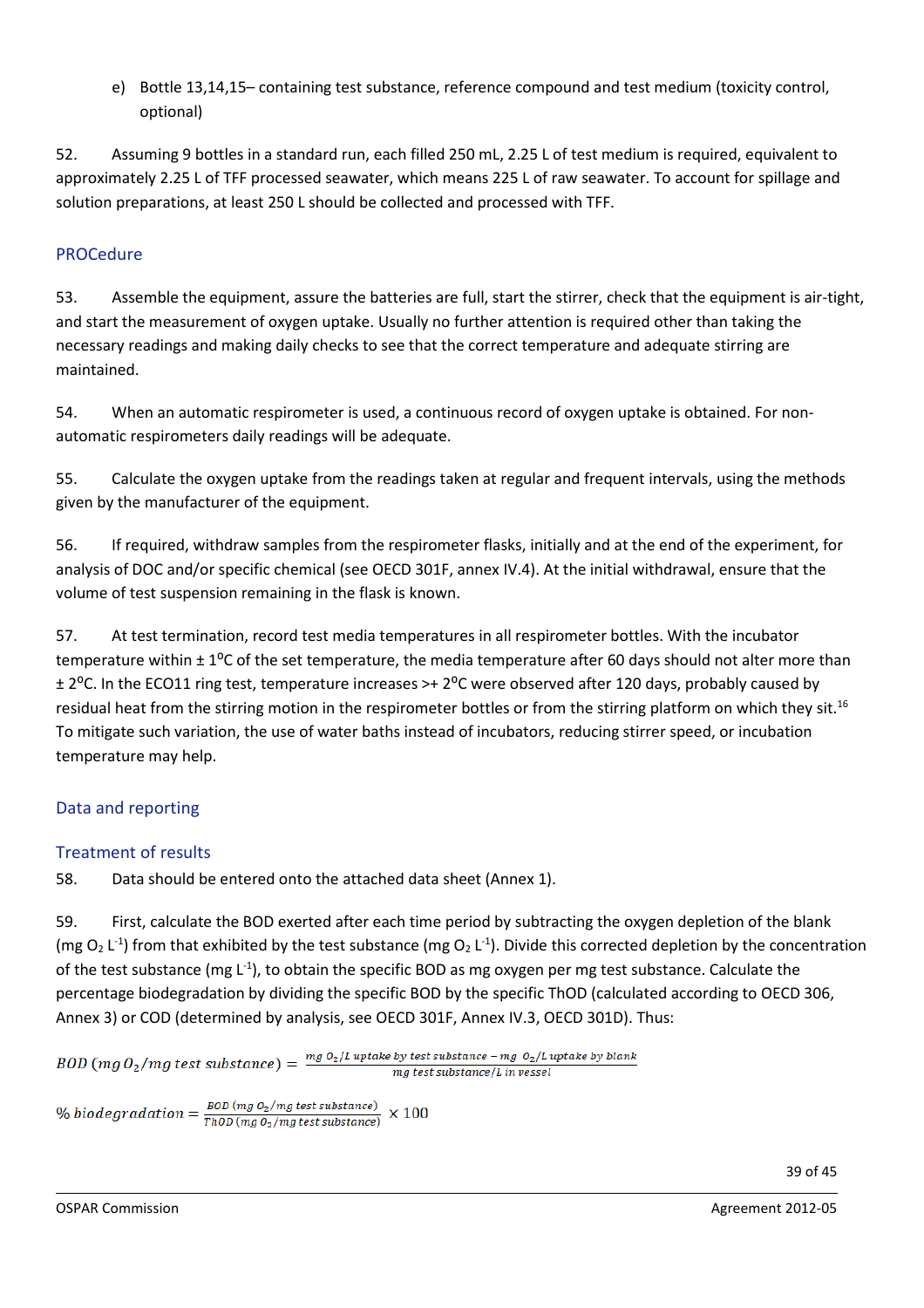60. It should be noted that these two methods do not necessarily give the same value; it is preferable to use the ThOD, since some chemicals are not fully oxidised in the COD test.

61. For test substances containing nitrogen, use the appropriate ThOD (NH<sub>4</sub> or NO<sub>3</sub>) according to what is known or expected about the occurrence of nitrification (OECD 306, Annex 3). If nitrification occurs but is not complete, calculate a correction for the oxygen consumed by nitrification from the changes in concentration of nitrite and nitrate during the 60 days of the test (OECD 301F, Annex V). Test laboratories should also provide a rationale for their correction (i.e. measured nitrate levels) and present all data and calculations used, assumptions and calculations for full nitrification in addition to partial nitrification.

62. Illustrate the course of the degradation test graphically in a diagram (Figure 3).

63. Calculate the time to reach 50% degradation,  $t_{50}$  (this descriptor is different to the  $t_{50}$  descriptor mentioned in the OECD 306 – see below), time to reach 10% degradation, i.e. lag time,  $t<sub>L</sub>$ , and dt<sub>50</sub> = t<sub>50</sub> – t<sub>L</sub> (this descriptor is equivalent to  $t_{50}$  as mentioned in OECD 306) based on visual assessment of the biodegradation curve (Figure 3). The distinction between  $t_{50}$  and  $dt_{50}$  is made to assess the effect of lag phases.

64. Refer to relevant regulations for pass threshold (% biodegradation in x days).



Figure 3: Example to determine values of  $t_L$ , d $t_{50}$  and  $t_{50}$ .

### Test report

65. The test report must contain the information as described in Annex 1 including all raw data and individual replicate data.

# Validity of results

66. The oxygen uptake of the blank is normally 20-30 mg O<sub>2</sub>/ L and should not be greater than 60 mg O<sub>2</sub>/ L in 28 days. Values higher than 60 mg/ L require critical examination of the data and experimental technique.

67. The possibility that nitrogen-containing compounds may affect the results should be considered.

68. Results obtained with the reference compound should be comparable to the results obtained in the ring test (see paragraph 20). If results obtained with reference compounds are atypical, the test should be repeated using another seawater sample.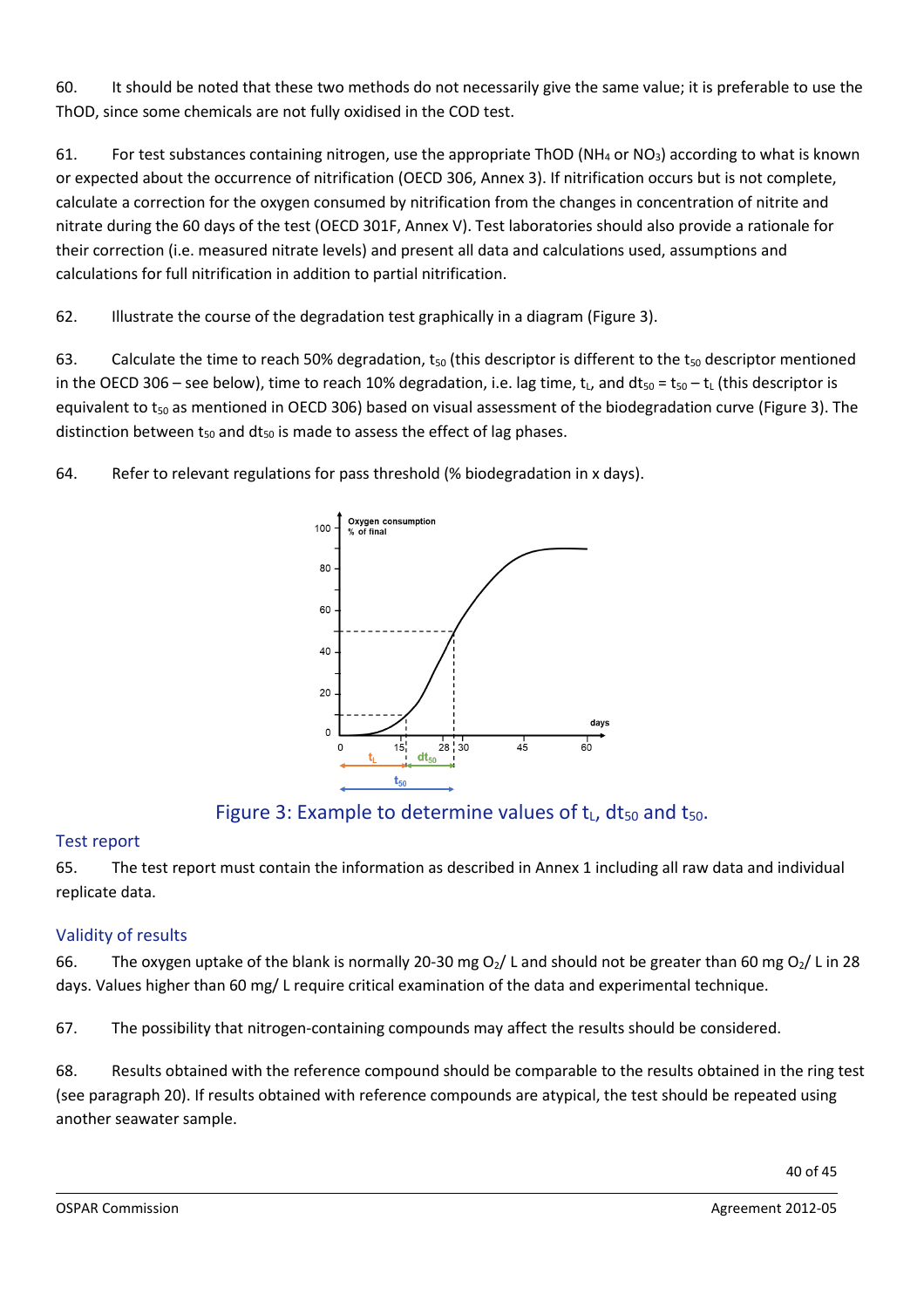69. The test substances can be considered to be inhibitory to bacteria (at the concentration used) if the BOD of the mixture of reference and test substances is less than the sum of the BOD of the separate solutions of the two substances.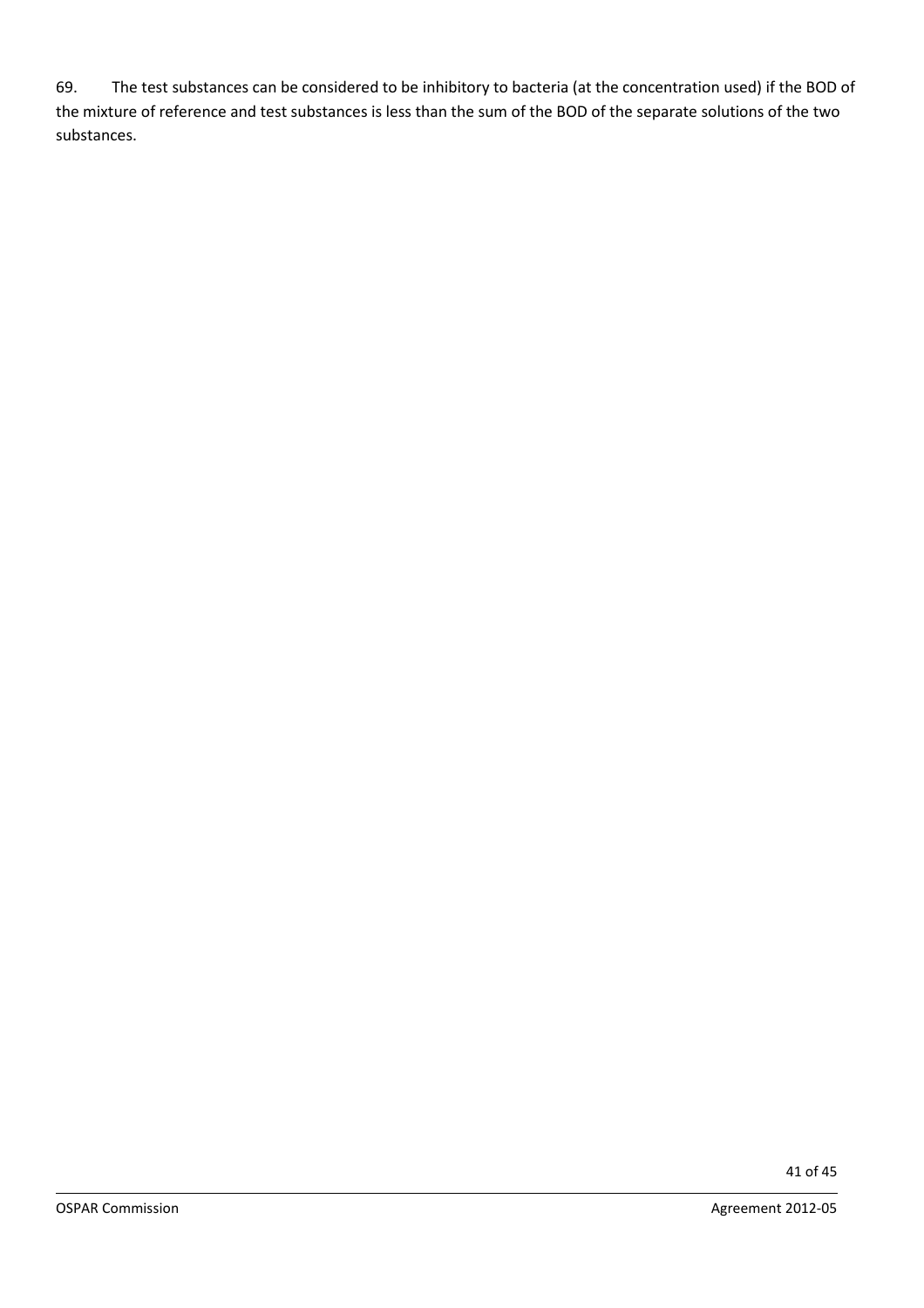#### Abbreviations

| BOD:        | biological oxygen demand                                                 |
|-------------|--------------------------------------------------------------------------|
| BST:        | biodegradation screening test                                            |
| COD:        | chemical oxygen demand                                                   |
| DOC:        | dissolved organic carbon                                                 |
| $dt_{50}$ : | $t_{50}$ - $t_{L}$                                                       |
| MaP test:   | marine biodegradation screening test for chemical persistence assessment |
| NWP:        | normalized water permeability                                            |
| $t_{50}$ :  | time to reach 50% degradation                                            |
| tı:         | time to reach 10% degradation, lag phase                                 |
| TFF:        | tangential flow filtration                                               |
| ThOD:       | theoretical oxygen demand                                                |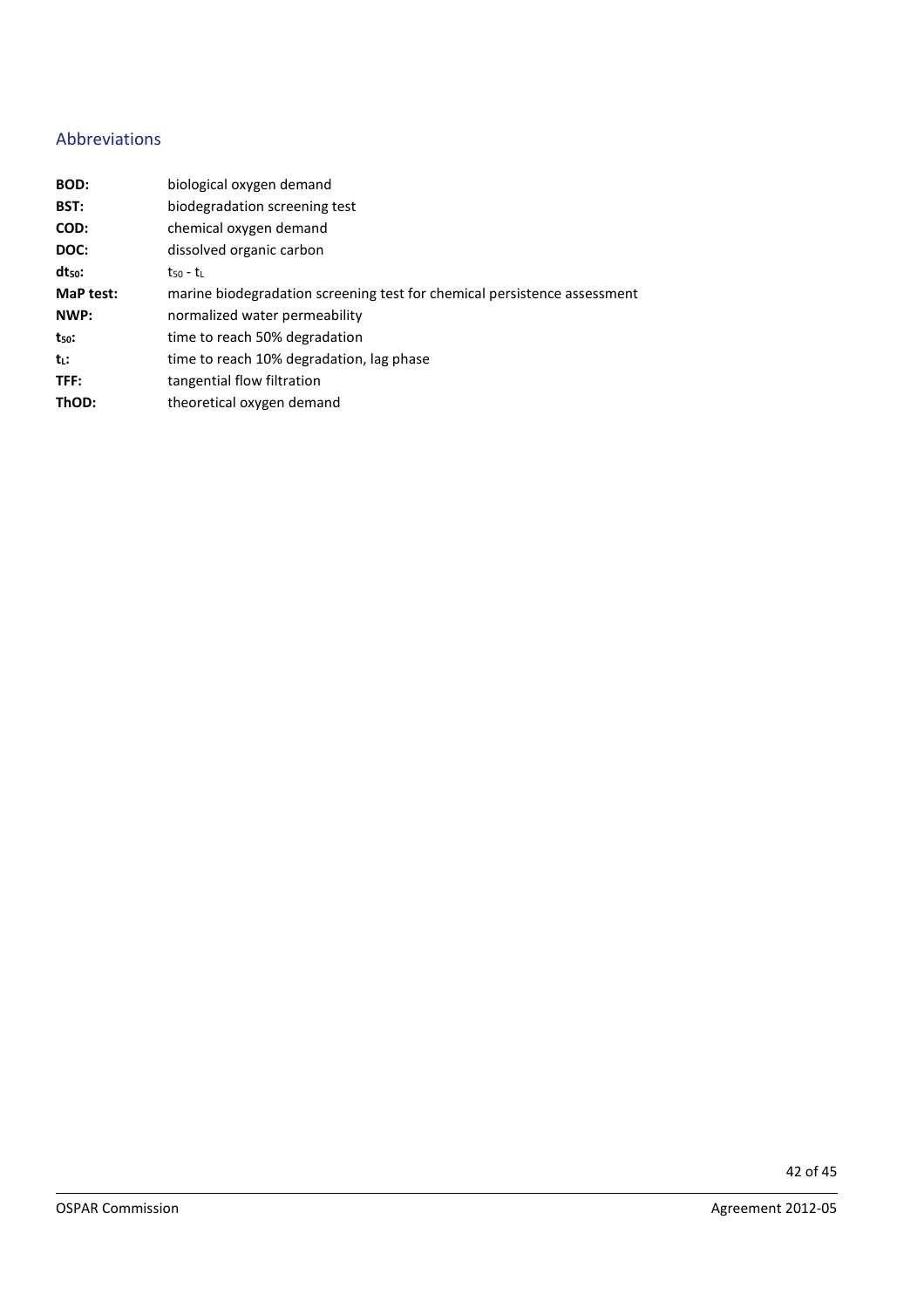#### Literature

- 1. ECETOC. *Workshop on Biodegradation and Persistence No. 10*. *Workshop Report* (2007).
- 2. Gartiser, S., Schneider, K., Schwarz, M. A. & Junker, T. *Assessment of environmental persistence: regulatory requirements and practical possibilities - available test systems, indentification of technical constraints and indication of possible solutions.* (2017).
- 3. ECHA. *Guidance on information requirements and chemical safety assessment, chapter R . 7b : endpoint specific guidance (version 4.0)*. (2017). doi:10.2823/84188
- 4. Gerike, P. & Fischer, W. K. A Correlation Study of Biodegradability Determinations with Various Chemicals in Various Tests. *Ecotoxicol. Environ. Saf.* **3**, 159–173 (1979).
- 5. Martin, T. J. *et al.* Environmentally Relevant Inoculum Concentrations Improve the Reliability of Persistent Assessments in Biodegradation Screening Tests. *Environ. Sci. Technol.* **51**, 3065–3073 (2017).
- 6. Nyholm, N., Lindgaard-Jørgensen, P. & Hansen, N. Biodegradation of 4-nitrophenol in standardized aquatic degradation tests. *Ecotoxicol. Environ. Saf.* **8**, 451–470 (1984).
- 7. Painter, H. A. Detailed review paper on biodegradability testing. *OECD Environ. Monogr.* **98**, 1–162 (1995).
- 8. Thouand, G. *et al.* Bacterial inoculum densitiy and probability of para-nitrophenol biodegradability test response. *Ecotoxicol. Environ. Saf.* **30**, 274–282 (1995).
- 9. Ingerslev, F., Toräng, L. & Nyholm, N. Importance of the Test Volume on the Lag Phase in Biodegradation Studies. *Environ. Toxicol. Chem.* **19**, 2443–2447 (2000).
- 10. Goodhead, A. K., Head, I. M., Snape, J. R. & Davenport, R. J. Standard inocula preparations reduce the bacterial diversity and reliability of regulatory biodegradation tests. *Environ. Sci. Pollut. Res.* **21**, 9511–9521 (2014).
- 11. Ott, A. *et al.* Improving the biodegradability in seawater test (OECD 306). *Sci. Total Environ.* **666**, 399–404 (2019).
- 12. Ott, A., Martin, T. J., Snape, J. R. & Davenport, R. J. Increased cell numbers improve marine biodegradation tests for persistence assessment. *Sci. Total Environ.* **706**, 135621 (2019).
- 13. OECD. *OECD guideline for testing of chemicals (301): ready biodegradability*. *OECD Guideline for testing of chemicals* (1992).
- 14. OECD. *OECD guideline for testing of chemicals (306): biodegradability in seawater*. *OECD Guideline for testing of chemicals* (1992). doi:http://dx.doi.org/10.1787/9789264070486-en
- 15. CEFIC-LRi. ECO11-UNEW: towards rationally designed hazard, risk and persistency assessment: putting the 'bio' back into biodegradability tests. (2019). Available at: http://cefic-lri.org/projects/eco11-towards-rationally-designed-hazard-riskand-persistency-assessment-putting-the-bio-back-into-biodegradability-tests/. (Accessed: 17th July 2019)
- 16. Ott, A. *et al.* Multi-laboratory validation of a new marine biodegradation test for chemical persistence assessment manuscript submitted for publication. (2020).
- 17. OECD. *OECD 34 Guidance document on the validation and international acceptance of new or updated test methods for hazard assessment*. **34**, (2005).
- 18. Martin, T. J., Goodhead, A. K., Snape, J. R. & Davenport, R. J. Improving the ecological relevance of aquatic bacterial communities in biodegradability screening assessments. *Sci. Total Environ.* **627**, 1552–1559 (2018).
- 19. ECETOC. Persistence of Chemicals in the Environment. ECETOC technical report. European Centre for Ecotoxicology and Toxicology of Chemicals, Brussels. (2003).
- 20. ISO. *ISO 10634:1995. water quality; guidance for the preparation and treatment of poorly water-soluble organic compounds for the subsequent evaluation of their biodegradability in an aqueous medium*. (1995).
- 21. Birch, H., Hammershøj, R., Comber, M. & Mayer, P. Biodegradation of hydrocarbon mixtures in surface waters at environmentally relevant levels - Effect of inoculum origin on kinetics and sequence of degradation. *Chemosphere* **184**, 400–407 (2017).
- 22. Brown, D. M., Hughes, C. B., Spence, M., Bonte, M. & Whale, G. Assessing the suitability of a manometric test system for determining the biodegradability of volatile hydrocarbons. *Chemosphere* **195**, 381–389 (2018).
- 23. OSPAR. *Guidelines for completing the harmonised offshore chemical notification format (HOCNF) (OSPAR agreement: 2012/05. Update 2015)*. (2015).
- 24. ECHA. *Guidance on information requirements and chemical safety assessment, chapter R.11: PBT/vPvB assessment (version 3.0)*. (2017). doi:10.2823/128621
- 25. WHO. *Heteorotrophic Plate Counts and Drinking-water Safety*. (IWA Publishing, 2003). doi:10.7717/peerj.1259
- 26. Gensberger, E. T., Gössl, E.-M., Antonielli, L., Sessitsch, A. & Kostić, T. Effect of different heterotrophic plate count methods on the estimation of the composition of the culturable microbial community. *PeerJ* **3**, e862 (2015).
- 27. Millipore. *Protein Concentration and Diafiltration by Tangential Flow Filtration*. *Technical Brief* (2003).

43 of 45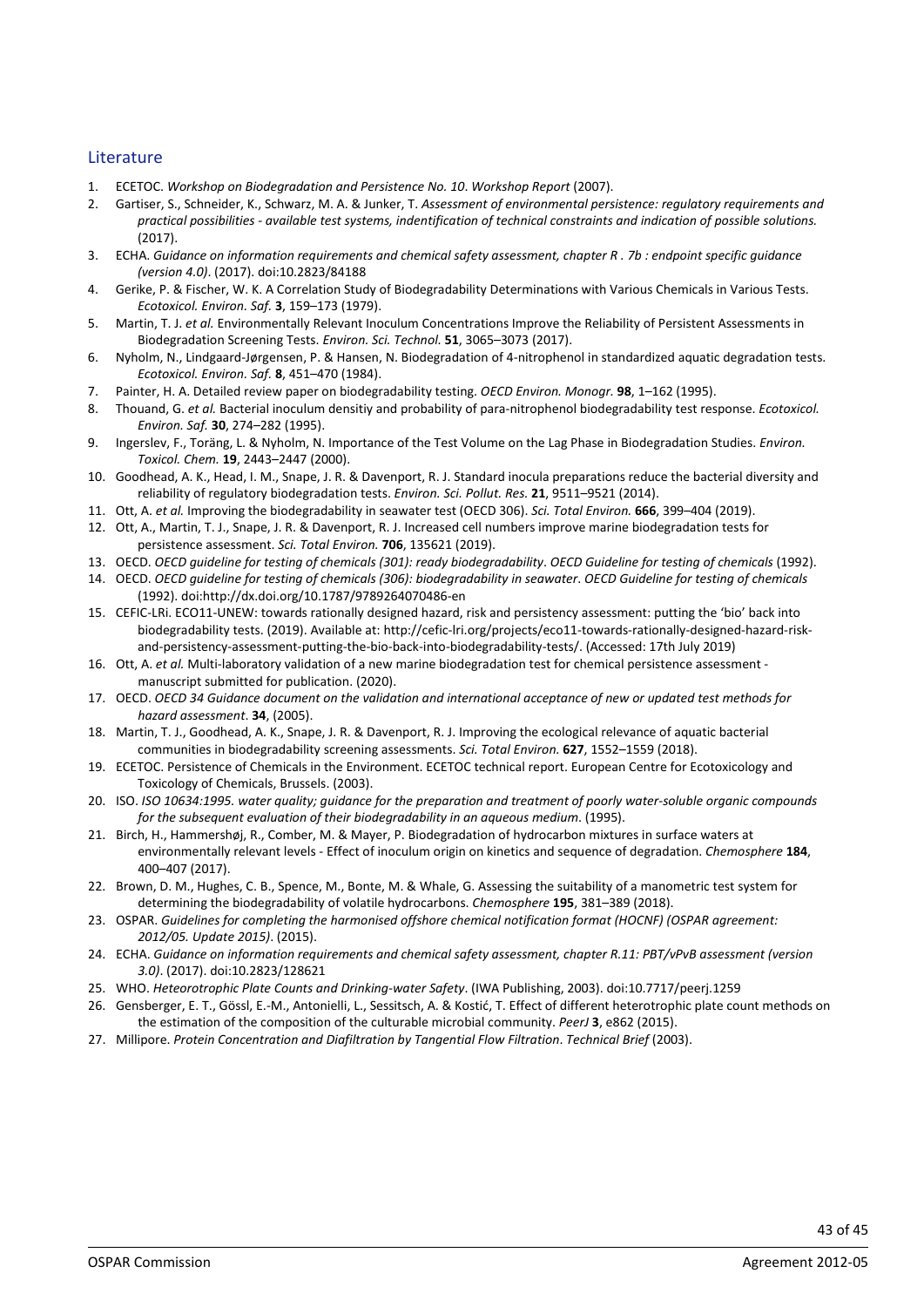#### ANNEX 1: Data sheet

- 1. Laboratory:
- 2. Date at start of test:
- 3. Test substance
	- Name:

|    |                          | Stock solution concentration:                                                                                   | mg/L                                          |
|----|--------------------------|-----------------------------------------------------------------------------------------------------------------|-----------------------------------------------|
|    |                          | Initial concentration in seawater, $C_0$ :                                                                      | mg/L                                          |
|    | $\qquad \qquad -$        | Volume in test bottle (V):                                                                                      | mL                                            |
|    | —                        | ThOD or COD:                                                                                                    | mg $O_2/mg$ test substance (NH <sub>4</sub> , |
|    |                          | $NO3$ )                                                                                                         |                                               |
| 4. | Seawater                 |                                                                                                                 |                                               |
|    |                          | Source:                                                                                                         |                                               |
|    |                          | Date of collection:                                                                                             |                                               |
|    | $\overline{\phantom{0}}$ | Depth of collection:                                                                                            | m                                             |
|    | —                        | Appearance at time of collection (e.g. turbid, etc.):                                                           |                                               |
|    | $-$                      | Salinity at collection:                                                                                         | %                                             |
|    | $\qquad \qquad -$        | Temperature at collection:                                                                                      | $^{\circ}$ C                                  |
| 5. |                          | Seawater pre-treatment                                                                                          |                                               |
|    |                          | 10 µm filter material:                                                                                          |                                               |
|    |                          | Microbial cell count (method)                                                                                   |                                               |
|    |                          | $-$ After 10 $\mu$ m pre-filtration:                                                                            | cells/ mL                                     |
|    |                          | - After TFF pre-treatment:                                                                                      | cells/ mL                                     |
|    |                          | - Concentration factor TFF:                                                                                     |                                               |
|    | $\qquad \qquad -$        | TFF system with filter material and filter surface:                                                             |                                               |
|    | —                        | Start date TFF process:                                                                                         |                                               |
|    |                          | TFF process time:                                                                                               | h                                             |
|    |                          | Start and end volume of seawater                                                                                | L                                             |
|    | 6. Test medium           |                                                                                                                 |                                               |
|    |                          | Temperature after aeration:                                                                                     | °C                                            |
|    |                          | O <sub>2</sub> concentration after aeration and                                                                 |                                               |
|    |                          | standing before start of test:                                                                                  | mg O <sub>2</sub> /L                          |
|    |                          | 7. O <sub>2</sub> uptake, biodegradability                                                                      |                                               |
|    |                          | Type of respirometer:                                                                                           |                                               |
|    |                          | Temperature test medium in bottles after 60 days:                                                               | °C                                            |
|    |                          | $t_L$ , dt <sub>50</sub> , t <sub>50</sub> values for each test chemical replicate, mean and standard deviation |                                               |
|    |                          |                                                                                                                 |                                               |